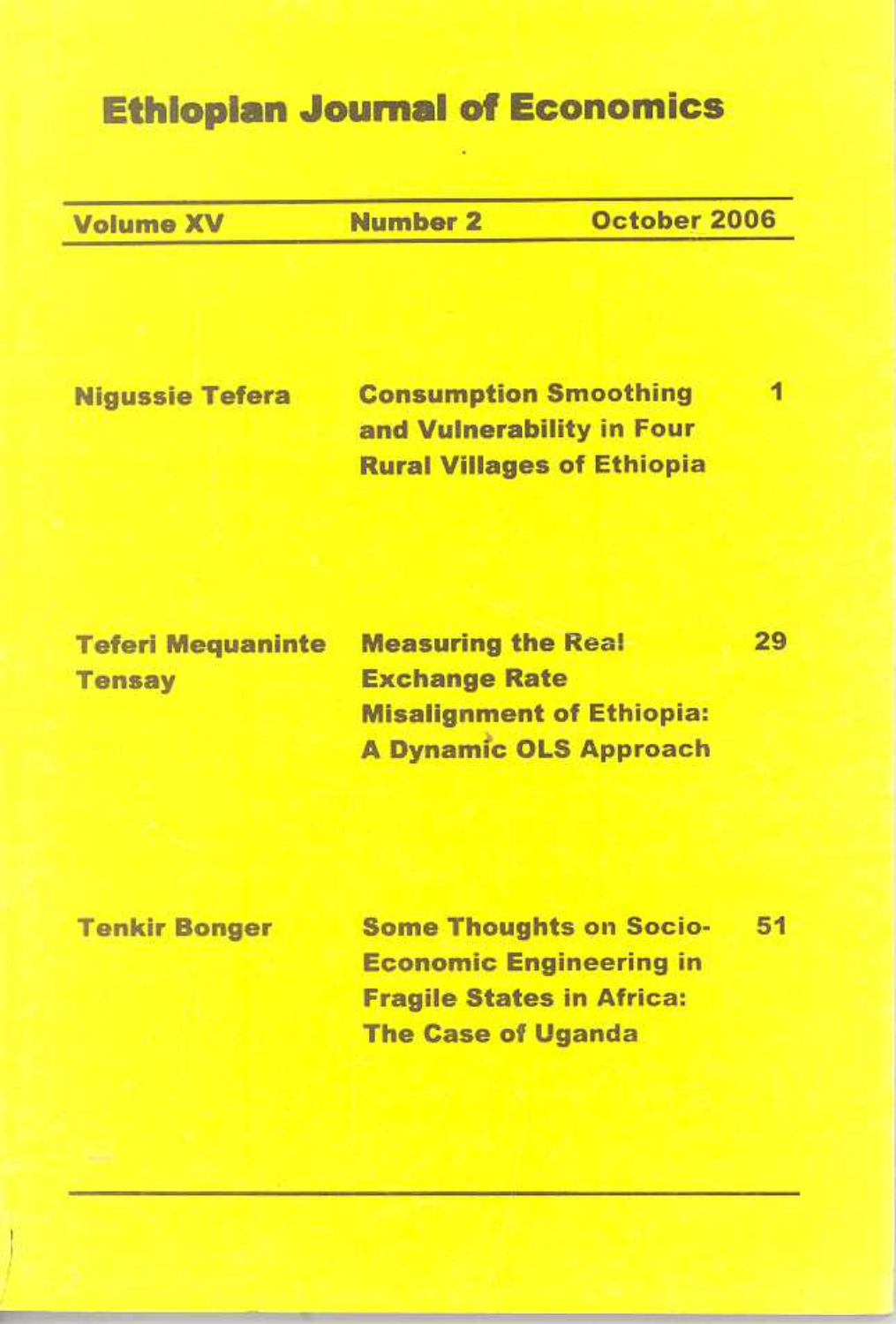# Ethiopian Journal of Economics

| <b>Volume XV</b>                          | <b>Number 1</b>                                                                                                                                      | <b>April 2006</b> |
|-------------------------------------------|------------------------------------------------------------------------------------------------------------------------------------------------------|-------------------|
| <b>Nigussie Tefera</b>                    | <b>CONSUMPTION</b><br><b>SMOOTHING AND</b><br><b>VULNERABILITY IN FOUR</b><br><b>RURAL VILLAGES OF</b><br><b>ETHIOPIA</b>                            | 1                 |
| <b>Teferi Mequaninte</b><br><b>Tensay</b> | <b>MEASURING THE REAL</b><br><b>EXCHANGE RATE</b><br><b>MISALIGNMENT OF</b><br><b>ETHIOPIA: A DYNAMIC</b><br><b>OLS APPROACH</b>                     | 29                |
| <b>Tenekir Bonger</b>                     | <b>SOME THOUHGTS ON</b><br><b>SOCIO-ECONOMIC</b><br><b>ENGINEERING IN</b><br><b>FRAGILE STATES IN</b><br><b>AFRICA: THE CASE OF</b><br><b>UGANDA</b> | 51                |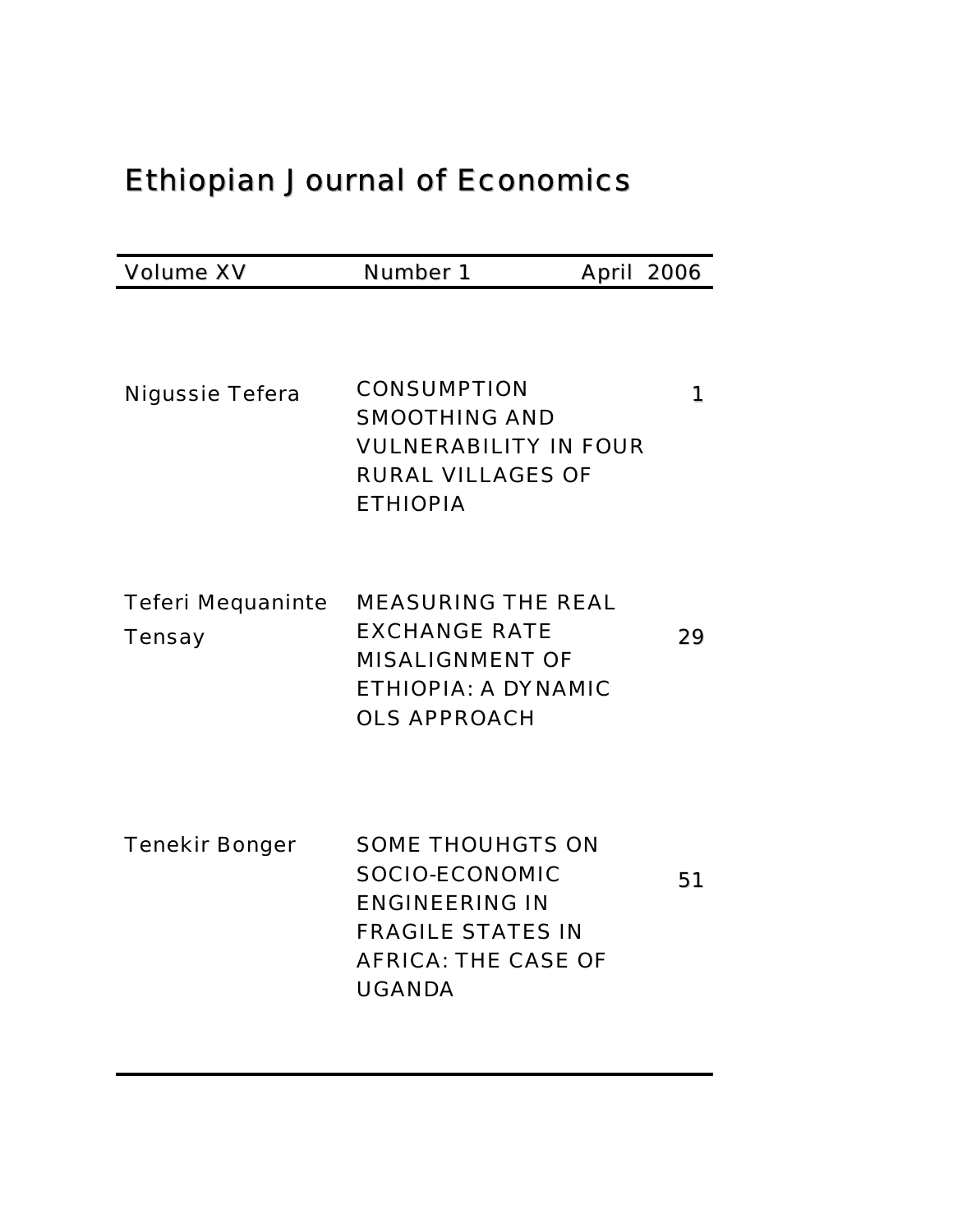# ETHIOPAN ECONOMIC ASSOCIATION

## Editorial Board

**Getnet Alemu (Editor) Alemayehu Seyoum Alemu Mekonnen Eyob Tesfaye Gezahegn Ayele Ishak Diwan**

## Web Postmaster

**Mahlet Yohannes**

### ©Ethiopian Economic Association (EEA)

**All rights reserved**.

No part of this publication can be reproduced, stored in a retrieval system or transmitted in any form, without a written permission from the Ethiopian Economic Association.

#### **ISSN 1993-3681**

#### Honorary Advisory Board

**Augustin K. Fosu, Economic and Social Policy Division, UNECA Assefa Bekele, African Child Policy Forum, Addis Ababa Addis Anteneh, formerly International Livestock Centre for Africa Bigisten, A., Gothenburg University, Sweden Collier, P., Director, University of Oxford, U.K. Diejomach, V.P., ILO/EAMAT Duri Mohammed, formerly Ethiopia's Ambassador to the UN, New York Elbadawi, I., formerly African Economic Research Consortium, Kenya Fitz Gerald, E.V.K., Finance and Trade Policy Research Centre, QEH, University of Oxford Fassil G. Kiros, ICIPE, Kenya Hanson, G., Lund University, Sweden Mukras, M., University of Botswana, Botswana Mureithi, L.P., formerly African Union, Addis Ababa Pankhurst, R., Addis Ababa University Pichett, J., Stratchyde University, U.K. Tekaligne Gedamu, Abyssinia Bank, Addis Ababa Teriba, O., UN Economic Commission for Africa, Addis Ababa Teshome Mulat, Addis Ababa University**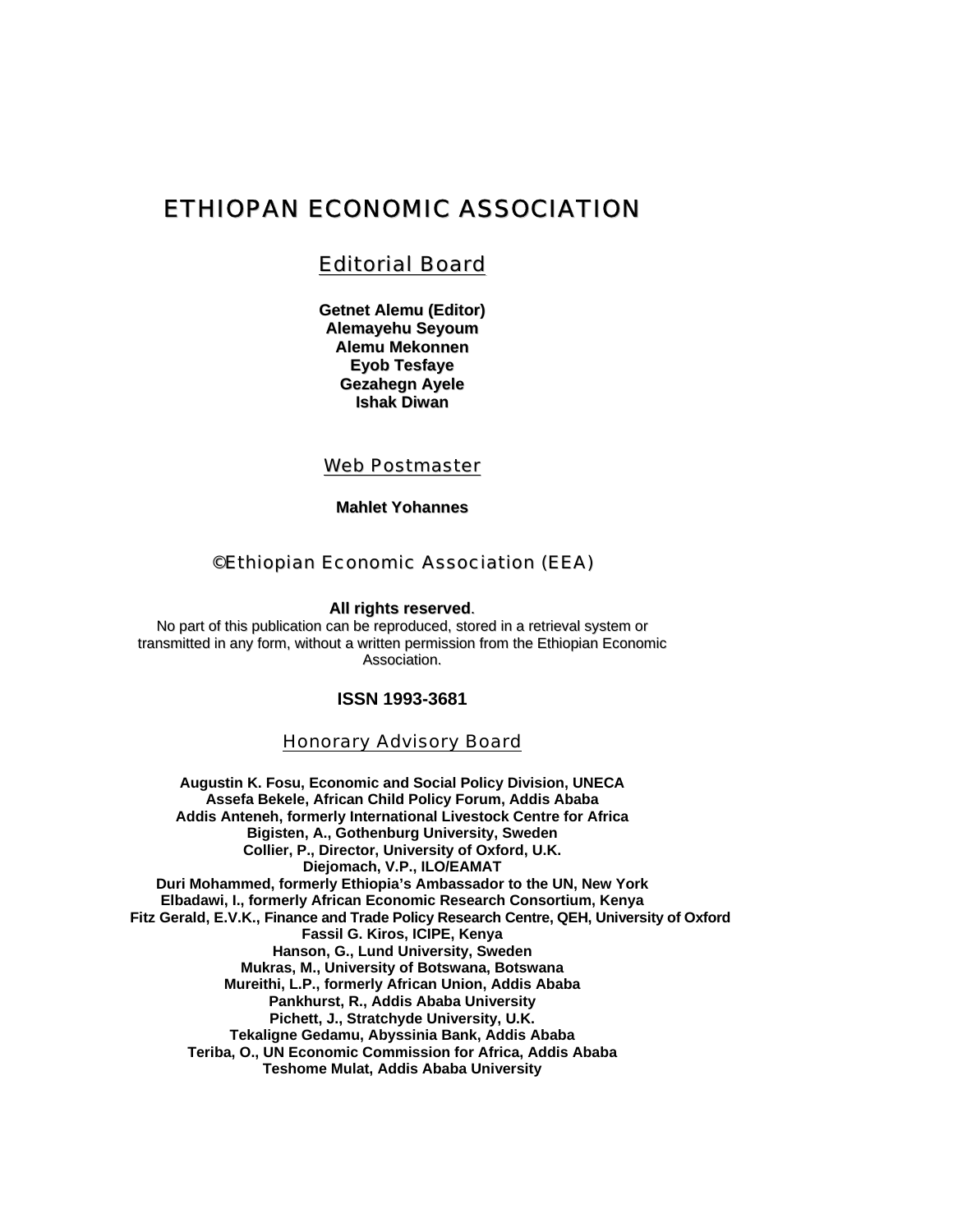**Wuyts, Marc, Institute of Social Studies, The Netherlands Vos, Rob**, **Institute of Social Studies, The Netherlands** 

| <b>Volume XV</b> | <b>Number 2</b> | <b>April 2006</b> |
|------------------|-----------------|-------------------|
|------------------|-----------------|-------------------|

# Ethiopian Journal of Economics

©Ethiopian Economic Association

A Publication of THE ETHIOPIAN ECONOMIC ASSOCIATION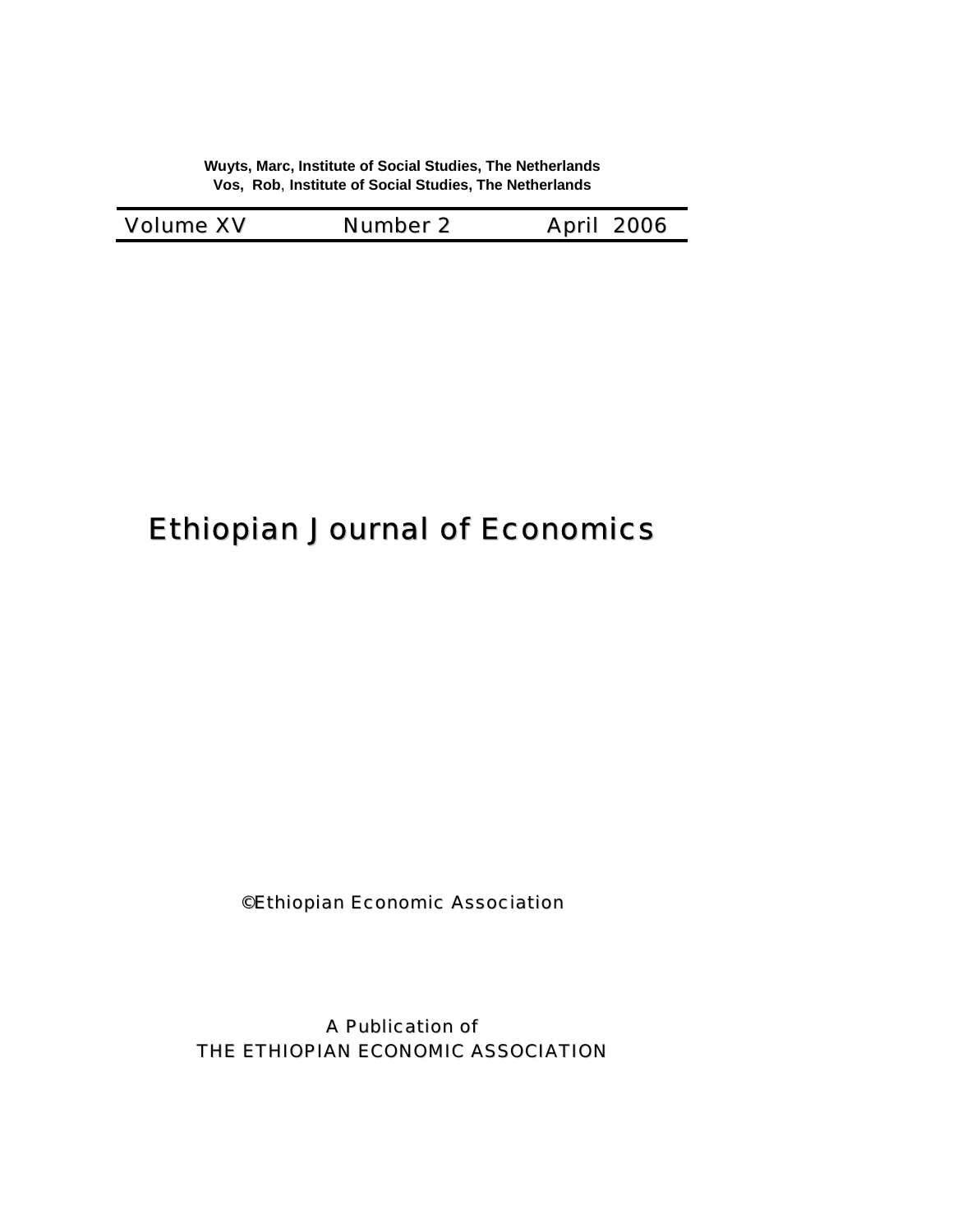# ETHIOPIAN JOURNAL OF ECONOMICS

VOLUME XV NUMBER 2 April 2006

Published: May 2008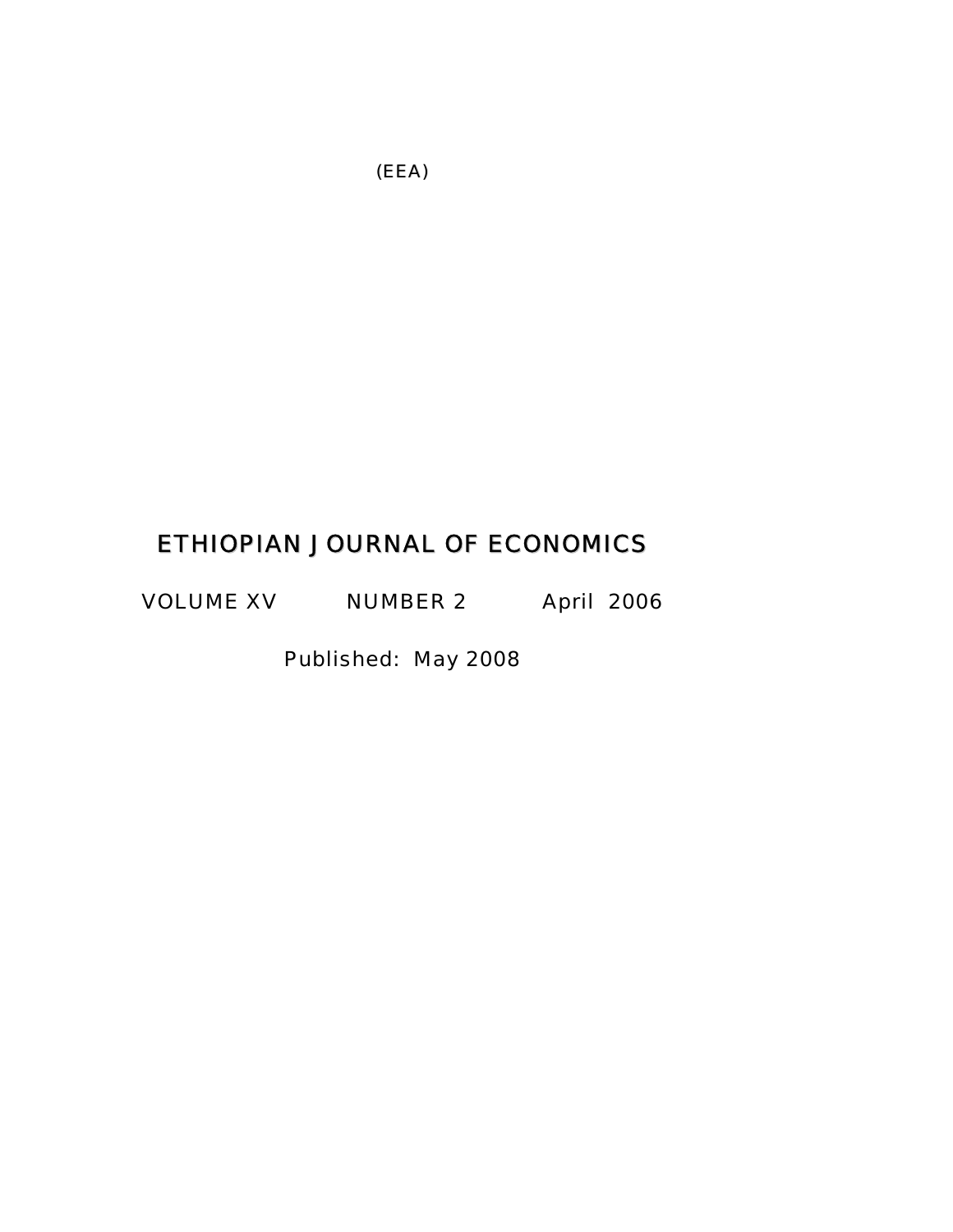# CONSUMPTION SMOOTHING AND VULNERABILITY IN FOUR RURAL VILLAGES OF ETHIOPIA1

## Nigussie Tefera<sup>2</sup>

#### Abstract

*Using year long intensive monitoring rural household survey, the study has shown that while covariant shocks lead to change in consumption patterns, idiosyncratic shocks appear to be fully insured using various copying strategies. However, households were less likely sell livestock to smooth income shock during survey periods. They seek for wage employments but are compelled to sell livestock in absence of such opportunities. Impact of changes in total household income on consumption with control for idiosyncratic shocks were also investigated and found that households are smoothing their consumption evenly across time. Further test of consumption smoothing indicated that there is a limit to insure against shocks through better-off households within communities. Disaggregating into asset poor and nonpoor, the study has also shown that asset poor households are more diversifying income sources than asset nonpoor. However, most of them have low returns; and hence they are more vulnerable than asset nonpoor households.* 

*Keywords: Consumption smoothing; Vulnerability; Assets poor and non-poor; Rural Ethiopia* 

l

 $1$  The author thanks two anonymous referees of Ethiopian Economic association (EEA) for their very useful comments; Tadele Fereda for valuable suggestions and proof reading of this version; Dr. Mulat Demeke for his motivation and providing the data; and Liyusew G/Medhin for proof reading of previous version. All errors are my own.

<sup>&</sup>lt;sup>2</sup> E-mail: *nigtefera@yahoo.com*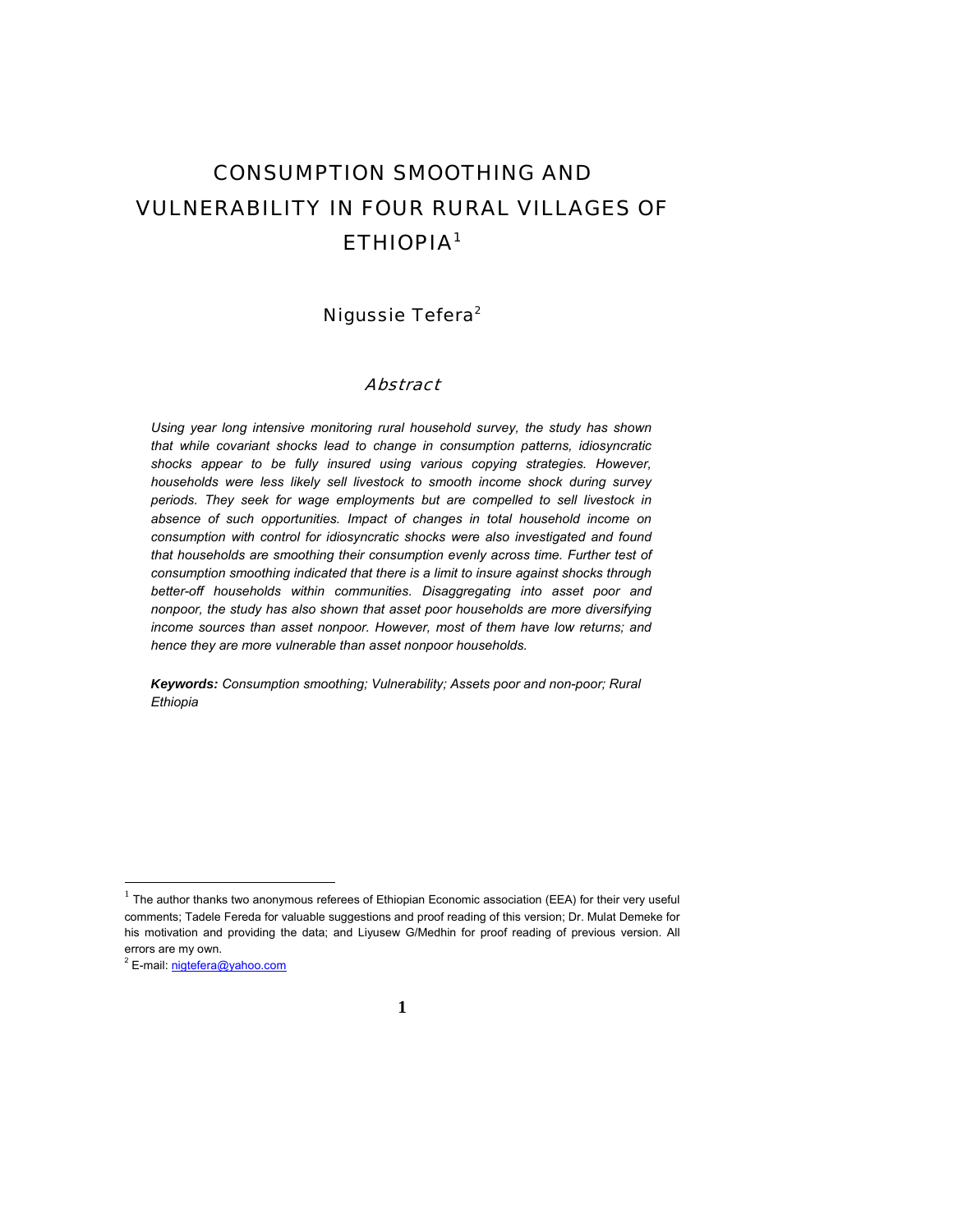### 1. Introduction

Developing economies are widely characterized by low and volatile incomes and incomplete markets for most goods and services (Townsend, 1995). The former together with poor development of financial or risk-sharing institutions make consumption smoothing an important issue in low-income countries like Ethiopia. According to World Bank's (2000) report, these countries are vulnerable to shocks that lead to reduction in welfare of the poor. The Millennium Development Goals (MDGs) is intended to reduce the incidence of poverty by halve between 1990 and 2015.

The shocks may be idiosyncratic (household specific i.e., affecting individual household) and/or covariate (affecting groups of households, communities, regions, or nations). While idiosyncratic risks include shocks associated with income failure, illness, shortage of agricultural inputs, etc., covariate risks include uncertainties associated with nature, markets (both input and output), social unrest, and policy and institutional failures (Weinberger and Jütting, 2000).

The types of shocks experienced affect the extent to which consumption can be smoothed. If the risks experienced are idiosyncratic, it can be smoothen through mechanisms that allow households to rely on others to share the repercussions of such shocks. However, if the shocks are common across group members, then it is covariate and cannot be insured or smoothed out by those within group, because no household experienced gains that could be shared (see Townsend, 1995; Morduch, 1999 and Skoufias and Quisumbing, 2003). Understanding the natures of these vulnerabilities and informal as well as formal coping mechanisms that may mitigate shocks are a first step in establishing effective social protection programs or safety net systems (Skoufias and Quisumbing, 2003; Harrower and Hoddinott, 2004).

Households in low-income economies use various coping strategies to reduce or mitigate both income and consumption risks (Morduch, 1999) though incomplete markets or poor development of risk-sharing institutions make a distinction of their economies (Townsend, 1995). Households in a community, for instance, may informally agree to insure each other or provide state contingent transfers and remittances to friends and neighbors (Rosenzweig, 1988; Besley, 1995 and Morduch, 1999), use their savings (Paxson, 1992), take loans from the formal financial sectors during difficult times (Udry, 1994), sell assets (Deaton, 1992), send their children to work instead of school to supplement income (Jacoby and Skoufias, 1998), enter into new-income generating activities (Harrower and Hoddinot, 2004) or undertake ex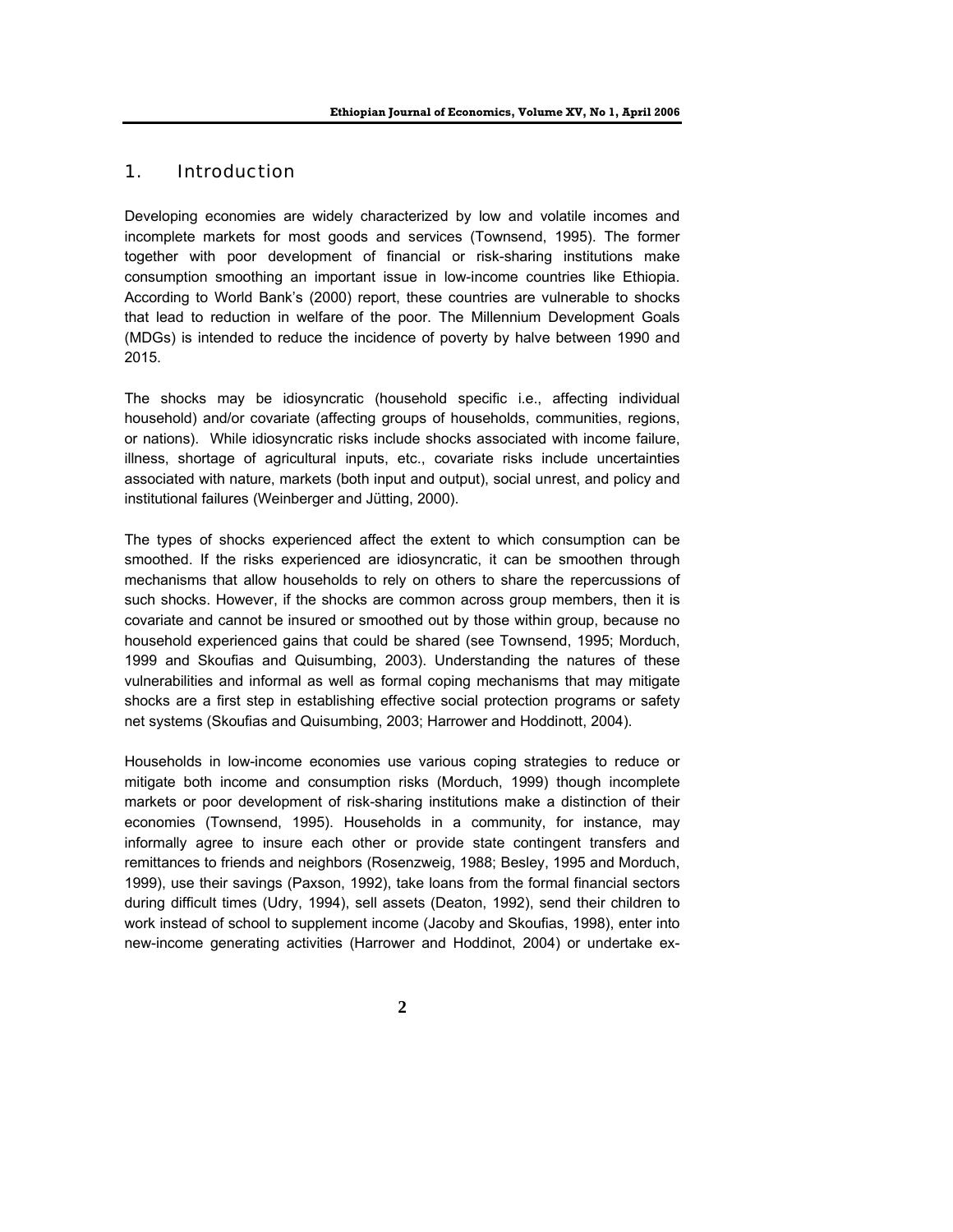ante income smoothing strategies and adopt low-return, low-risky crop and asset portfolios (Rosenzweig and Binswanger, 1993).

While, on aggregate, a community may have developed sufficient mechanisms, and effectively smoothing consumption, there may be segments of the community excluded from participating, and they may, therefore, be vulnerable. Thus, exploring differences in household characteristics and characteristics of particular coping mechanisms employed helps to reveal the nature and extent of consumption smoothing of villages (Harrower and Hoddinot, 2004). Discovering who is the most vulnerable within a community by examining the abilities of groups to smoothen their consumption relative to each other could help governments and donors to ensure that adequate coverage within the community occurs.

This study explores strategies used by rural households in Ethiopia to mitigate consumption shortfalls caused by shocks. This is not the first lesson on this topic. For instance, using panel data of three/four rounds<sup>3</sup> and relying on recall of household total consumption and income for "*last four months*" before survey, Dercon and Krishnan (2000) and Skoufias and Quisumbing (2003) have conducted a similar analysis on Ethiopian rural households. However, to my knowledge, a year long intensive monitoring panel data nature has never been conducted so far. This study tries to bridge research gaps by investigating character of such types of data collected at fortnight day's interval for at least one year during the course of entire survey period. In section 2, the theoretical framework is briefly described. Section 3 describes the source of data and basic descriptive statistics. While section 4 discusses basic findings, section 5 summarizes and concludes.

## 2. Theoretical framework

The model for consumption smoothing is developed based on the theory of full insurance initiated by Arrow (1964) and others (see Townsend, 1995). The theory of full insurance states that if households are risk averse, markets are complete, or if there are second best institutions that pool risks to achieve Pareto-optimal allocation, marginal utility of consumption across households will be equalized. This implies that the growth in household consumption will respond to the growth in village level (aggregate) consumption but not to idiosyncratic shocks or variation in income. Technically, this means that the functioning of risk sharing institutions will mitigate idiosyncratic shocks and equalize the marginal utility of consumption across

 3 This included two survey rounds in 1994 (1994a and 1994b) and; a round of data collection in 1995 and 1997.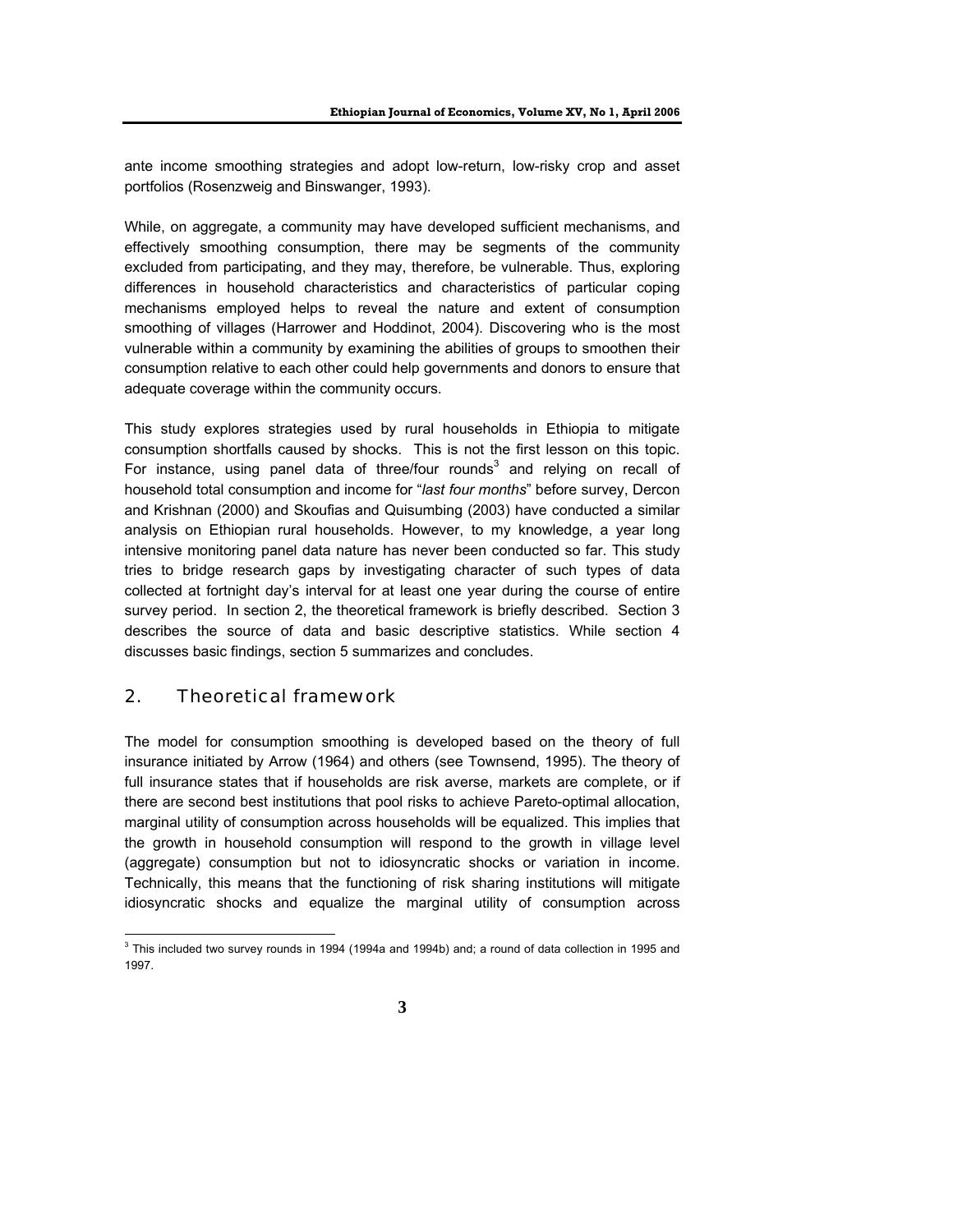households within a village (see Deaton, 1992; Morduch, 1995 and Gertler and Gruber, 1997).

Imagine that a central planner of a village with *N* number of households tries to maximize the sum of life time utilities of members subject to the village level resource constraints, uncertainty, and predetermined social weight. Let via central planner, each household *j* get Pareto-share  $\omega_j$  of aggregate income, with  $\omega_j > 0$ ,  $\forall j$  and  $\sum \omega_j = 1$ . And also let  $C_j$  be consumption of household *j* at time *t* and  $\lambda_t$  the Lagrange multiplier associated with aggregate resource constraint at time *t*. If we assume twice continuously differentiable utility functions with U'>0 and U"<0, then, following Mace (1991), Cochrane (1991), Altonji et al. (1992), Townsend (1994) and Dercon and De Weerdt (2002), we can write the first order condition of this problem as

$$
U^{-1}(C_{\mathfrak{z}_1}) = \frac{\lambda_{\mathfrak{z}_1}}{\omega_{\mathfrak{z}_1}}
$$
 (1)

The differenced logarithmic equivalent is given by:

$$
\Delta \ln(C_{i}) = \Delta \ln \lambda_{i}
$$
 (2)

Equation (2) states that if optimal insurance is attained, then the growth of marginal utility of consumption in a given period should be equal for all households. For any two households *i* and *j* in a village, we can substitute away  $\lambda_i$  in (1) and write the first order condition as:

$$
\frac{U'(C_{\mu})}{U'(C_{\mu})} = \frac{\omega_{\mu}}{\omega_{\mu}}
$$
\n(3)

Equation (3) shows that the marginal utility of each household's consumption reflects its Pareto weight in the village. Following Deaton (1997) and Gertler and Gruber (2002), assume that within-period preferences are of the constant relative risk aversion type and can be represent by

$$
U(C_{ji}) = (1 - \rho)^{-1} \pi_{ji} n_{ji} \left( \frac{C_{ji}}{n_{ji}} \right)^{1 - \rho}
$$
 (4)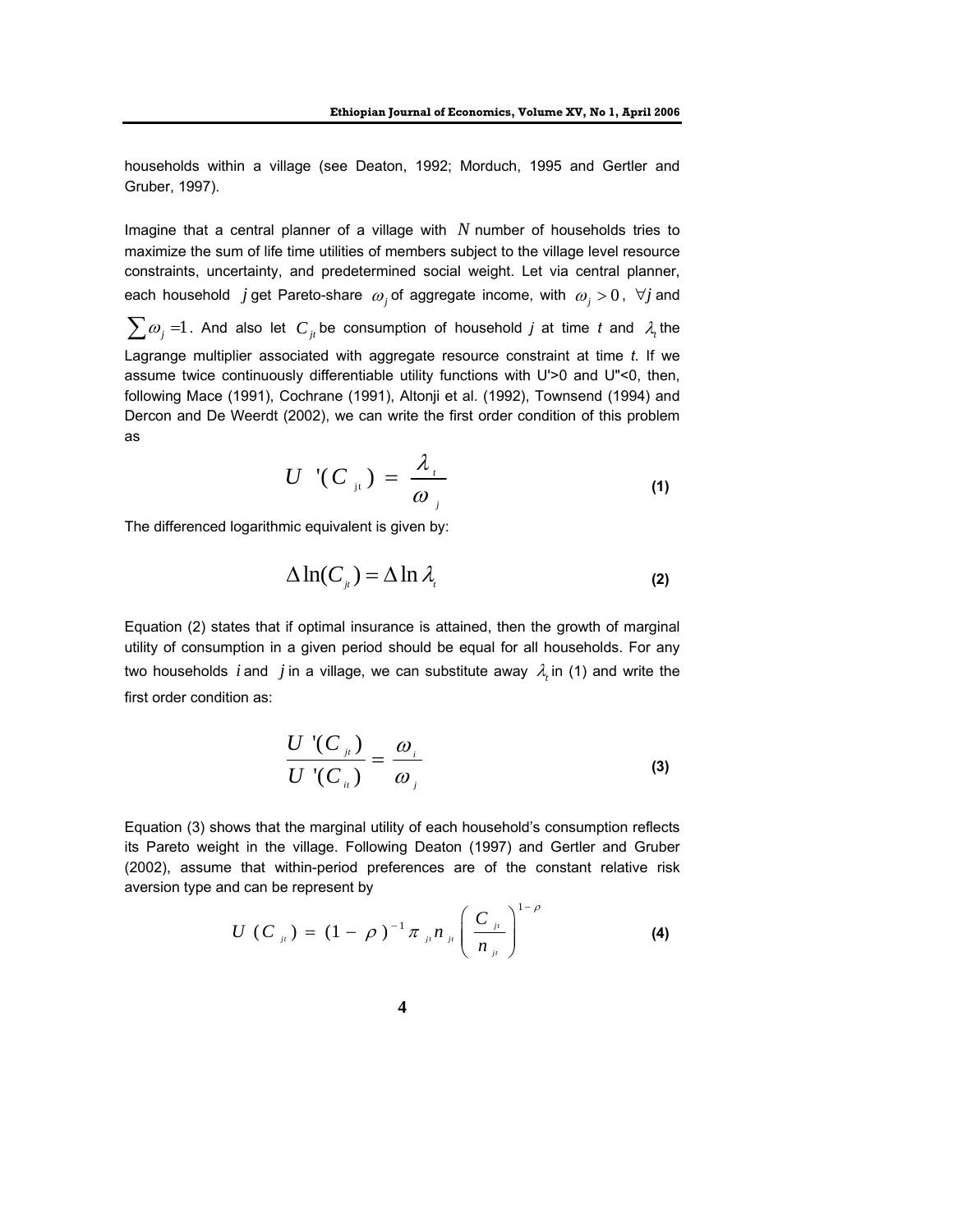$\pi$ <sub>*it*</sub> accounts of inter-temporal needs of households which are not already captured by household size,  $n_{it}$ . Plugging (4) into (3), taking logarithms and rearranging terms give

$$
\ln\left(\frac{C_{\mu}}{n_{\mu}}\right) = \ln\left(\frac{C_{\mu}}{n_{\mu}}\right) - \rho^{-1}\left(\ln \pi_{\mu} - \ln \pi_{\mu}\right) - \rho^{-1}\left(\ln \omega_{\mu} - \ln \omega_{\mu}\right) \tag{5}
$$

Equation (5) holds across all the N-1 community that household j belongs. Adding up these N-1 equations yields the following (Bardhan and Udry, 1999):

$$
\ln\left(\frac{C_{\mu}}{n_{\mu}}\right) = \overline{C}_{\text{Nwt}} - \rho^{-1}\left(\frac{1}{N-1}\sum_{i=1}^{N-1} \ln \pi_{\mu} - \ln \pi_{\mu}\right) - \rho^{-1}\left(\frac{1}{N-1}\sum_{i=1}^{N-1} \ln \omega_{i} - \ln \omega_{\mu}\right)
$$
 (6)

where 1 1  $\frac{1}{\sqrt{2}}\sum_{n=1}^{N-1}$  $\lambda_{i_{Nt}} = \frac{1}{N-1} \sum_{i=1}^{N} \ln \frac{S_{ii}}{n_{i_{i}}}$ *it N i*  $\overline{C}_{\tiny{Nwt}} = \frac{1}{\overline{C}_{\tiny{E}}}\sum_{n=1}^{N-1} \ln \frac{C_n}{C_n}$  $N-1$   $\sum_{i=1}^{n} n$ −  $=\frac{1}{N-1}\sum_{i=1}\ln\frac{\mathbf{C}_u}{n_u}$  or average (logarithm of) village consumption at

time *t*. Note that the final term in equation (6) is a time invariant fixed effects that can be purged out by taking first difference.

$$
\Delta \ln \left( \frac{C_{\mu}}{n_{\mu}} \right) = \Delta \overline{C}_{Nwt} - \rho^{-1} \Delta \left( \frac{1}{N-1} \sum_{i=1}^{N-1} \ln \pi_{\mu} - \ln \pi_{\mu} \right)
$$
(7)

Equation (7) implies that under full insurance risk sharing hypothesis, household resources are uncorrelated with shifts in preferences, and this does not affect consumption growth once aggregate resources are controlled for. Numerous studies have made use of equation (7) to test the full insurance hypothesis at village level.

The version of equation (7) that is more commonly encountered in the empirical literature (e.g., see Ravallion and Chaudhuri, 1997 and Jacoby and Skoufias, 1998) is of the form:

$$
\Delta \ln C_{_{j\nu}} = \sum\nolimits_{_{l\nu}} \theta_{_{l\nu}} (V D_{_{l\nu}}) + \beta \Delta \ln Y_{_{j\nu}} + \varphi \Delta X_{_{j\nu}} + \Delta \varepsilon_{_{j\nu}} \tag{8}
$$

where ∆ln C<sub>iv</sub> and ∆ln Y<sub>iv</sub> denote changes in log per capita consumption and change in log per capita income of household *j* at time *t* in community *v,* respectively;  $VD_{tv}$  is a vector of village dummies interacted by survey period to capture all common shocks at village level; *Xjtv* is a vector of time varying household characteristics; *θtv*, β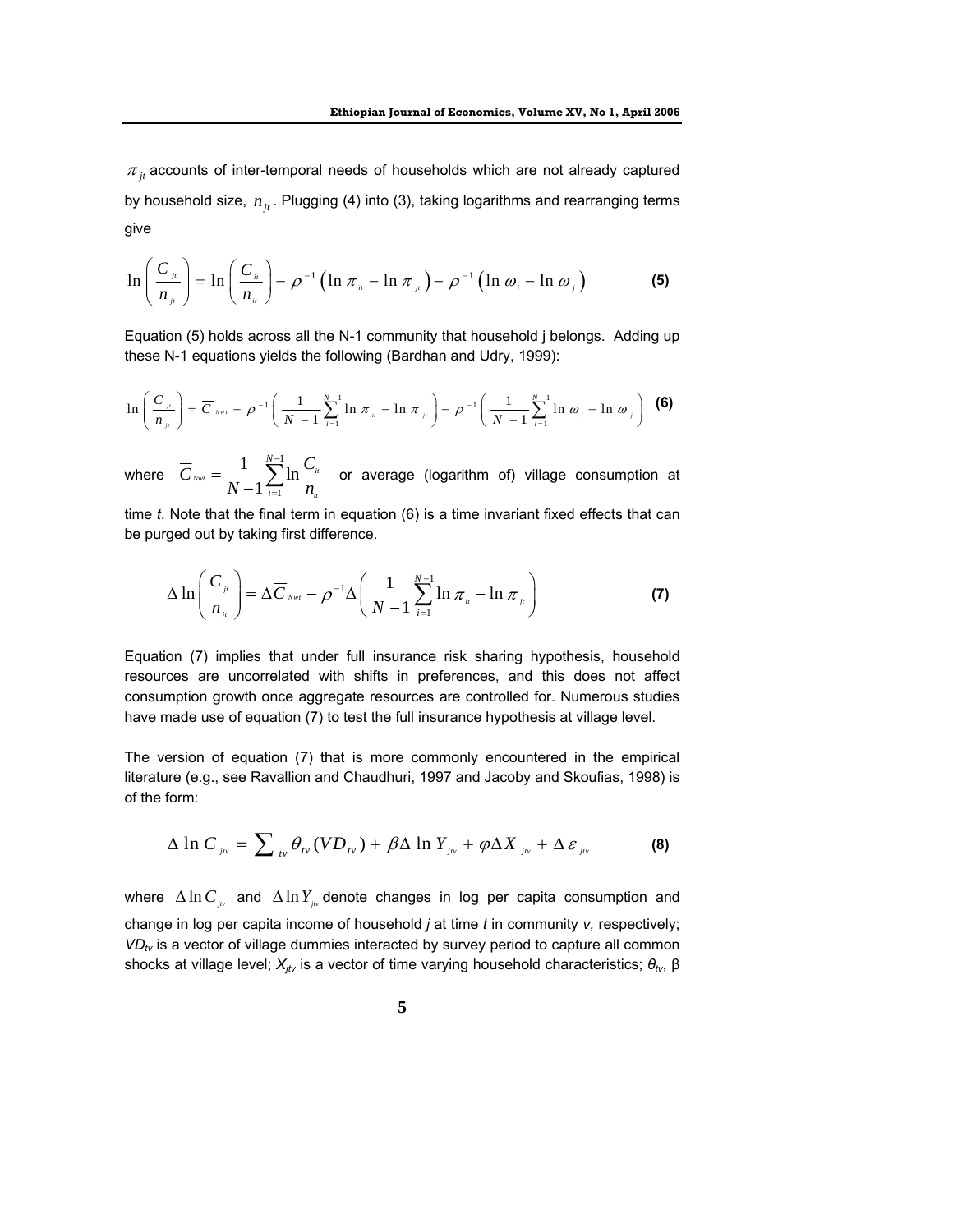and  $\varphi$  are parameters to be estimated; and  $\Delta \varepsilon_{\text{itv}}$  is household specific error terms capturing changes in unobservable components of household preferences. This specification is used to test the extent of consumption smoothing achieved within a community by regressing changes in individual household income against changes in individual consumption, while controlling for the effects of covariate shocks.

Following the same general approaches, Dercon and Krishnan (2000), Skoufias and Quisumbing (2003) and Harrower and Hoddinott (2004) used shocks instead of income. Their measure of vulnerability is basically determined by the coefficient of shock variables estimated from a regression equation such as:

$$
\Delta \ln C_{_{j\nu}} = \sum\nolimits_{\nu} \theta_{\nu} (V D_{\nu}) + \phi \Delta S_{_{j\nu}} + \phi \Delta X_{_{j\nu}} + \Delta \varepsilon_{_{j\nu}}
$$
 (9)

where *S* is a set of dummy variables indicating the occurrence of idiosyncratic household shocks;  $\phi$  is parameter to be estimated, and all other variables and parameters retain definitions given in equation (8). In equation (9), parameter  $\phi$ provides an estimate of the extent to which idiosyncratic income shocks plays a role in explaining household specific consumption smoothing<sup>4</sup>. The expected value of  $\phi$ is zero when the shock has no explanatory power in explaining household consumption.

Moreover, the effect of changes in household and village average income against household consumption is estimated by:

$$
\Delta \ln C_{_{jiv}} = \beta \Delta \ln Y_{_{jiv}} + \gamma \Delta \left( \overline{\ln Y_{_{iv}}} \right) + \varphi \Delta X_{_{jiv}} + \Delta \varepsilon_{_{jiv}} \tag{10}
$$

where  $\Delta(\overline{\ln Y_{\nu}})$  denotes change or growth rate in average village income at period *t* of village *v,* γ *is a parameter to be estimated* and all other variables are as previously defined. This specification allows the growth rate in household consumption to be determined by the growth rate in household income as well as the growth rate in average income, denoted by  $\Delta(\ln Y_{\nu})$ .

 $\overline{a}$ 

<sup>&</sup>lt;sup>4</sup> This is equivalent to imposing the restriction that  $\theta_{tv}$  and  $\varphi$  equal zero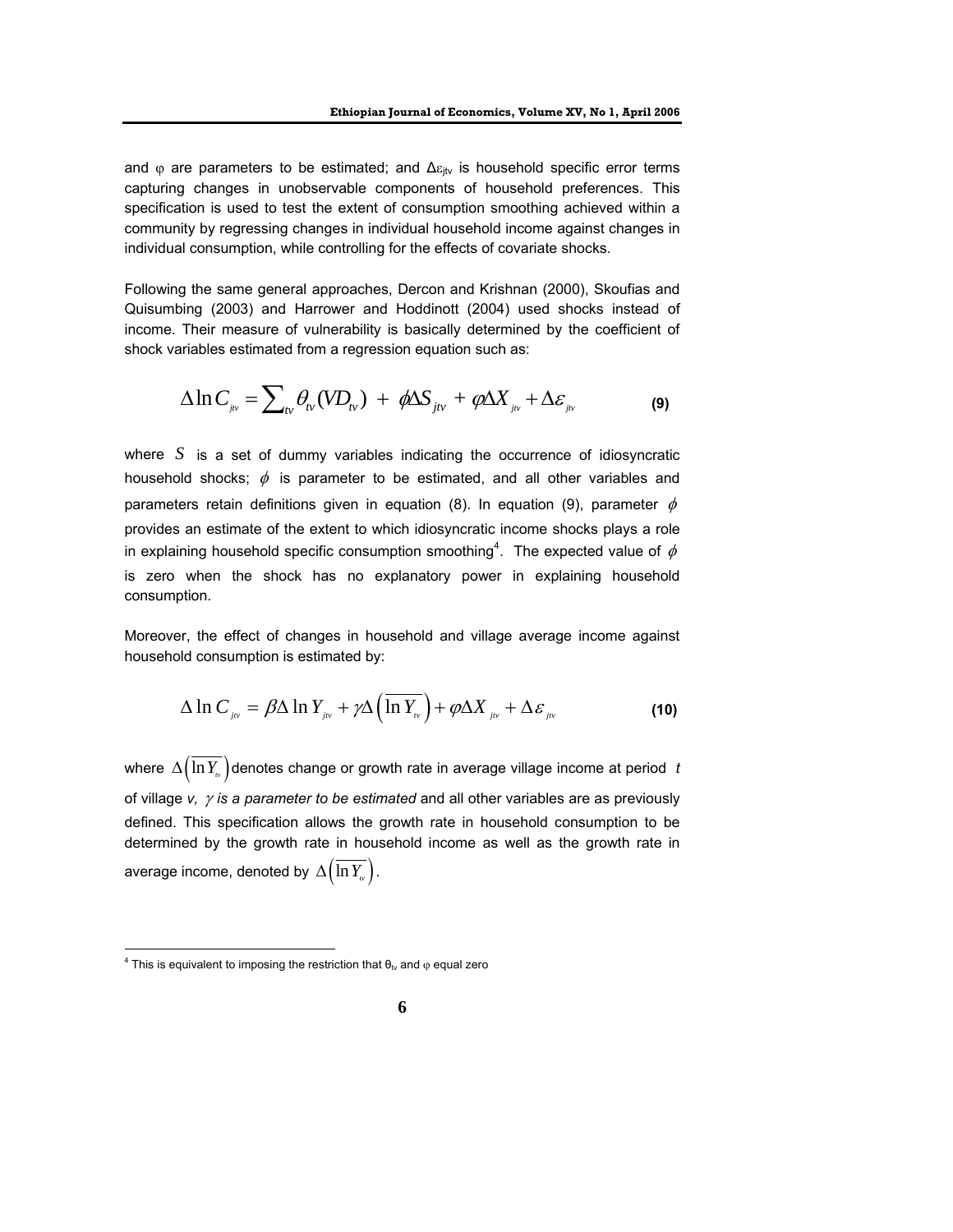If specific idiosyncratic income shocks appear to have little effect on consumption, the way in which households react to such shocks can be explored by using a similar specification as indicated in equation (9). In such cases, the effect that income shock has on the probability that a household will engage in particular coping strategy is tested. A series of binary variables can be used to signifying whether household reported, or has been undertaken a particular coping strategy during a given period. Whether experiencing an income shock increased the likelihood that households pursued specified strategies is estimated using a fixed effects logit model of the form:

$$
prob(CS_{jiv} = 1) = \frac{exp(\mu_j + \phi S_{jiv} + \varphi x_{jiv})}{1 - (\mu_j + \phi S_{jiv} + \varphi x_{jiv})}
$$
(11)

The equation in (11) takes into account the role of household-specific, time invariant observed and unobserved factors  $(\mu_i)$ . Here,  $CS_{\mu}$  denotes the use of any variety of coping strategies related to activities such as livestock sales, food/crop received through food for work, credit, remittance, food/crop received from friends or relatives within communities. Using equation (11), separate fixed-effects regressions can be employed for each of the dependent variables. Households whose value of *CS*<sub>in</sub> does not vary across rounds (visits) are dropped from the estimation. And where the shock

has no explanatory power for households that adopted the coping strategy, the expected value of  $\phi$  is zero.

Finally, whether certain groups of communities within villages are better able to smooth consumption relative to their reference groups in the face of idiosyncratic income shocks are estimated by:

$$
\Delta \ln C_{_{j\nu}} = \sum\nolimits_{\nu} \theta_{\nu} (D_{\nu}) + \beta \Delta \ln y_{_{j\nu}} + \psi Z + \delta \left( Z^* \Delta \ln y_{_{j\nu}} \right) + \varphi \Delta x_{_{j\nu}} + \Delta \varepsilon_{_{j\nu}} \tag{12}
$$

where Z is a binary variable to identify those households possessing the characteristics of examination. The magnitude and sign of the δ coefficients indicate whether there is higher or lower covariation between income and consumption changes in the group of examination relative to its reference group.

#### 3. Data source and basic descriptive statistics

The database for this study has come from Year-Long Intensive Monitoring survey (second part of  $5<sup>th</sup>$  round Ethiopian Rural Household Panel data Survey) conducted in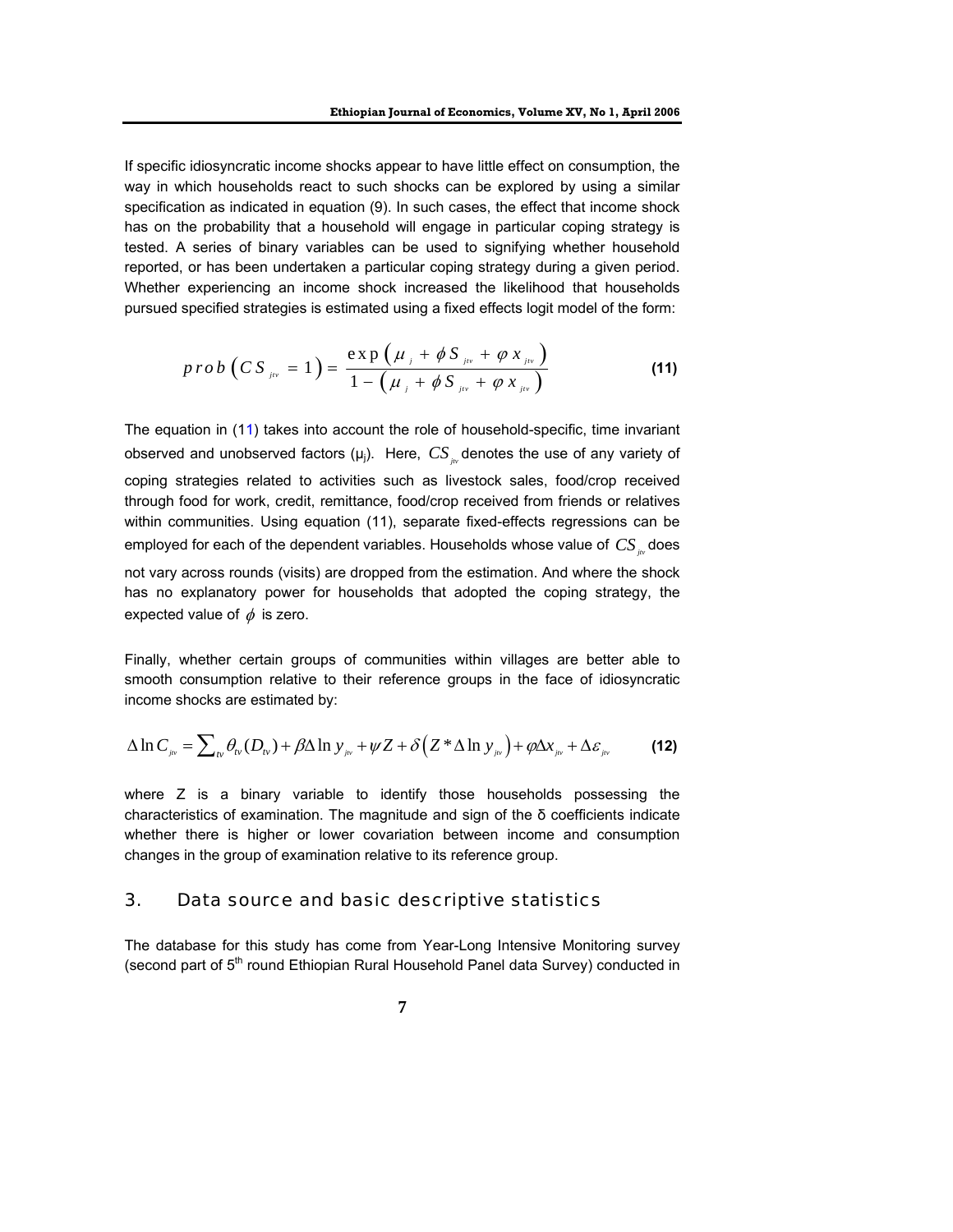1999/00-2000/01 by Economics Department of Addis Ababa University (AAU) in collaboration with USAID/Ethiopia. While the first part of  $5<sup>th</sup>$  round covers a one-shot household surveys in 18 villages and covered 1,685 households, the second part was designed to record transactions and activities as they occur instead of recall as in the first part. In that regard 4 villages namely, D/Brehan, Yetmen, Eteya and Azedebo out of 18 were purposely selected to be representative of teff (Yetmen), wheat (Eteya), and perennials (Azedebo) crops production and animal husbandry as major integral to their farming systems (D/Brehan). From each village 62 households were considered (as they were in the original panel data survey) that yields a total sample size of 247 households<sup>5</sup>. The first visit (survey) was conducted in April, just at the beginning of first plough. So as to make the data more reliable, each household was re-visited 25 times during the course of the entire survey periods, or once every two weeks for a period of one year (see Annex I).

The survey provides information on consumption income, land and labor use, asset ownership and numerous demographic characteristics. Furthermore, information on shocks $^6$  (exogenous) events such as rainfall shock<sup>7</sup> and crop shock<sup>8</sup>, loss of productive time related to religions, funeral and feasts ceremonies, and illness is included. Table 1 shows, along with some basic descriptive data for the sample, that such shock are common. Approximately, more than 40 percent of sample households, except Azedebo, faced rainfall shock and loss of productive time due to religions, funerals, feast, etc., ceremonies. Reported crop shock ranges between 11 percent in D/Brehan to 64 percent in Yetmen. For almost more than a quarter of sample households at least one economically active member loss productive time due to illness for more than 7 working days. Lack access to extra employment opportunities<sup>9</sup>were reported by 70 percent of the sample households and it became remarkable in Yetmen and Azedebo where more than 80 percent of sample households have no such opportunities (Table 1).

 5 One household is dropped due to incomplete information.

<sup>&</sup>lt;sup>6</sup> All data on shocks are self-reported.

<sup>&</sup>lt;sup>7</sup> It is a shock for either too much, quite a lot, not enough, far too little etc., rain for crop involved or no rain when it should have to rain.

<sup>&</sup>lt;sup>8</sup> It is a shock when crops were affected either by frost/low temperature, wind/storm, water logging/flooding, parasites/plant diseases, insects, livestock trampling/eating and birds/other animals/or weeds problems and resulted in either noticeable damage to crops, significant loss to crops, major loss of crops and/or causes total crop failure.

<sup>&</sup>lt;sup>9</sup> Interested in working extra, but no casual wage employment or food-for-work program, credit needed but not acquired from relatives or government and/or fertilizer, chemicals and improved seed needed but not available to buy on time etc. However, only interested in working extra but no wage employment or foodfor-work program shocks are used in the regression analysis.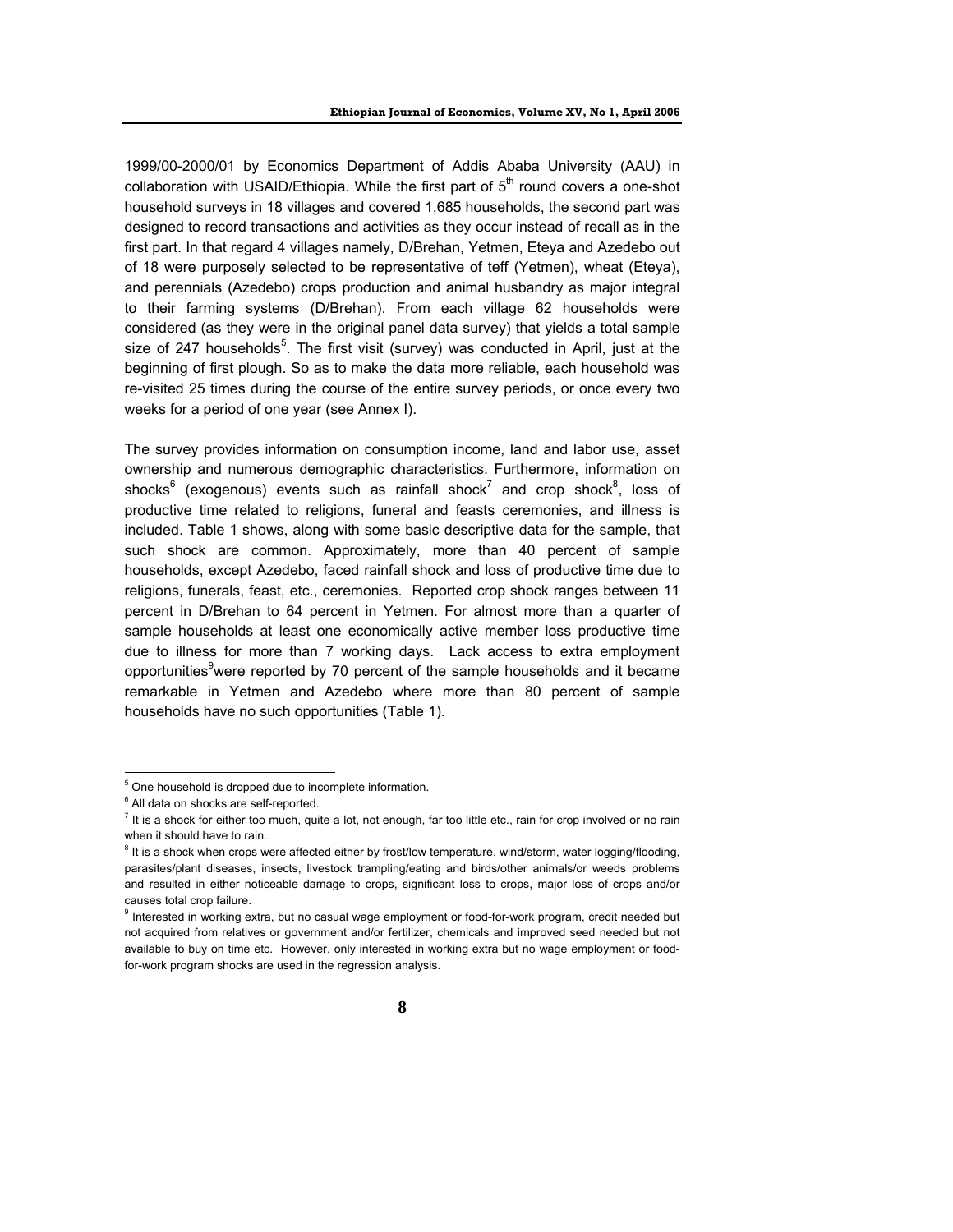On average, household heads aged over mid-forty with regular family sizes ranges between 5 and 8 (Table 1). Household members are less practicing migrating-out/in for possible jobs opportunities during surveys period as changes in family size between surveys (visits) indicate only very slight change. Females are heads for 17 percent of sample households, which account for 16 percent in D/Brehan, Yetmen and Eteya and 23 percent in Azedebo. Majority of sample households (about 60 percent) are asset poor<sup>10</sup>, as measured by livestock holding<sup>11</sup>. The figures account for more than 90 percent in Azedebo and 70 percent in Yetmen in contrast to only 20 percent in D/Brehan (Table 1).

As a means of income diversification, households usually diversify to non-crop incomes. These income generating schemes were mostly concentrated (45 to 65 percent) to food gifts from families and/or friends; and livestock/livestock product sales (see annex II). Petty trade, agricultural and nonagricultural wage labor and services accounted for less than 20 percent of non-crop income. The returns from noncrop income are very low, however. For instance, the net income from sale of livestock was only averaged 1000 Birr per year in D/Brehan, where it was the second important line of activity. It was less than 800 Birr in other villages; and even gets worse in Yetmen. Other non-crop income such as loan, remittances/transfers received are limited to less than, on average, 300 Birr per a year (Table 1).

Food and nonfood consumption in the villages were also very small, with biweekly total real per capita consumption<sup>12</sup> floating between 20 and 35 Birr (i.e., 1.50 to 2.50 Birr per capita per day). The largest share was per capita food consumption, over 70 percent, followed by nonfood consumption and others (gifts, remittances and transfers) (see annex IV). Furthermore, food consumption across visits varies by less than 10 percent while nonfood consumption is considerably more volatile (see Fig. 1). Thus, this seems to suggest that households try to smooth food consumption across time.

 $\overline{a}$ 

 $10$  Asset nonpoor households have livestock holdings in the top two quintiles and asset poor households have livestock holding in the bottom three quintiles (see Annex III).

 $11$  Equivalently measuring land holding can also be used.

 $12$  All consumption and income data are deflated using fixed basket indices approach at May 2000 D/Brehan market prices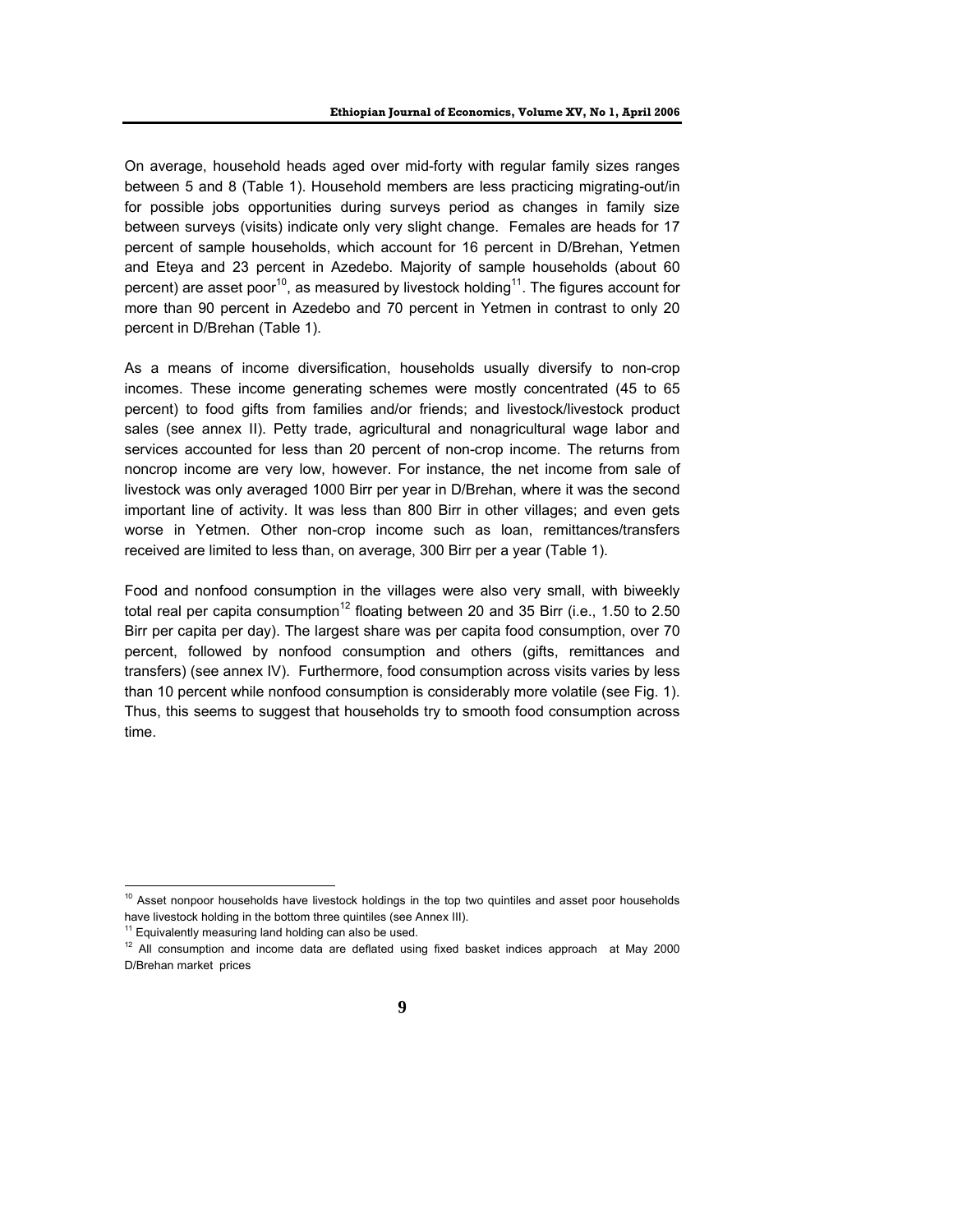|                                                                                                                      | Whole                    | <b>Villages</b>          |                |                |                |
|----------------------------------------------------------------------------------------------------------------------|--------------------------|--------------------------|----------------|----------------|----------------|
|                                                                                                                      | sample                   | Deberebrehan             | Yetmen         | Eteya          | Azedebo        |
| <b>Household characteristics</b>                                                                                     |                          |                          |                |                |                |
| Age of household head (in years)                                                                                     | 47.53                    | 52.21                    | 47.02          | 45.69          | 45.21          |
|                                                                                                                      | (14.45)                  | (15.24)                  | (16.00)        | (13.12)        | (12.41)        |
| Household size, Visit (1-5)                                                                                          | 6.79                     | 6.08                     | 5.28           | 8.18           | 7.61           |
|                                                                                                                      | (2.79)                   | (1.57)                   | (2.34)         | (3.33)         | (2.63)         |
| Change in household size between visits                                                                              | $-0.19$                  | $-0.16$                  | $-0.07$        | $-0.60$        | 0.05           |
|                                                                                                                      | (0.97)                   | (0.75)                   | (0.54)         | (1.26)         | (1.06)         |
| Household head dummy: 1 if female household head; 0 otherwise                                                        | 0.17<br>(0.38)           | 0.16<br>(0.37)           | 0.16           | 0.15           | 0.23           |
| Education of head                                                                                                    | 0.38                     | 0.18                     | (0.37)<br>0.25 | (0.36)<br>0.53 | (0.42)<br>0.58 |
| Asset nonpoor dummy: 1 if households have livestock holding in the top two quintiles; 0 otherwise                    | (0.49)<br>0.40<br>(0.49) | (0.39)<br>0.80<br>(0.41) | (0.43)<br>0.25 | (0.50)<br>0.48 | (0.50)<br>0.05 |
| Asset poor dummy: 1 if household have livestock holding in bottom three quintiles; 0 otherwise                       | 0.60                     | 0.20                     | (0.44)         | (0.50)         | (0.21)         |
|                                                                                                                      | (0.49)                   | (0.41)                   | 0.75           | 0.52           | 0.95           |
| Income shock to household                                                                                            |                          |                          | (0.44)         | (0.50)         | (0.21)         |
| Rainfall shock dummy: 1 if unbalanced rainfall on plots; 0 otherwise                                                 | 0.38                     | 0.49                     | 0.41           | 0.42           | 0.20           |
|                                                                                                                      | (0.24)                   | (0.16)                   | (0.24)         | (0.30)         | (0.12)         |
| Crop shock index dummy:1 if shock index is > = 25%; 0 otherwise                                                      | 0.34                     | 0.11                     | 0.64           | 0.40           | 0.21           |
|                                                                                                                      | (0.34)                   | (0.16)                   | (0.30)         | (0.39)         | (0.20)         |
| Loss of productive time due to religions, funerals etc., ceremonies dummy: 1 if loss; 0 otherwise                    | 0.41                     | 0.69                     | 0.42           | 0.47           | 0.07           |
|                                                                                                                      | (0.24)                   | (0.08)                   | (0.10)         | (0.10)         | (0.05)         |
| At least one active member of household loss productive time due to illness dummy: 1 if loss; 0 otherwise            | 0.32                     | 0.33                     | 0.24           | 0.31           | 0.40           |
|                                                                                                                      | (0.28)                   | (0.25)                   | (0.34)         | (0.28)         | (0.26)         |
| Lack of market opportunities dummy: 1 if Interested in working but no wage employment opportunities etc; 0 otherwise | 0.70                     | 0.47                     | 0.92           | 0.54           | 0.85           |
|                                                                                                                      | (0.46)                   | (0.50)                   | (0.27)         | (0.50)         | (0.35)         |
| Income from sales, loan, remittances, transfer payments, gift etc                                                    |                          |                          |                |                |                |
| Net income from sales of livestock/livestock products (in Birr)                                                      | 757.21                   | 1038.06                  | 493.02         | 788.70         | 618.99         |
|                                                                                                                      | (1017.14)                | (1001.83)                | (518.49)       | 1492.1         | (698.41)       |
| Loan (in Birr)                                                                                                       | 153.36                   | 192.42                   | 72.46          | 126.64         | 220.63         |
|                                                                                                                      | (404.87)                 | (664.12)                 | (196.62)       | 248.96         | (326.44)       |
| Remittances, transfer or gift received (in Birr)                                                                     | 257.93                   | 309.61                   | 138.76         | 381.31         | 200.14         |
|                                                                                                                      | (243.07)                 | (192.99)                 | (103.85)       | (309.65)       | (242.37)       |
| Source: Own calculation from survey data<br>Note: Values in the parentheses are standard deviations                  |                          |                          |                |                |                |

#### **Table 1: Means and standard deviations of household characteristics**

#### **10**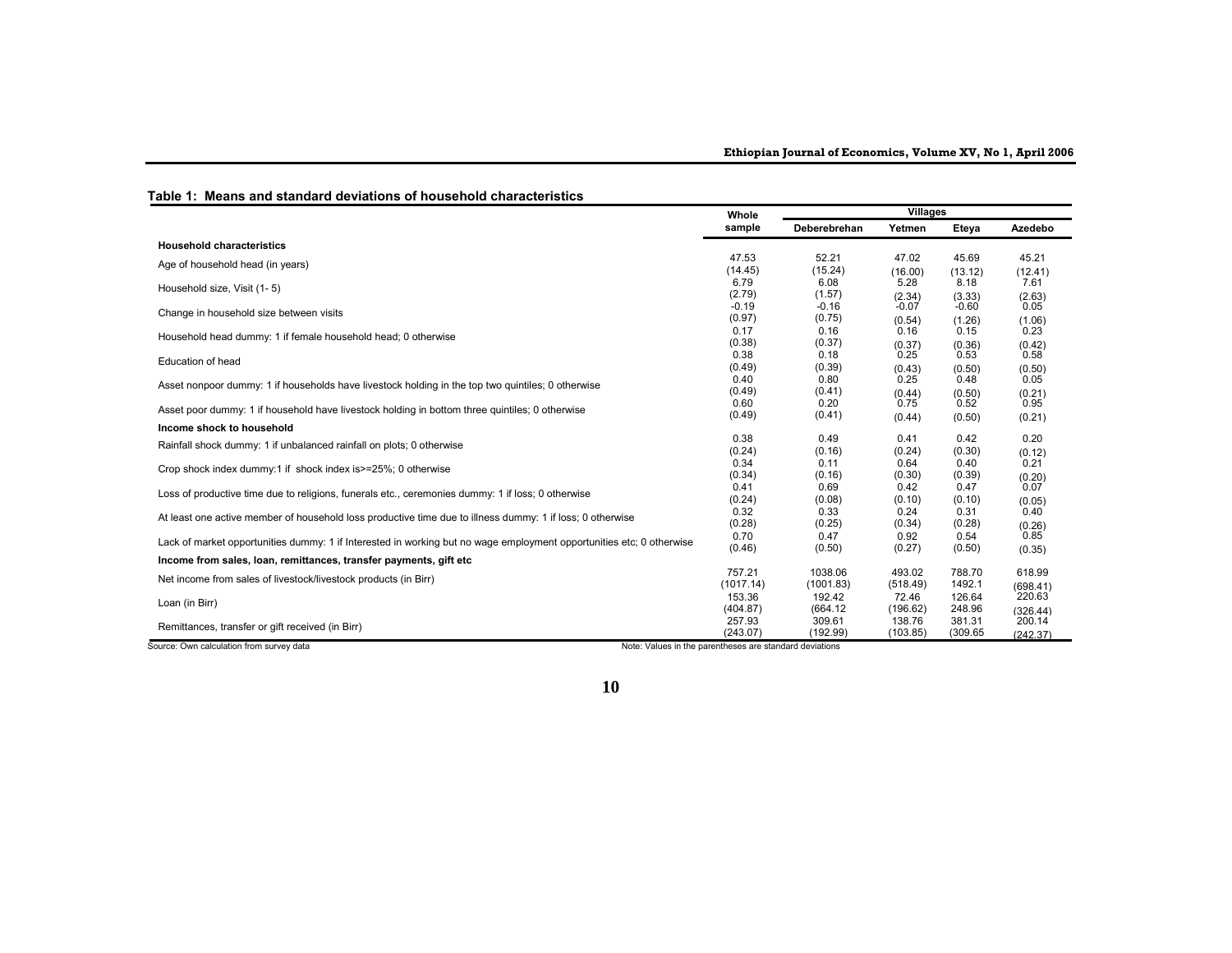

**Figure 1: Change in per capita food, nonfood and total consumption per visit** 

# 4. Consumption smoothing and vulnerability: discussion of basic findings

In this section, we first examine whether the incidence of self-reported idiosyncratic shocks have a significant impact on household consumption. It is followed by investigating how households protect consumption against idiosyncratic shocks through examining the coping strategies they employ and then explore whether all idiosyncratic shocks as represented by changes in total income affect consumption. Finally, it examines which groups are relatively more vulnerable as a result of changes in income.

Empirical results of estimating equation (9) are presented in Table  $2^1$ . Five proxy variables are used for income shock<sup>2</sup>: rainfall and crop shocks, extra wage employment opportunities including food-for-work at least one members of household loss productive time due to illness and own labor use for productive activities (in person days).

Source: own calculation from survey data

 $\frac{1}{1}$  Outline of Huber (1967) and White (1980) methods are used to correct standard error for heterosckedesticity

 $2$  There is statistically significant difference between mean of real log total expenditure for all shocks reported (see Annex III).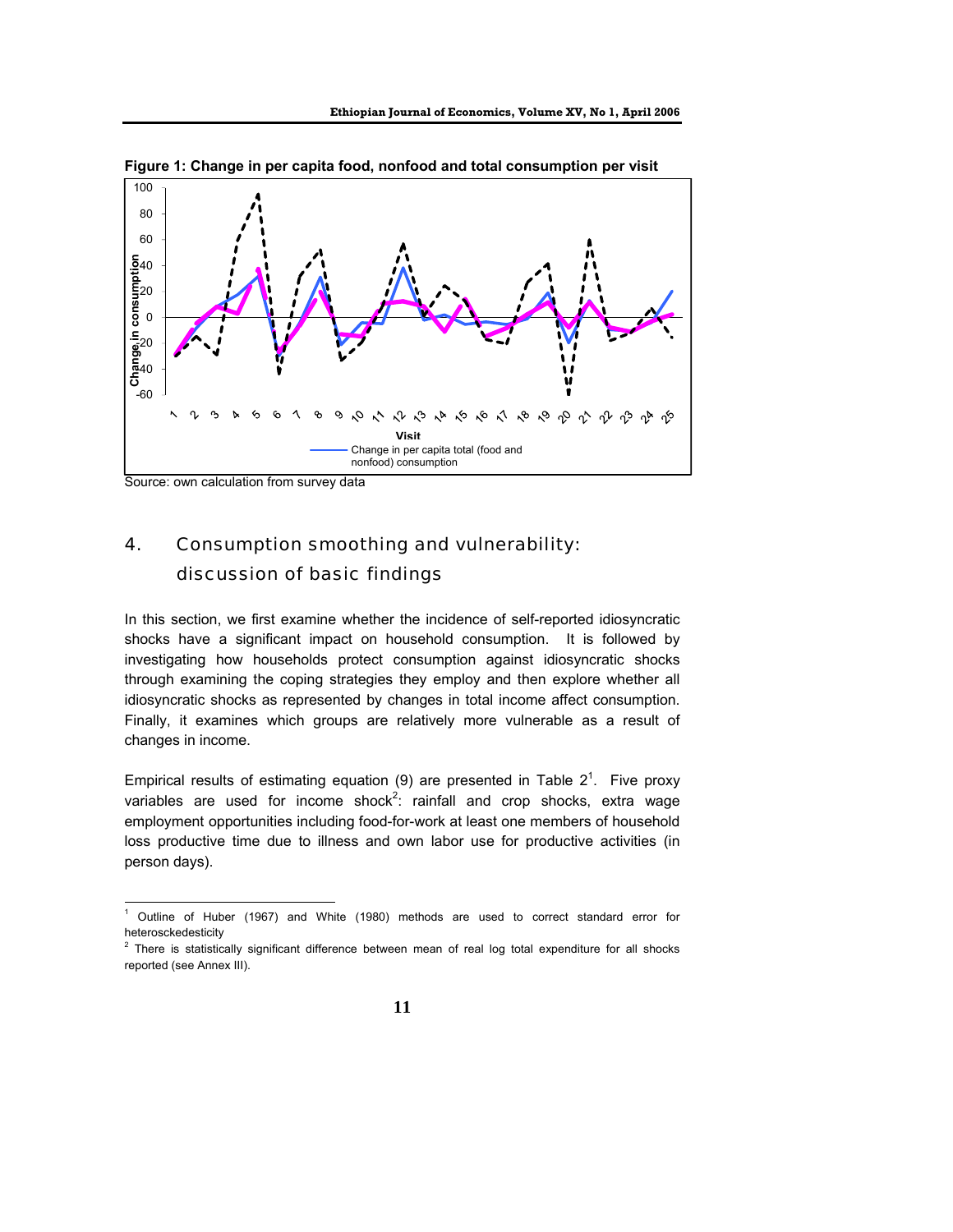When only these idiosyncratic income shocks regressed against change in real total consumption (see column 1 of Table 2), only changes in log of own labor use for productive activities (in person days) appears to have a positive effect on consumption. It indicates that an increase in own labor use increases total real household expenditure by 13 percent. However, when progressively controlling for the representation of village common shocks (covariate shocks), the significance of the coefficient (including the coefficient of other idiosyncratic shocks) is not everlasting (see columns 2 and 3).

The coefficients of covariate shocks are statistically significant (as shown by Fstatistic) implying that covariate shocks explain variations in consumption over time (see columns 2 and 3). The key finding of this paper is that the specified idiosyncratic shocks have little significant impact on consumption in the study settings. By contrast, covariate shocks appear to be very important in explaining fluctuations in consumption (see column2). For instance, loss of productive time due to religions, feast, funerals etc., and other ceremonies affect total consumption at 10% of level of significance<sup>3</sup>. Similar results are obtained by including other socioeconomic characteristics (see Table 2 column 3).

When household fixed-effect regression is employed, lack of market opportunities for wage employment decreases real per capita total consumption by 10 percent, but change in log of own labor input for productive activities (in person days) has the effect of increasing real consumption per capita by about 3 percent (see Table 2 column 4). In addition, the regression is controlled for age-sex compositions (only significant one are reported). For instance, family size of households, female headed household, male and female household members aged 11- 15 and male household members aged 16-64 are among controlled variables influencing consumption expenditure significantly (see Table 2 column 3).

 3 Households' labor endowment is controlled by including own labor used (in person days) in the regression.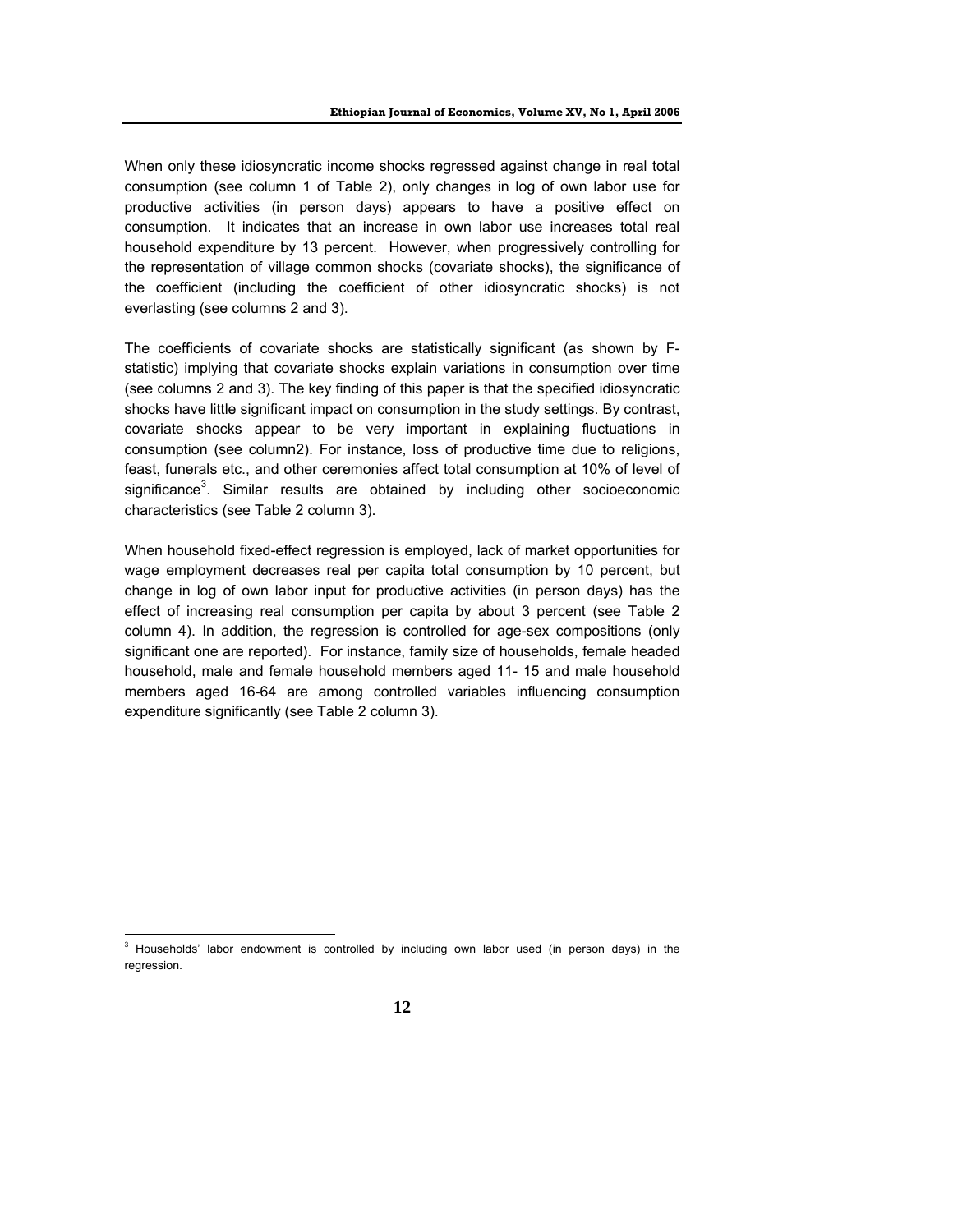#### **Table 2: Least squares determinants of change in real total per capita consumption**

|                                                                                                                    | (1)                  | (2)                                        | (3)                                                               | (4)                                          |
|--------------------------------------------------------------------------------------------------------------------|----------------------|--------------------------------------------|-------------------------------------------------------------------|----------------------------------------------|
|                                                                                                                    | Income<br>shocks     | Idiosyncratic and village<br>common shocks | Idiosyncratic, common shocks and<br>socioeconomic characteristics | <b>Household fixed</b><br>effects regression |
| Income shocks                                                                                                      |                      |                                            |                                                                   |                                              |
| Rainfall shock dummy: 1 if rainfall shock (unbalanced rainfall per plot) is reported; 0 otherwise                  | 0.074<br>(0.49)      | 0.150<br>(1.01)                            | $-0.195$<br>(1.49)                                                | 0.014<br>(0.46)                              |
| Crop shock dummy: 1 if severity of crop affected shock index per plot is >=25%; 0 otherwise                        | 0.130<br>(0.53)      | $-0.085$<br>(0.35)                         | 0.018<br>(0.08)                                                   | 0.047<br>(0.81)                              |
| Illness shock dummy: 1 if at least one active member of household loss productive time due to illness; 0 otherwise | $-0.128$<br>(1.16)   | $-0.117$<br>(1.10)                         | 0.024<br>(0.25)                                                   | 0.028<br>(1.13)                              |
| Lack of market dummy: 1 if interested in working but no wage employment opportunities; 0 otherwise                 | $-0.045$<br>(0.42)   | $-0.147$<br>(1.37)                         | $-0.050$<br>(0.48)                                                | $-0.110$<br>$(3.36)***$                      |
| Change in log of own labor input in person days                                                                    | 0.131<br>$(2.37)$ ** | 0.003<br>(0.05)                            | 0.047<br>(0.83)                                                   | 0.034<br>$(2.90)***$                         |
| Villages dummies interacted with round (F-test)                                                                    |                      |                                            |                                                                   |                                              |
| Change in log share of number of days not worked due to religious etc ceremonies                                   |                      | $1.68*$                                    | $1.89*$                                                           |                                              |
| Autumn (Fall) season (Sep. - Nov.)                                                                                 |                      | 0.99                                       | $4.08***$                                                         |                                              |
| Winter season (Dec. - Feb.)                                                                                        |                      | 2.99***                                    | 1.42                                                              |                                              |
| Spring (Vernal) (March-May)                                                                                        |                      | $3.33***$                                  | $2.90**$                                                          |                                              |
| Socioeconomic characteristics                                                                                      |                      |                                            |                                                                   |                                              |
| Age of household head (in years)                                                                                   |                      |                                            | $-0.000$<br>(0.12)                                                |                                              |
| Education level of household head                                                                                  |                      |                                            | 0.001<br>(0.38)                                                   |                                              |
| Family size of households                                                                                          |                      |                                            | 0.003<br>$(2.26)$ **                                              | 0.021<br>(1.27)                              |
| Household head sex dummy: 1 if female headed                                                                       |                      |                                            | 0.027<br>$(3.77)***$                                              | ٠                                            |
| Total number of male hh member aged between 11 and 15 years                                                        |                      |                                            | $-0.005$<br>$(2.73)***$                                           | 0.006<br>(0.48)                              |
| Total number of female hh member aged between 11 and 15 years                                                      |                      |                                            | $-0.004$<br>$(1.93)^*$                                            | $-0.008$<br>(0.51)                           |
| Total number of male hh member aged between 16 and 64 years                                                        |                      |                                            | $-0.001$<br>(1.62)                                                | $-0.001$<br>(0.21)                           |
| Constant                                                                                                           | 0.009<br>$(3.21***$  | 0.192<br>$(3.61***$                        | 0.135<br>$(2.70)***$                                              | $-0.130$<br>(1.15)                           |
| Number of observations                                                                                             | 6175                 | 6175                                       | 6175                                                              | 6175                                         |
| Number of groups (sample size)                                                                                     | 247                  | 247                                        | 247                                                               | 247                                          |
| F-statistic                                                                                                        | 1.88                 | $4.00***$                                  | $3.41***$                                                         | $2.28**$                                     |

Note: Dependent variable is change in log real per capita consumption (food, nonfood and value of gifts received) between rounds (visits). Absolute value of t-statistics is in parentheses. \*= significant at 10%; \*\*= signif

#### **13**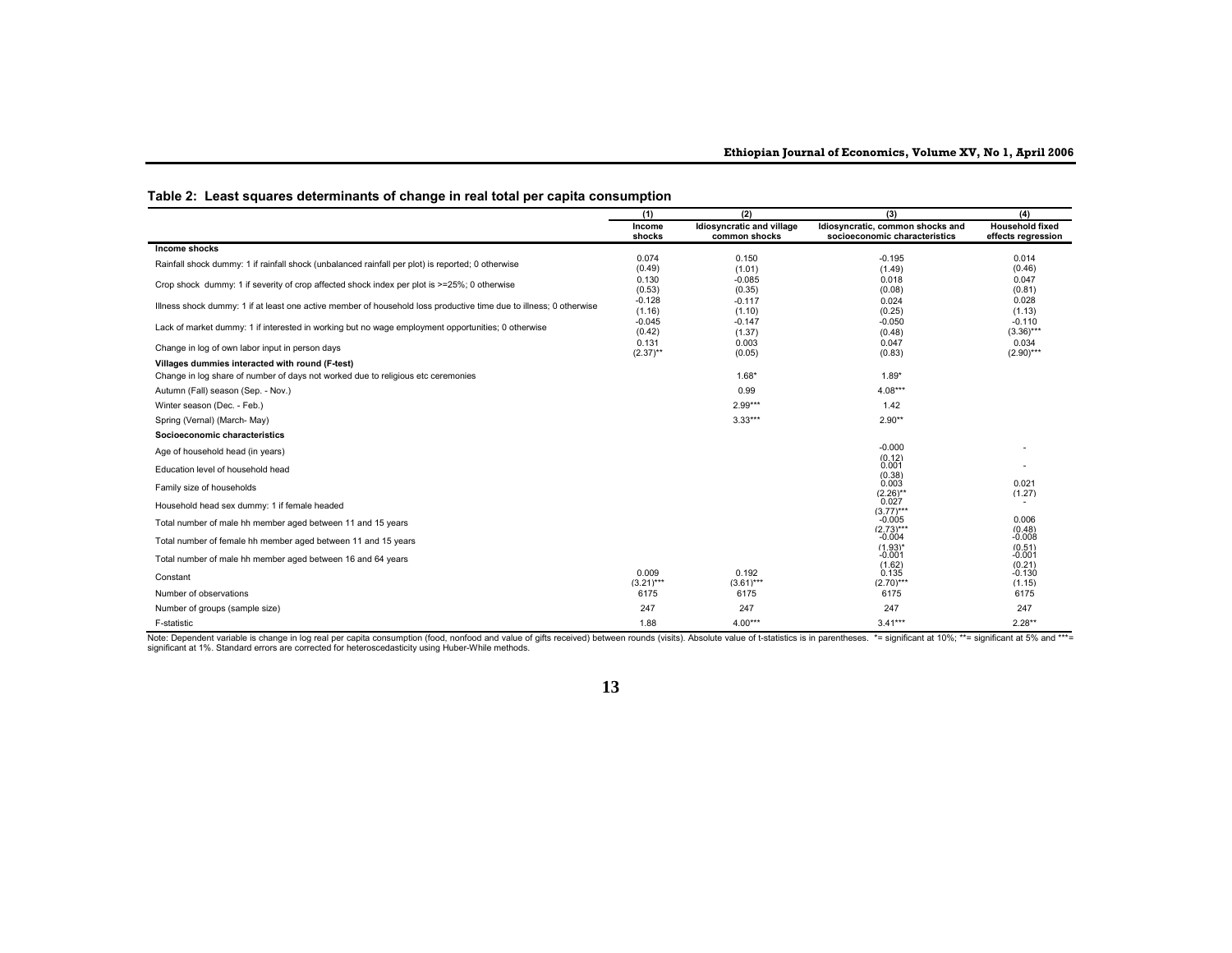#### 4.1 Income risk and household coping mechanisms

As specific idiosyncratic shocks have little impact on consumption, exploring the coping strategies used by households are essential. There is no single coping strategy used by households in response to idiosyncratic income shocks; rather a portfolio of strategies is employed. Table 3 reports the effect of a shock on the likelihood of a household adopting a response to an idiosyncratic shock for the full sample and for a disaggregated sample of asset-poor and asset non-poor households using equation (11). The result reported has shown that rainfall and illness shocks increase the probability that the household reports food/crop received through food-for-work and credit as survival strategy. When examining these shocks across wealth classification, while both groups were significantly more likely used these strategies for rainfall shock, only asset poor household use such coping strategies for illness shock.

Likewise, while crop shock increases the likelihood that households engaged in food/crop received through food-for-work, lack of market for wage employment increases the opportunities that households use credit as endurance strategies. Further examination of these shocks across asset non-poor and asset poor households shows that while both groups are more likely to have food/crop received through food-for-work for a crop shock, only asset poor households are more likely to have credit for lack of wage market shock. On the other hand, households that experience idiosyncratic income shocks related to crop failures are less likely to use credit for whole sample, asset poor and asset non-poor households.

Table 3 has also shown that households are less likely to sell livestock/livestock products to smooth rainfall and crop shocks for sample as whole, asset poor and non-poor households during the surveys period*.* However, they sell livestock/livestock products if the shock is due to lack of wage employment opportunities. This implies that at incidence of such shocks, households tend to seek for wage employment opportunities but are compelled to sell livestock/livestock product only in the absence of such opportunities*.*  More likely smoothing of rainfall and crop shocks through food-for-work program further strengthened the evidence. Moreover, since food-for-work program is also part of wage employment, its absence is less likely used to smooth income shock of wage employment for the sample as a whole and for asset poor households.

Remittance and food aids from relatives or friends within community are other coping strategies. Asset poor households are more likely to receive remittance for rainfall shock and food aids for crop shock. In contrast, asset poor and non-poor households are less likely to receive food aids and remittance as a result of lack of market opportunities,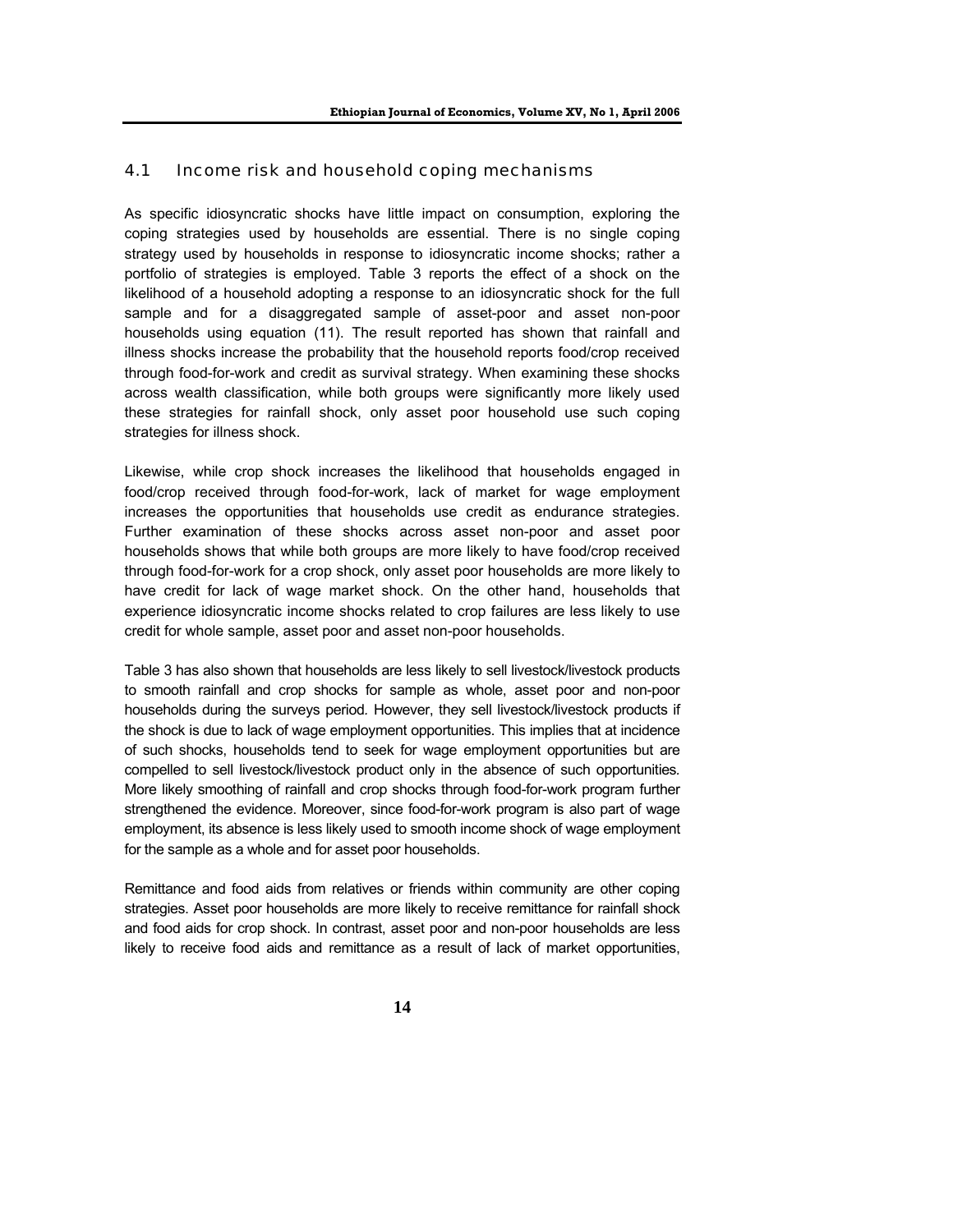respectively. In general, asset poor households are looking for different coping strategies to income shocks observed as compared to asset non-poor households. Thus, asset poor households are more vulnerable to consumption expenditure.

|                                                                                                                     |                                  |                                                                  | <b>Income shocks</b>                                        |                                                                                    |                     |
|---------------------------------------------------------------------------------------------------------------------|----------------------------------|------------------------------------------------------------------|-------------------------------------------------------------|------------------------------------------------------------------------------------|---------------------|
|                                                                                                                     | shock on<br>Rainfall<br>plots    | ndex dummy<br>Crop shock<br>$(1 \text{ if } >25\%)$ <sup>1</sup> | working, but<br>Interested in<br>employment<br>no wage<br>g | At least one<br>member of<br>household<br>productive<br>time due to<br>the<br>İost | Number of<br>groups |
| Sales of Livestock<br>Household had livestock<br>sales dummy: 1 if yes; 0<br>otherwise                              | $-0.961**$<br>(10.87)            | $-0.797**$<br>(7.69)                                             | $1.041**$<br>(9.16)                                         | 0.025<br>(0.26)                                                                    | 221                 |
| Asset poor                                                                                                          | $-0.760**$<br>(6.01)             | $-0.753**$<br>(5.41)                                             | $0.781**$<br>(5.15)                                         | 0.021<br>(0.17)                                                                    | 131                 |
| Asset nonpoor                                                                                                       | $-1.137**$<br>(9.31)             | -0.852**<br>(5.49)                                               | 1.353**<br>(7.88)                                           | 0.032<br>(0.21)                                                                    | 90                  |
| Food/crop received through food for work<br>Household had food/crop<br>through food for work<br>programs: 1 if yes: | 1.026**<br>(5.86)                | $0.595**$<br>(2.70)                                              | $-0.403*$<br>(1.63)                                         | $0.402**$<br>(1.95)                                                                | 80                  |
| Asset poor                                                                                                          | $1.254**$<br>(5.52)<br>$0.706**$ | $0.527**$<br>(1.89)                                              | $-0.556*$<br>(1.80)                                         | $0.404**$<br>(1.99)                                                                | 63                  |
| Asset nonpoor                                                                                                       | (2.60)                           | $0.711**$<br>(1.97)                                              | $-0.143$<br>(0.37)                                          | 0.204<br>(0.54)                                                                    | 27                  |
| Credit<br>Household had credit<br>received for consumption:<br>1if yes                                              | $0.506**$<br>(4.92)              | $-0.634**$<br>(4.92)                                             | $0.539**$<br>(3.90)                                         | $0.434**$<br>(3.97)                                                                | 112                 |
| Asset poor                                                                                                          | $0.507**$<br>(4.14)              | $-0.690**$<br>(4.57)                                             | $0.687**$<br>(4.19)                                         | $0.549**$<br>(4.46)                                                                | 83                  |
| Asset nonpoor                                                                                                       | $0.503**$<br>(2.66)              | $-0.473**$<br>(1.94)                                             | 0.131<br>(0.48)                                             | $-0.006$<br>(0.03)                                                                 | 29                  |
| Remittance<br>Household had remittance<br>since last visit: 1 if yes                                                | $-0.083$<br>(1.10)               | $-0.099$<br>(1.15)                                               | $-0.103$<br>(1.03)                                          | $-0.082$<br>(0.93)                                                                 | 247                 |
| Asset poor                                                                                                          | $0.348**$<br>(3.23)              | $-0.151$<br>(1.34)                                               | 0.064<br>(0.50)                                             | $-0.031$<br>(0.29)                                                                 | 151                 |
| Asset nonpoor                                                                                                       | $-0.198*$<br>(1.85)              | $-0.024$<br>(0.18)                                               | $-0.349**$<br>(2.18)                                        | $-0.172$<br>(1.15)                                                                 | 96                  |
| Food/crop gift received within community<br>Household had food/crop                                                 |                                  |                                                                  |                                                             |                                                                                    |                     |
| received as gifts from<br>relatives/friends within<br>community: 1 if yes                                           | $-0.384$<br>(1.39)               | 0.427<br>(1.55)                                                  | $-0.688*$<br>(1.81)                                         | 0.316<br>(1.18)                                                                    | 66                  |
| Asset poor                                                                                                          | $-0.445$<br>(1.16)               | $0.948**$<br>(2.84)<br>$-0.787$                                  | $-1.625**$<br>(3.23)<br>0.477                               | 0.483<br>(1.50)                                                                    | 40                  |
| Asset nonpoor                                                                                                       | $-0.313$<br>(0.78)               | (1.25)                                                           | (0.99)                                                      | $-0.049$<br>(0.10)                                                                 | 26                  |

#### **Table 3: Household fixed effects Logit estimates of household coping responses to idiosyncratic shocks.**

<sup>1</sup> Statistical significant test for cut points and all self reporting shocks are reported (see Annex III).

 $\overline{a}$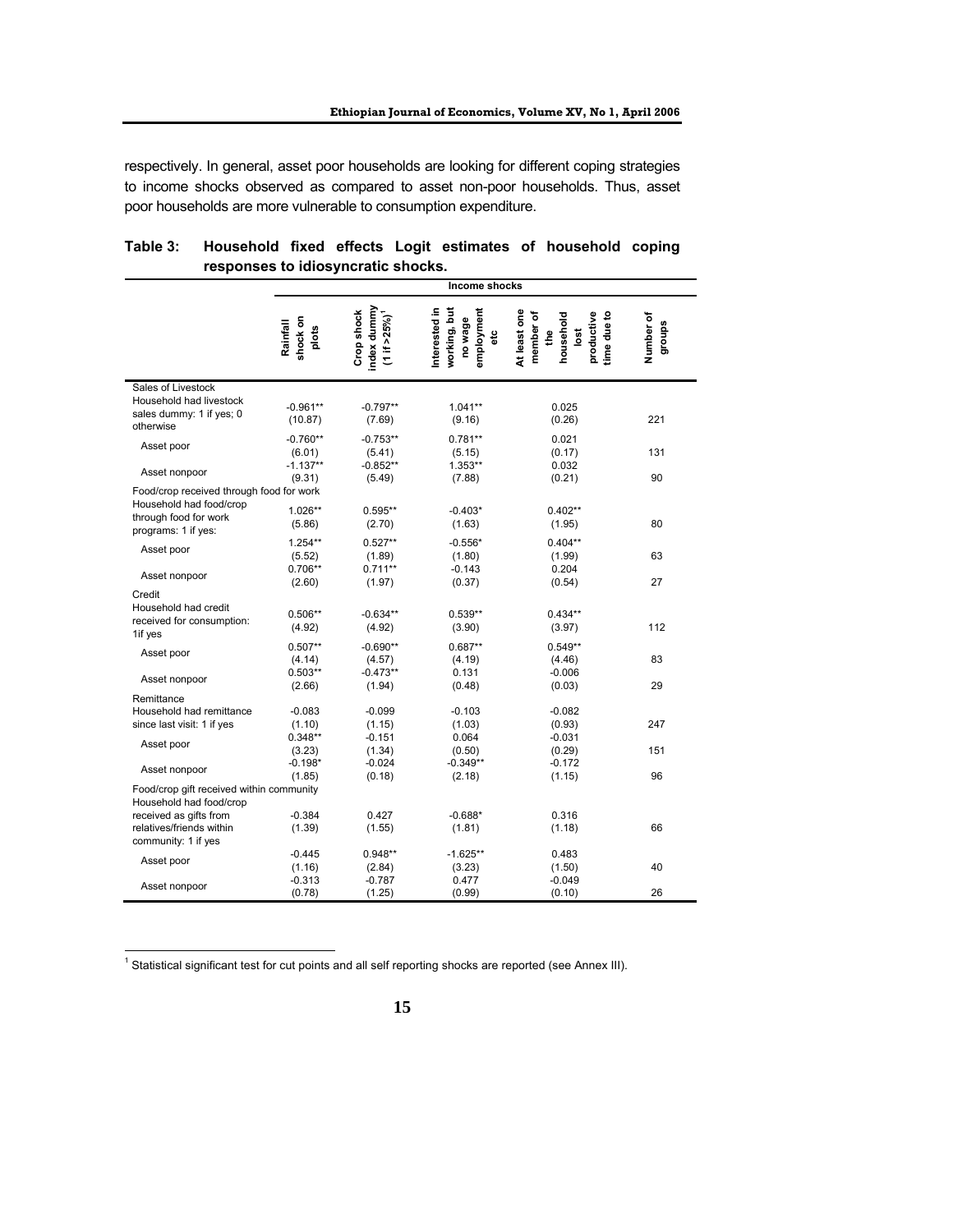Notes: Household size, age-sex compositions are included in the regression but insignificant. Z-values reported in brackets. \*= Significant at 10%; \*\*= Significant at 5%. I estimated 60 separate logit equations i.e., three separate logit equations for each shock versus coping mechanisms by whole sample, asset poor and asset nonpoor.

#### 4.2 Household non-crop income diversification

This section is intended to explore whether shocks induced households enter into non-crop activities and this is done by disaggregating the sample into poor and nonpoor households. Although virtually all households are farmers and have access to land, they do also participate in other non-crop income diversification activities in responses to shocks (this does not, of course, necessary mean that the decision of households to diversify income is after the occurrence of crop failure). These include agricultural and non-agricultural wage employment, livestock and petty trade, crafting, etc., (see Table 4).

Table 4 has shown that crop failure shock increases the likelihood that poor households reported income from agricultural and non-agricultural wage laborer. Moreover, asset poor households were more likely to undertake petty trade activity as a result of rainfall and illness shocks. Meanwhile, the likelihood of earning through livestock trade increased for wage employment shock, but decreased for rainfall and crop shocks at all levels.

Lack of wage employment opportunities increases the likelihood of households to undertake crafting, making and selling of charcoal activities. These activities are less likely undertaken for rainfall shock (see Table 4). This implies that when there is rainfall shock, households first seek for wage employment and if it is unavailable they would look for crafting activities. This is probably due to culturally abused prerogatives given to craftsmen, and it is also less profitable.

Generally, asset poor households are more likely to enter into different activities as responses to income shocks. However, most of them have low returns and are remedies for only short period. This consecutively implies that asset poor households are more vulnerable than asset non-poor households.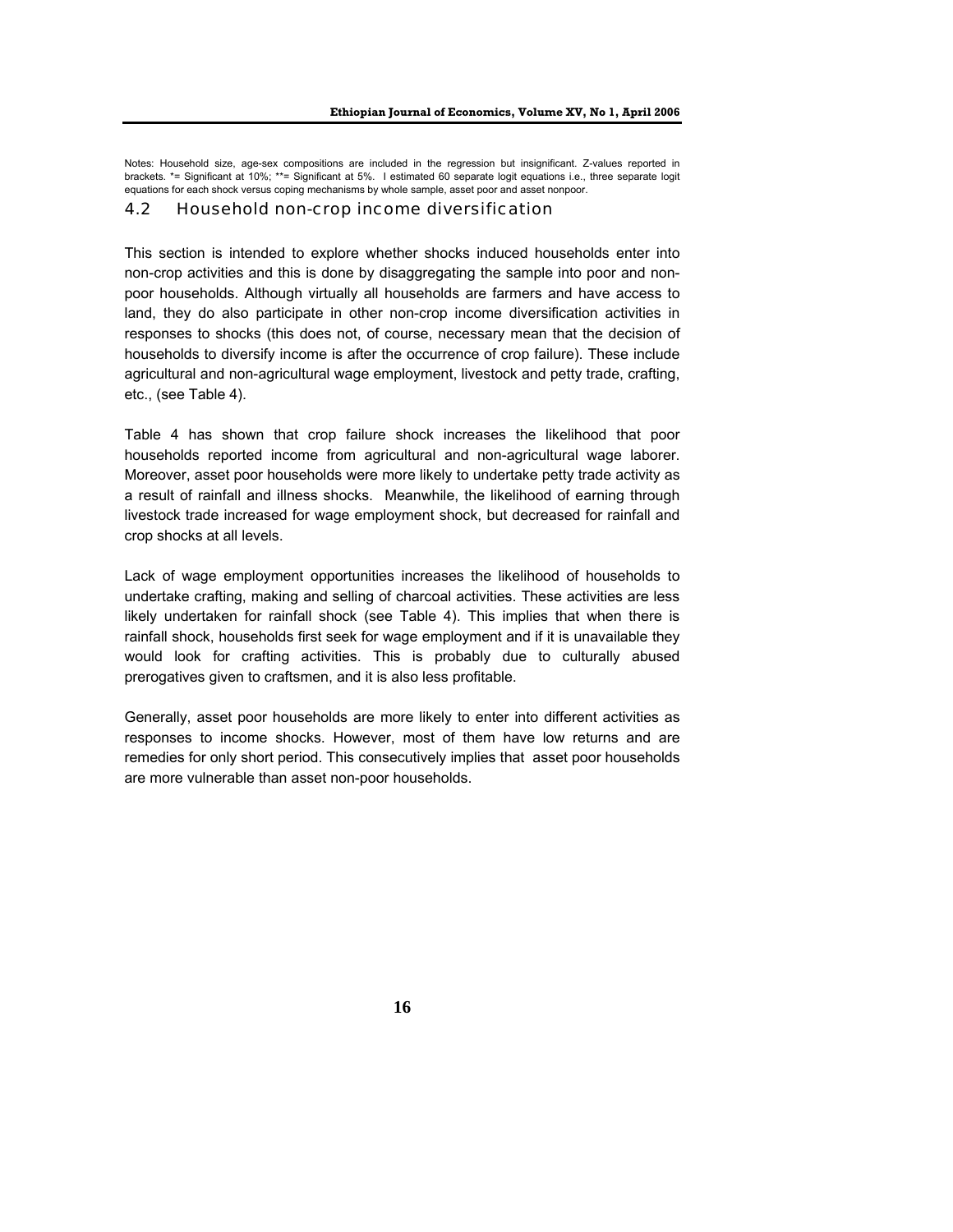|                                          | Income shocks              |                                            |                                                      |                                                                             |                     |  |  |  |  |
|------------------------------------------|----------------------------|--------------------------------------------|------------------------------------------------------|-----------------------------------------------------------------------------|---------------------|--|--|--|--|
|                                          | Rainfall shock on<br>plots | Crop shock index<br>dummy (1 if $>= 25\%)$ | Interested in working, but<br>no wage employment etc | At least one member of the household lost<br>productive time due to illness | Number of<br>groups |  |  |  |  |
| Agricultural wage laborer                | $-0.100$                   | 0.189                                      | $-0.269$                                             | $-0.367$                                                                    |                     |  |  |  |  |
|                                          | $(0.23)$<br>-1.094         | $(0.46)$<br>1.527**                        | $(0.48)$<br>$0.683$                                  | $(0.70)$<br>-0.592                                                          | 18                  |  |  |  |  |
| Asset poor                               | (1.56)                     | (1.91)                                     | (0.90)                                               | (0.90)                                                                      | 13                  |  |  |  |  |
|                                          | 0.937                      | $-0.366$                                   | $-0.125$                                             | 0.055                                                                       |                     |  |  |  |  |
| Asset nonpoor                            | (1.45)                     | (0.69)                                     | (0.20)                                               | (0.07)                                                                      | 5                   |  |  |  |  |
| Non-agricultural wage laborer            | 0.244                      | $0.591**$                                  | 0.319                                                | $-0.008$                                                                    |                     |  |  |  |  |
|                                          | (1.46)                     | (3.32)                                     | (1.53)                                               | (0.04)                                                                      | 71                  |  |  |  |  |
| Asset poor                               | 0.226                      | $0.618**$                                  | 0.300                                                | 0.014                                                                       |                     |  |  |  |  |
|                                          | (1.11)                     | (2.95)                                     | (1.26)                                               | (0.07)                                                                      | 48                  |  |  |  |  |
| Asset nonpoor                            | 0.282                      | 0.518                                      | 0.381                                                | $-0.070$                                                                    |                     |  |  |  |  |
|                                          | (0.96)<br>$-0.961**$       | (1.54)<br>$-0.797**$                       | (0.88)<br>$1.041**$                                  | (0.19)<br>0.022                                                             | 23                  |  |  |  |  |
| Livestock trade                          | (10.88)                    | (7.69)                                     | (9.16)                                               | (0.23)                                                                      | 221                 |  |  |  |  |
|                                          | $-0.762**$                 | $-0.753**$                                 | $0.781**$                                            | 0.012                                                                       |                     |  |  |  |  |
| Asset poor                               | (6.02)                     | (5.42)                                     | (5.15)                                               | (0.12)                                                                      | 131                 |  |  |  |  |
|                                          | $-1.137**$                 | $-0.852**$                                 | $1.353**$                                            | 0.033                                                                       |                     |  |  |  |  |
| Asset nonpoor                            | (9.31)                     | (5.49)                                     | (7.88)                                               | (0.21)                                                                      | 90                  |  |  |  |  |
| Petty trade (e.g. grain etc)             | 0.237                      | $-0.115$                                   | $-0.316$                                             | $0.256*$                                                                    |                     |  |  |  |  |
|                                          | (1.54)                     | (0.69)                                     | (0.15)                                               | (1.69)                                                                      | 84                  |  |  |  |  |
| Asset poor                               | $0.294*$                   | $-0.205$                                   | $-0.383$                                             | $0.393**$                                                                   |                     |  |  |  |  |
|                                          | (1.69)                     | (1.08)                                     | (0.17)                                               | (2.32)                                                                      | 65                  |  |  |  |  |
| Asset nonpoor                            | 0.033                      | 0.198                                      | 0.013                                                | $-0.312$                                                                    |                     |  |  |  |  |
|                                          | (0.10)<br>$-0.209$         | (0.57)<br>0.207                            | (0.02)<br>$1.124**$                                  | (0.86)<br>$-0.195$                                                          | 19                  |  |  |  |  |
| Crafting, making and selling of charcoal | (1.19)                     | (1.08)                                     | (5.56)                                               | (1.03)                                                                      | 92                  |  |  |  |  |
|                                          | $-0.428*$                  | 0.299                                      | $2.449**$                                            | $-0.773$                                                                    |                     |  |  |  |  |
| Asset poor                               | (1.85)                     | (1.32)                                     | (7.18)                                               | (0.35)                                                                      | 46                  |  |  |  |  |
|                                          | 0.101                      | $-0.328$                                   | $-0.428$                                             | $-0.531$                                                                    |                     |  |  |  |  |
| Asset nonpoor                            | (0.38)                     | (0.09)                                     | (1.16)                                               | (1.34)                                                                      | 46                  |  |  |  |  |
| Food gift from families, friends etc     | $-0.012$                   | $-0.217$                                   | $-0.171*$                                            | 0.023                                                                       |                     |  |  |  |  |
|                                          | (0.16)                     | (0.26)                                     | (1.79)                                               | (0.30)                                                                      | 247                 |  |  |  |  |
| Asset poor                               | $-0.161$                   | $-0.573$                                   | $-0.078$                                             | 0.083                                                                       |                     |  |  |  |  |
|                                          | (1.60)<br>0.145            | (0.53)<br>0.022                            | (0.63)<br>$-0.296**$                                 | (0.78)<br>$-0.115$                                                          | 151                 |  |  |  |  |
| Asset nonpoor                            | (1.41)                     | (0.18)                                     | (1.97)                                               | (0.83)                                                                      | 96                  |  |  |  |  |
|                                          |                            |                                            |                                                      |                                                                             |                     |  |  |  |  |

**Table 4: Household fixed effects logit estimates of household income diversification** 

Asset nonpoor Changle State of Changle State of Changle State of Changle State Changle State Changle State Changle State Changle State Changle State Changle State Changle State Changle State Changle State Changle State Cha

#### **17**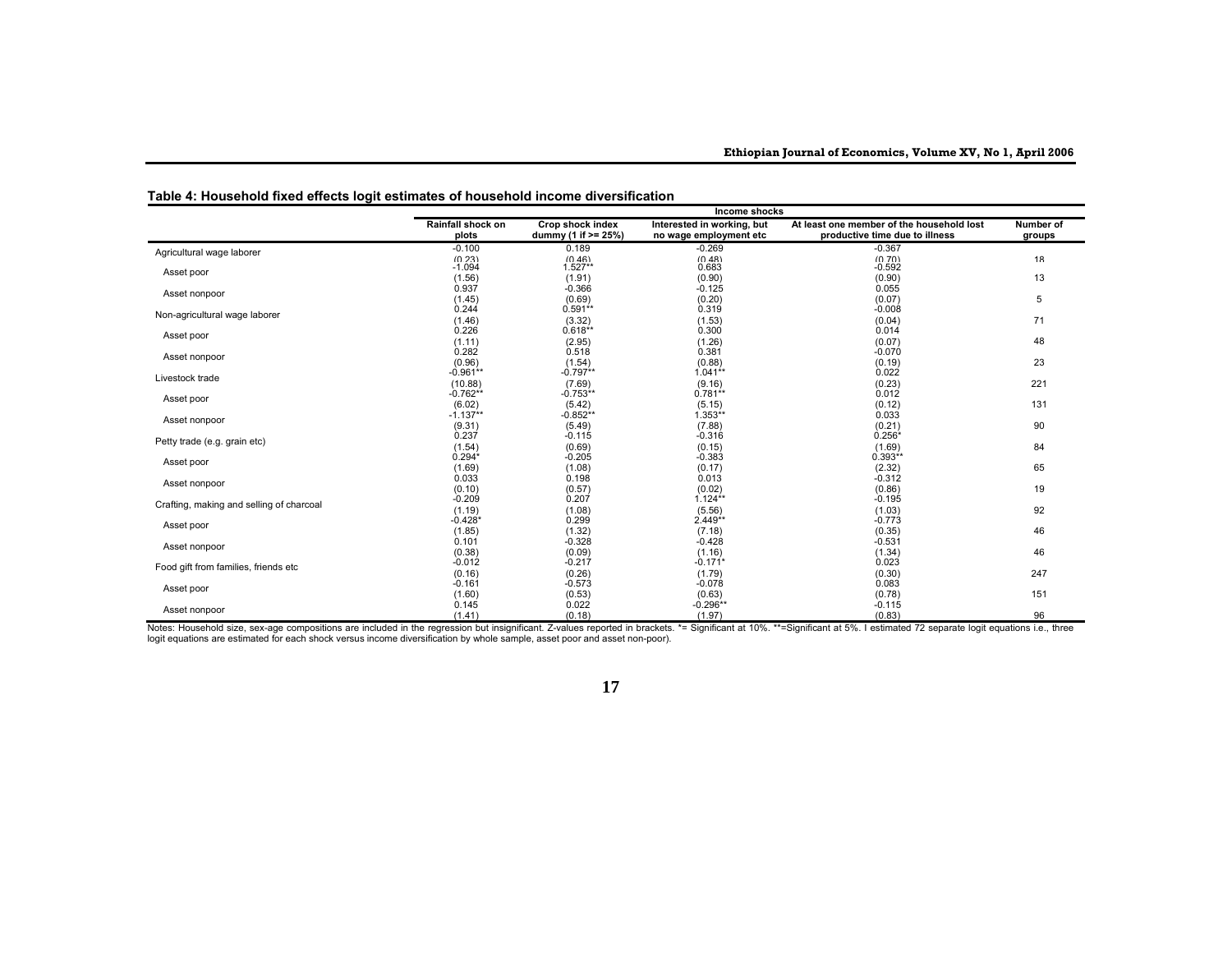### 4.3 Further tests of consumption smoothing

In the regression analysis, we have shown that households whose consumption experienced idiosyncratic shocks are insured against through different coping strategies. This section investigates how income changes are transmitted to consumption changes. It complements the previous section by investigating further the nature of consumption smoothing by examining household attributes associated with such vulnerability.

Equation (8) treats the stronger version of consumption smoothing and the impact of changes in total household income on changes in consumption with controls for covariant shocks term. Specification (1) reported in Table 5 shows that the coefficient of changes in income given income shocks is statistically not significant for all sample, asset poor and non-poor households. Thus, households attempt to spread resources to smooth consumption evenly across time through the use of mechanisms that reduce or mitigate income shocks, or those that help them cope with the effects of such shocks. In other words, a household allocates proportionally equal budget every period as insurance, through different coping strategies.

|                         |                      | <b>Parameters estimate</b>       |                              |                       |  |  |  |  |
|-------------------------|----------------------|----------------------------------|------------------------------|-----------------------|--|--|--|--|
|                         | (1)                  |                                  | (2)                          |                       |  |  |  |  |
| Sample                  | $\Delta \ln y_{jtv}$ | Positive<br>$\Delta \ln y_{jtv}$ | Negative<br>$\Delta$ ln yjtv | <b>Sample</b><br>size |  |  |  |  |
| Full sample             | 0.020<br>(0.43)      | $0.059*$<br>(1.62)               | $0.118**$<br>(3.54)          | 247                   |  |  |  |  |
| Asset poor household    | 0.031<br>(0.50)      | 0.014<br>(0.30)                  | $0.136**$<br>(3.08)          | 151                   |  |  |  |  |
| Asset nonpoor household | 0.022<br>(0.31)      | $0.104*$<br>(1.83)               | 0.076<br>(1.42)              | 96                    |  |  |  |  |
| F-test                  |                      |                                  |                              |                       |  |  |  |  |
| Test 1: full sample     |                      |                                  | $0.67$ (p=0.41)              |                       |  |  |  |  |
| Test 2: Asset poor      |                      |                                  | $0.17$ (p=0.67)              |                       |  |  |  |  |
| Test 3: Asset nonpoor   |                      |                                  | $1.36$ ( $p=0.28$ )          |                       |  |  |  |  |

#### **Table 5: The impact of changes in log household per capita income on log household per capita consumption**

(Dependent variable: change in log per capita household consumption)

Notes: \* = significant at 10%. \*\* = Significant at 5%. Absolute value of t-statistics is in the parentheses. Standard errors are corrected for heteroscedasticity using Huber-white methods. Treating positive and negative shocks symmetrically further strengthens the finding by assuming that positive and negative shocks have the same impacts. Specification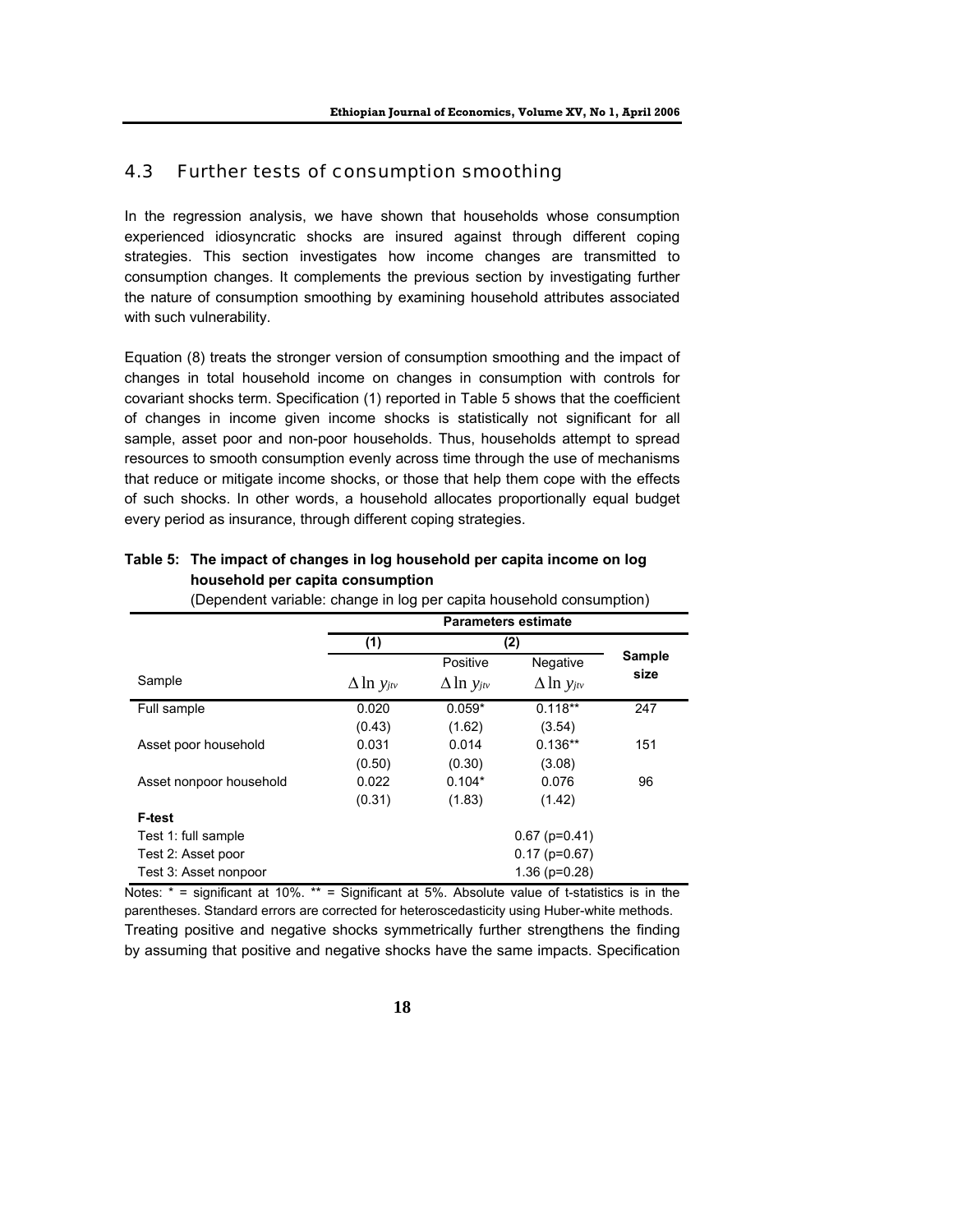(2) takes this into account, including positive and negative shocks as separate regressions. While the coefficients on negative shocks are large in magnitude for full sample and asset poor households, the hypothesis that positive and negative income shocks have statistically different impacts on changes in consumption is rejected, indicating positive and negative shocks have equal effects in all cases<sup>1</sup>.

#### 4.4 Partial consumption insurance

Partial consumption insurance tests the effects of growth rate in average income on household expenditure. Using equation (10), the top panel of Table 6 provides regression estimates of average income against household consumption for all households and disaggregation based on wealth. Neither for the sample as a whole nor based on wealth disagregation is the coefficients of average incomes significantly different from zero in explaining consumption expenditure. The findings, therefore, signify that although rural households of Ethiopia have traditions of informal mutual insurance scheme with better-off neighboring households within communities, the shock is not completely insured through such mechanisms i.e., there is a limit to which households can insure against consumption through better-off neighboring households.

Table 6 also examines whether positive and negative representation of covariate shocks has different impacts. These are reported in the lower panel of Table 6. As in the case of Table 5, while the coefficients on negative income shocks of all households and asset poor households are larger in magnitude and seem significant, the F-test that positive and negative income shocks have statistically different impacts on changes in consumption do not reject the null hypothesis. Thus, it reveals that positive and negative covariate shocks have equal effects<sup>2</sup>.

 1 The regression is controlled for other variables such as female household head, age-sex categories, household head age and age squared etc. In most of the cases, some specific variable like age and agesquared are statistically significant at 5% levels of significance. Also change in log per capita of household consumption was regressed against only change in log per capita household incomes but there are no significant changes on the parameters estimated.

 $2$  Additional regressors included but not reported are female household head, age and age square of household head, and a full set of round (visit) dummy variables.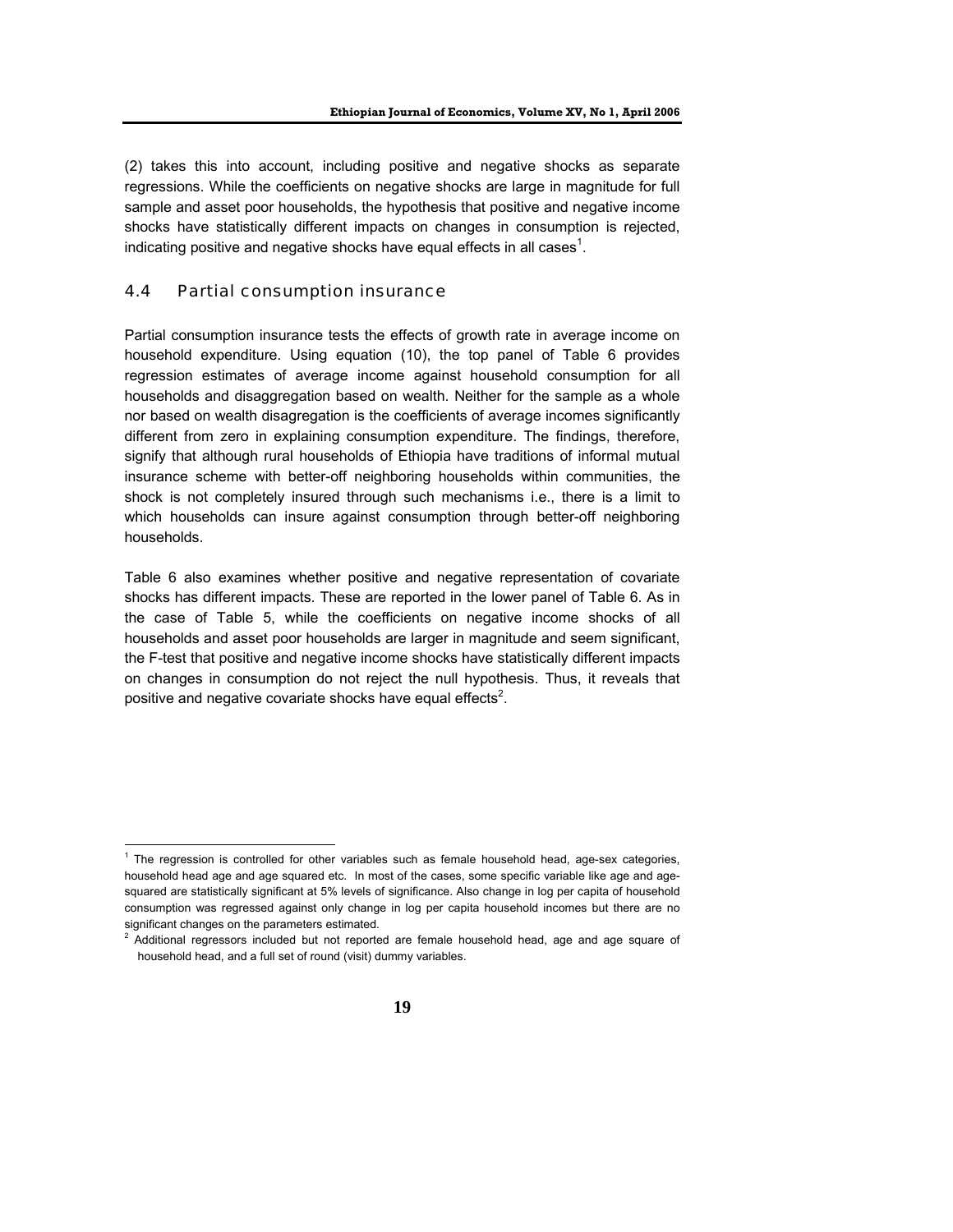|                          | Specification (1)                 |                                        |                |  |  |  |  |  |
|--------------------------|-----------------------------------|----------------------------------------|----------------|--|--|--|--|--|
|                          | γ estimates ( $\Delta(\ln y_w)$ ) | <b>β</b> estimates ( $Δ \ln y_{jtv}$ ) | Sample<br>size |  |  |  |  |  |
| All households           | $-0.146$                          | 0.041                                  |                |  |  |  |  |  |
|                          | (1.15)                            | (0.83)                                 | 247            |  |  |  |  |  |
|                          | $-0.184$                          | 0.052                                  |                |  |  |  |  |  |
| Asset poor households    | (0.99)                            | (0.81)                                 | 151            |  |  |  |  |  |
| Asset nonpoor households | 0.004                             | 0.021                                  |                |  |  |  |  |  |
|                          | (0.03)                            | (0.27)                                 | 96             |  |  |  |  |  |

#### **Table 6: Impact of change in log income on change in log consumption, controlling for change in mean log village income**

|                       |                 | Specification (2) |                  |                           |             |
|-----------------------|-----------------|-------------------|------------------|---------------------------|-------------|
|                       |                 | y estimates       |                  | <b><i>β</i></b> estimates |             |
|                       | <b>Positive</b> | <b>Negative</b>   | <b>Positive</b>  | <b>Negative</b>           | Sample size |
|                       | $\ln y_{tv}$    | $\ln y_w$         | $\Delta$ ln yjtv | $\Delta$ ln yjtv          |             |
| All households        | 0.272           | $1.027**$         | 0.058            | $0.110**$                 |             |
|                       | (1.57)          | (4.82)            | (1.55)           | (3.28)                    | 247         |
|                       | 0.323           | 1.828**           | 0.017            | $0.130**$                 |             |
| Asset poor households | (1.38)          | (5.48)            | (0.36)           | (2.95)                    | 151         |
| Asset nonpoor         | 0.147           | 0.335             | 0.08             | 0.0522                    |             |
| households            | (0.57)          | (1.25)            | (1.38)           | (0.92)                    | 96          |
| F-test                |                 |                   |                  |                           |             |
| Test 1: full sample   |                 | $1.19$ (p= 0.27)  |                  |                           |             |
| Test 2:Asset poor     |                 | $0.11$ (p= 0.73)  |                  |                           |             |
| Test 3:Asset nonpoor  |                 | $2.47$ (p= 0.12)  |                  |                           |             |

Note: \*\* = significant at the 5 percent level of significance. Absolute value of t-statistics is in the parentheses. Standard deviation errors are corrected for heteroscedaticity using Huber-White methods.

#### 4.5 Household vulnerability by socioeconomic characteristic

Table 7 reports the estimation results whether certain groups of communities within villages are better able to smooth consumption relative to their reference groups in the face of idiosyncratic income shocks. It has shown that neither asset poor households, female-headed households, households with young and old household heads nor households with young children experienced greater variation in consumption, given income changes, than their respective reference groups (only households with four or fewer members have greater variation in consumption with respect to its reference group). However, when separate regression was run for each village, asset poor households, female-headed households and households with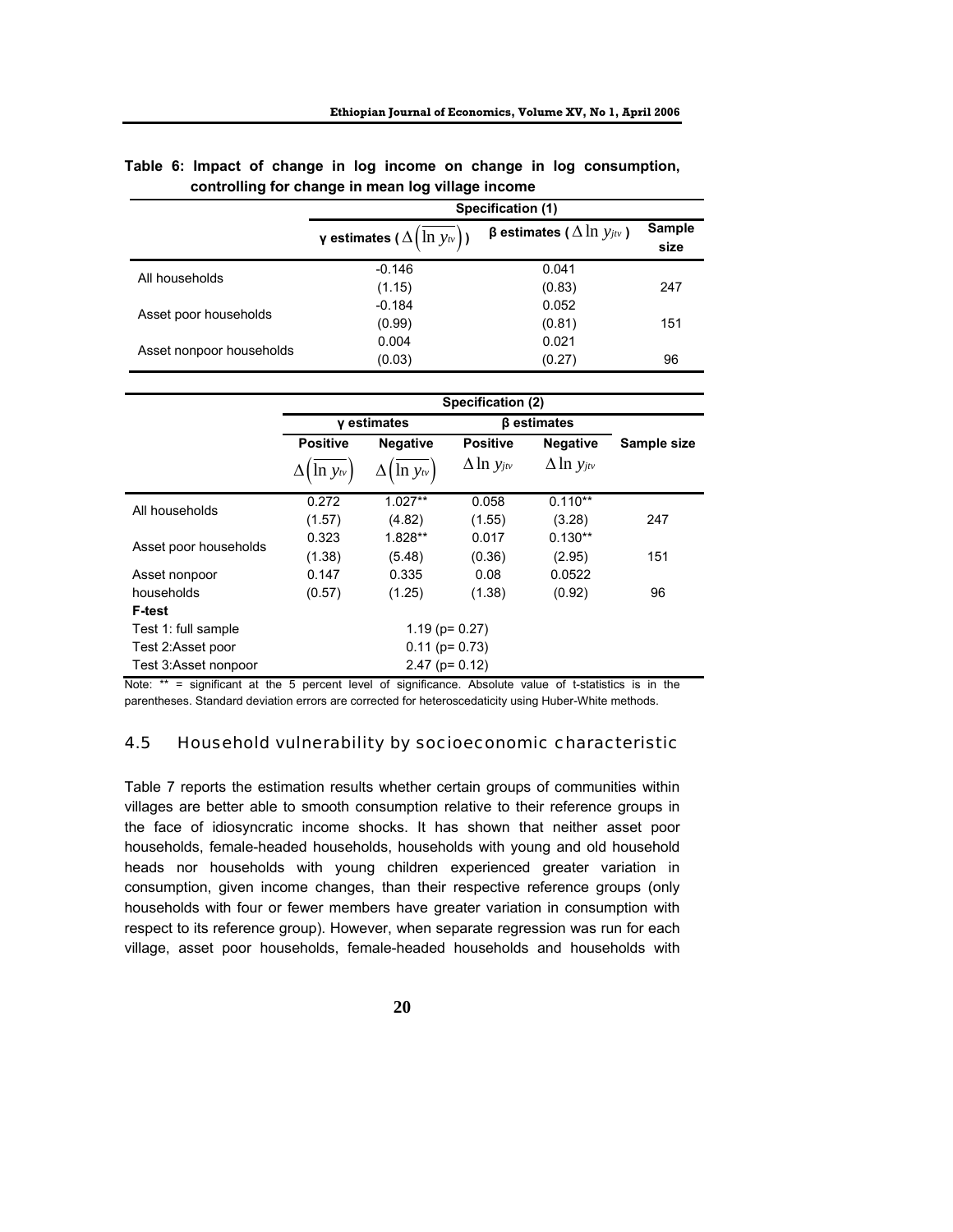young heads experience greater variation in consumption with respect to reference groups in Yetmen. While asset poor household and household with four or fewer members have experienced variation in consumption with respect to reference groups in Azedebo, only households with four or fewer members (in Eteya) and none of the household (in Debrebrehan) experienced variation in consumption with respect to reference groups.

| Dependent vanabie. Change in log consumption, | Full       | Debre-   | Yetmen     | Eteya    | Azedeb       |
|-----------------------------------------------|------------|----------|------------|----------|--------------|
|                                               | sample     | Brehan   |            |          | $\mathsf{o}$ |
| Asset non-poor households (reference group)   | $-0.007$   | 0.007    | 0.003      | 0.000    | $-0.014$     |
|                                               | (0.67)     | (0.54)   | (0.18)     | (0.03)   | (0.29)       |
| Asset poor household                          | 0.138      | 0.272    | $-0.859**$ | 0.085    | $0.339**$    |
|                                               | (1.38)     | (1.58)   | (2.23)     | (0.29)   | (1.99)       |
| Male-headed households (reference group)      | $-0.005$   | 0.016    | $-0.091**$ | 0.033    | $-0.013$     |
|                                               | (0.43)     | (1.14)   | (3.19)     | (1.58)   | (0.41)       |
| Female-headed household                       | $-0.114$   | 0.156    | $0.882**$  | $-0.121$ | 0.177        |
|                                               | (0.87)     | (0.93)   | (2.33)     | (0.32)   | (0.64)       |
| Households with no members ages 0-6           | $-0.012$   | 0.006    | 0.002      | $-0.013$ | 0.000        |
| (reference group)                             | (1.04)     | (0.08)   | (0.09)     | (0.73)   | (0.03)       |
| Household with members ages 0-6               | $-0.087$   | 0.104    | 0.454      | 0.256    | $-0.155$     |
|                                               | (0.94)     | (1.17)   | (1.23)     | (1.09)   | (0.75)       |
| Households whose head is over age 40          | $-0.006$   | 0.002    | $-0.001$   | 0.002    | $-0.022$     |
| (reference group)                             | (0.52)     | (0.22)   | (0.08)     | (0.15)   | (0.84)       |
| Households whose head is age 40 or less       | $-0.017$   | 0.045    | $0.747**$  | $-0.058$ | $-0.133$     |
|                                               | (0.17)     | (0.35)   | (2.47)     | (0.24)   | (0.72)       |
| Households whose head is under age 60         | 0.004      | $-0.006$ | 0.040      | 0.024    | $-0.039$     |
| (reference group)                             | (0.37)     | (0.66)   | (1.43)     | (1.13)   | (1.07)       |
| Households whose head is 60 or older          | 0.098      | $-0.019$ | $-0.365$   | $-0.349$ | $-0.035$     |
|                                               | (0.83)     | (0.15)   | (0.76)     | (1.25)   | (0.17)       |
| Households with more than four members        | $-0.001$   | 0.000    | 0.000      | $-0.020$ | 0.099        |
| (reference group)                             | (0.11)     | (0.02)   | (0.03)     | (1.08)   | (1.35)       |
| Households with four or fewer members         | $-0.275**$ | $-0.033$ | $-0.157$   | $0.323*$ | $-1.205**$   |
|                                               | (2.31)     | (0.25)   | (0.36)     | (1.66)   | (2.92)       |

## **Table 7: The effect of idiosyncratic income shocks on consumption, by household characteristics**

**(Dependent variable: change in log consumption)** 

Notes: \* = Significant at the 10 percent level, \*\*= significant at the 5 percent level. Absolute value of tstatistics is in parentheses. Standard errors are corrected for heteroscedasticity using Huber-White methods. A value for F test is 2.25 (prob value =0.0057). Variables included in the regression but not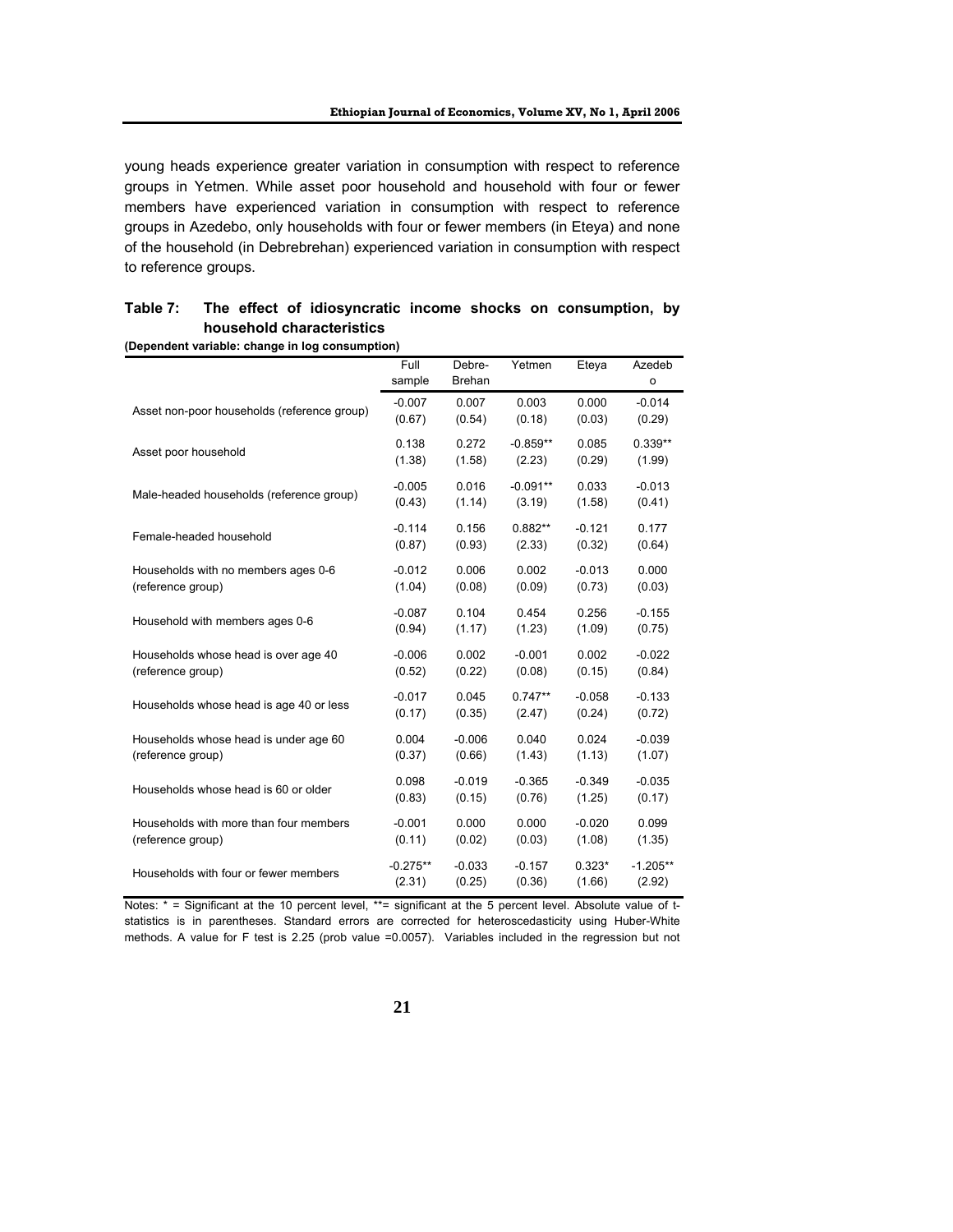reported are log share of productive time lost due to religions, feasts etc; loss of productive time due to health problems and change in family size.

### 5. Conclusion and recommendation

Using a unique panel data of a year long intensive monitoring survey of rural households in Ethiopia, the paper explores vulnerability issues through the lens of consumption smoothing. It asks which groups or individuals are unable to fully insure or smooth their consumption in the face of shocks to their income. Drawing on data from four villages of Ethiopia, the study has shown that in all cases, while covariant shocks lead to changes in consumption, specific idiosyncratic shocks appear to be fully insured. To fully insure idiosyncratic shocks, households have used different coping strategies. However, during the survey periods, households were less likely to sell livestock/livestock products to smooth shocks caused by rainfall and crop shocks. For these shocks they are seeking for wage employments first but are compelled to sell livestock in absence of wage employments opportunities

The impact of changes in total household income on consumption with controls for idiosyncratic shocks were also investigated and found that households are smoothing their consumption evenly across time through different coping mechanisms. Further test of consumption smoothing using average village income with control for idiosyncratic shocks indicated that there is a limit to which households insure against shocks through better-off households within the communities, i.e., the hypothesis of complete insurance is rejected.

As covariate shocks are stronger in explaining consumption smoothing, community or group based intervention is crucial. In doing so, governmental organizations or NGOs' have to engage in stipulation of modern farming systems and intend to produce more than once through irrigation, water harvesting, etc., schemes. The organizations need to engage in commencement of environmentally sound, economically viable and socially acceptable activities such as protection of acute and distress land through terracing and afforestation. Strengthening of such scheme can help, particularly the poor farming society to both provide job opportunities (in the form of food-for-work or conditional cash transfers systems) and improve fertility of cultivable land. Improving fertility of cultivable land brings sustainable development by improving agricultural productivity and profitability. This further would improve the extent of consumption smoothing.

Provision of community/group based opportunities alone may not guarantee consumption smoothing as agricultural activities are vulnerable to different shocks that might affect the community. Thus, community/group based insurance scheme is important. A provision of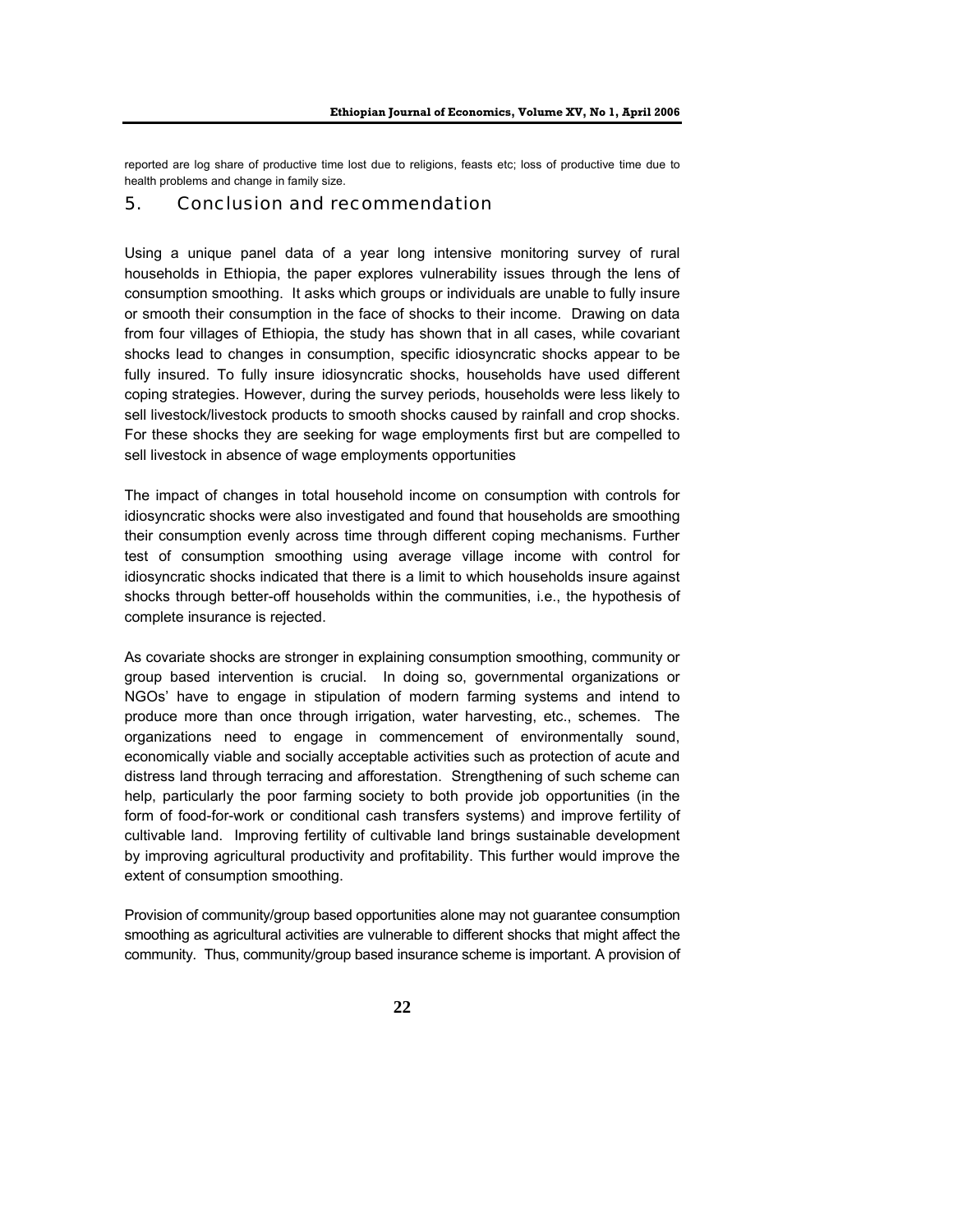insurance will guarantee household in cases of bad shocks and will also motivate the poor to participate in risky but profitable income generating ventures.

#### References

- Altonji, J., Hayashi, F. and Kotlikoff, L., 1992. Is the Extended Family Altruistically Linked? *American Economic Review* 82, 1177-1182.
- Arrow, K., 1964. The Role of Securities in the Optimal Allocation of Risk Bearing. *Review of Economic Studies* 31, 91-96.

Bardhan, P., Udry, C., 1999. Development Microeconomics. Oxford University Press.

- Besley, T., 1995. Non market institution for credit and risk sharing in Low-income countries. *Journal of economic perspectives* 9; 115-127.
- Cochrane, J. H., 1991*.* A simple test of consumption insurance*. Journal of Political Economy* 99 (5): 957–976.
- Deaton, A., 1992. Household Savings in LDCs: Credit Markets, Insurance and Welfare. Scandinavian. *Journal of Economics* 94, 253-273.

 \_\_\_\_\_\_\_\_\_\_. 1997. The analysis of household surveys: A microeconometirc approaches to development policy. Baltimore, Md., U.S.A: Johns Hopkins University Press.

- Dercon, S. and De Weerdt, J., 2002. Risk sharing Networks and Insurance against Illness. Comments prepared for a workshop on measuring vulnerability. CSAE Working Paper 2002-16, June 27, 2002.
- Dercon, S. and Krishnan, P., 2000. Vulnerability, seasonality, and poverty in Ethiopia. *Journal of Development Studies* 36(6): 25-53.
- Gertler, P. and Gruber, J., 1997. Insuring Consumption Against Illness. National Bureau of Economic Research; Working Paper 6035.
- Gertler, P. and Gruber, J., 2002. Insuring Consumption Against Illness. *American Economic Review*. 92 (1): 50-70
- Harrower, S. and Hoddinott, J., 2004. Consumption smoothing and vulnerability in the zone Locustere, Mali. Draft. Food Consumption and Nutrition Division, International Food Policy Research Institute, Washington, D.C.
- Huber, P., 1967. The behavior of maximum likelihood estimates under nonstandard conditions. In *Proceedings of the Fifth Berkeley Symposium in Mathematical Statistics and probability.* Bekeley, Calif., U.S.A: University of California Press.
- Jacoby, H., and Skoufias, E., 1998. Risk, financial markets, and human capital in developing country. *Review of economic studies* 64 (3): 311-335.
- Mace, B., 1991. Full insurance in the presence of aggregate uncertainty. *Journal of Political Economy* 99 (5): 928-956.
- Morduch, J., 1995. Income smoothing and consumption smoothing. *Journal of Economic Perspectives* 9; 103-114.
	- \_\_\_\_\_\_\_\_\_. 1999. Between the state and the market: Can informal insurance patch the safety net? *The World Bank Research Observer* 14 (2): 187-207.
- Paxson, C., 1992. Using weather variability to estimate the response of saving to transitory income in Thailand. *American Economic Review* 82 (1): 15-33.
- Ravallion, M. and Chaudhurin, M., 1997. Risk and Insurance in Village India: Comment. *Econometrica* 65(1): 171-184.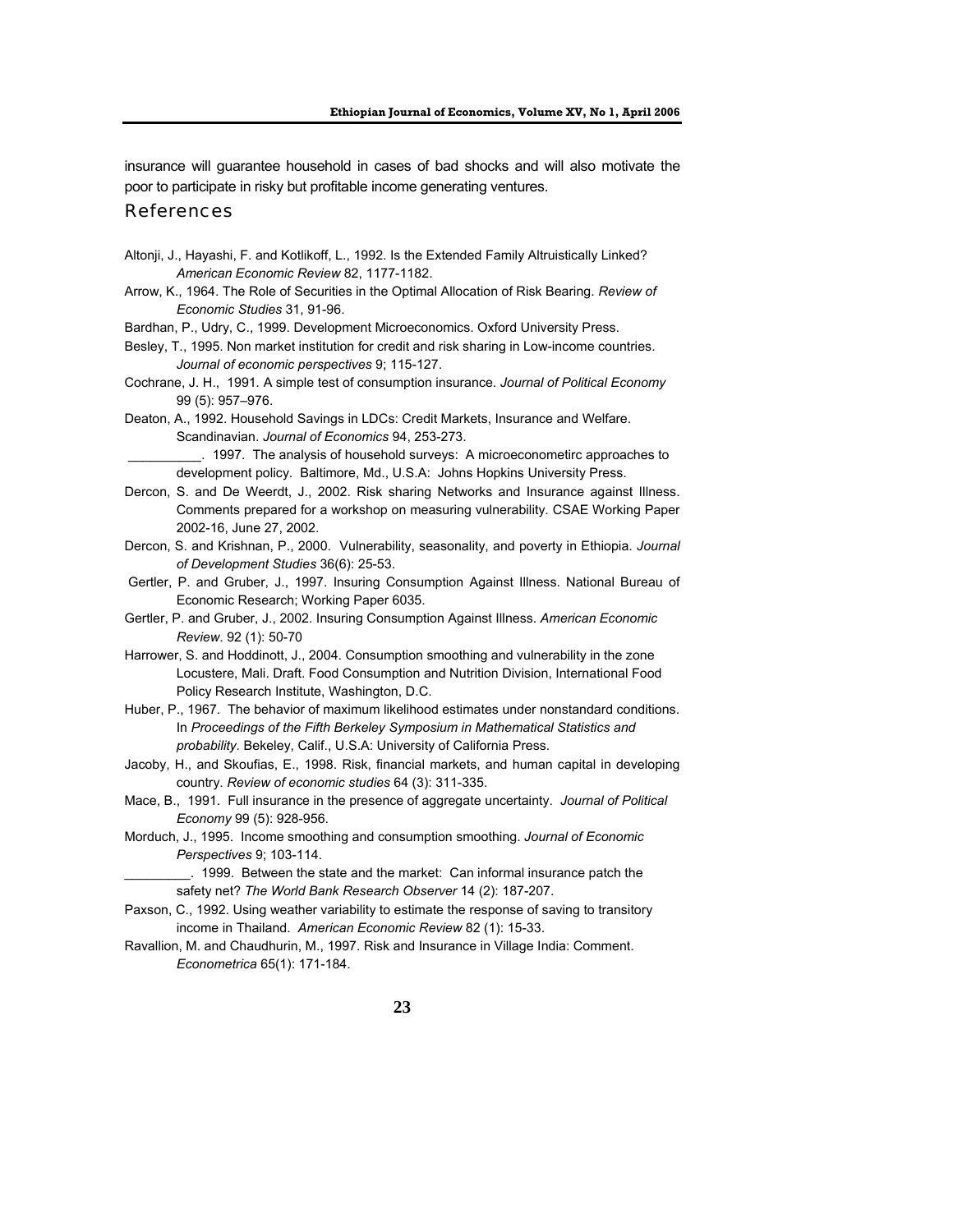- Rosenzweig, M., 1988. Risk, implicit contracts and the family in rural areas of low-income countries. *Economic Journal* 98 (4): 1148-1170.
- Rosenzweig, M. R and H. Binswanger., 1993. Wealth, weather risk, and the composition and profitability of agricultural investments. *Economic Journal* 102 (1): 56-28.
- Skoufias, E. and Quisumbing, R., 2003. Consumption insurance and vulnerability to poverty: a synthesis of the evidence from Bangladesh, Ethiopia, Mail, Mexico and Russia. Draft. Food Consumption and Nutrition Division, International Food Policy Research Institute, Washington, D.C.
- Townsend, R., 1994. Risk and insurance in village India. *Econometrica* 62: 539-591. \_\_\_\_\_\_\_\_\_\_\_. 1995. Consumption insurance: An evaluation of risk-bearing systems in low income economies. *Journal of Economics Perspectives* 2: 83-102.
- Udry, C., 1994. Risk and Insurance in a Rural Credit Market: an Empirical Investigation in Northern Nigeria. *Review of Economic Studies* 63, 495-526.
- Weinberger, K. and Jutting, J., 2000. The role of local organization in risk management: Some evidence from rural Chad. *Quarterly Journal of International Agriculture*; (39): 281- 298.
- White, H., 1980. Heteroscedasticity-consistent covariance matrix and a direct text for heteroscedasticity. *Econometrica* 48: 817-838.
- World Bank, 2000. *World development report 2000/2001*: *Attacking poverty*. New York: Oxford University Press.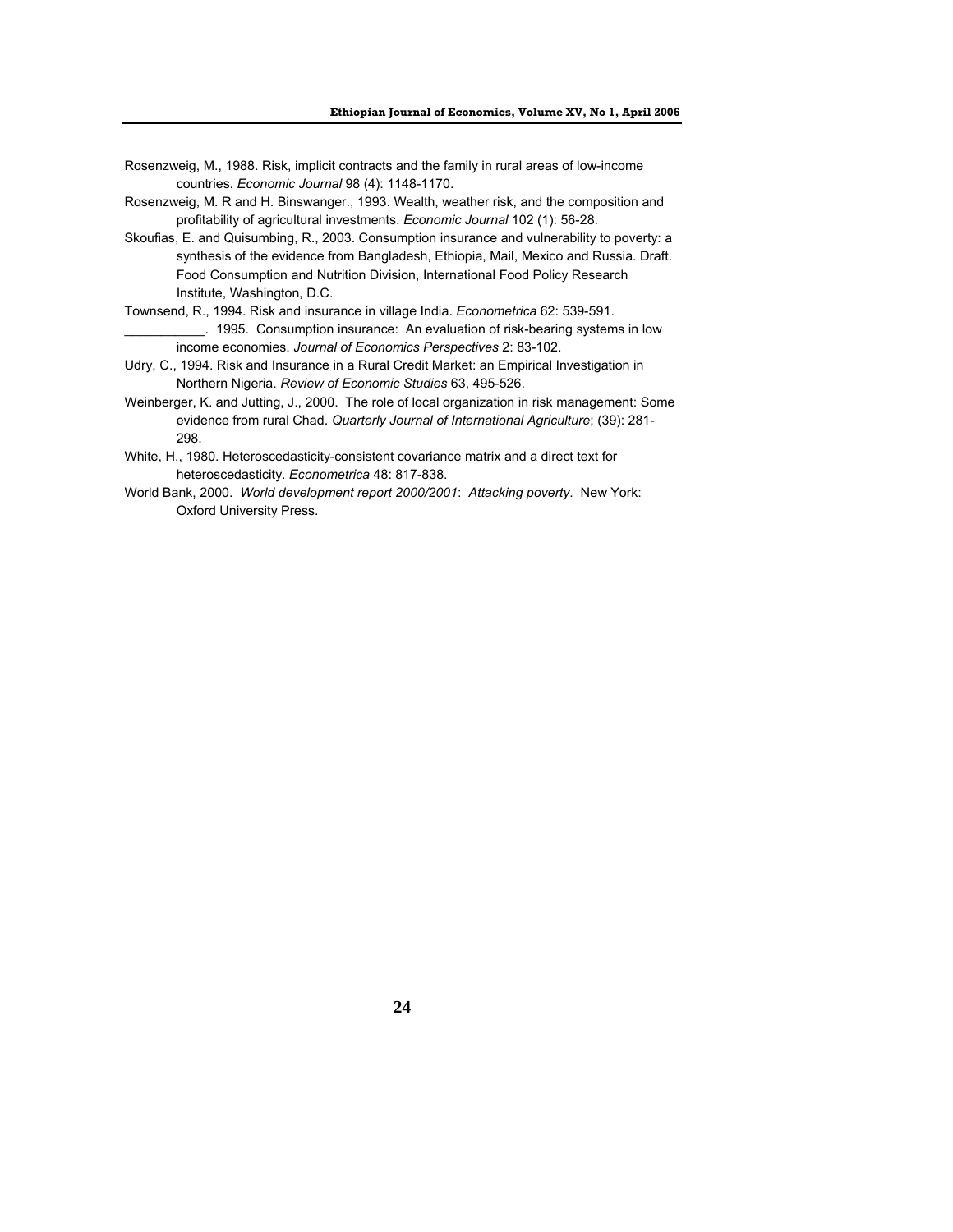#### **Annex I: Duration of visits**

l

```
Visit 1 24 April 1992 - 08 May 1992 E.C 
Visit 2 09 May 1992 - 23 May 1992 E.C 
Visit 3 24 May 1992 - 08 June 1992 E.C 
Visit 4 09 June 1992 - 23 June 1992 E.C 
Visit 5 24 June 1992 - 15 July 1992 E.C 
Visit 6 16 July 1992 - 15 August 1992 E.C 
Visit 7 11 August 1992 - 01 September 1993 E.C 
Visit 8 26 August 1992 - 12 September 1993 E.C 
Visit 9 16 September 1993 - 27 September 1993 E.C 
Visit 10 21 September 1993 - 12 October 1993 E.C 
Visit 11 16 October 1993 - 27 October 1993 E.C 
Visit 12 21 October 1993 - 12 November 1993 E.C 
Visit 13 13 November 1993 - 01 December 1993 E.C 
Visit 14 28 November 1993 - 05 December1993 E.C, for few it extends to 09, Jan. 1993. 
Visit 15 13 December 1993 - 30 December 1993 E.C, for few it extends up to 24, Jan 1993 
Visit 16 28 December 1993 - 15 January 1993 E.C, for few it extends up to 21 Feb, 1993 
Visit 17 13 January 1993 - 30 January 1993 E.C 
Visit 18 28 January 1993 - 15 February 1993 E.C 
Visit 19 13 February 1993 - 17 March 1993 E.C 
Visit 20 28 February 1993 - 08 April 1993 E.C 
Visit 21 13 March 1993 - 24 April 1993 E.C 
Visit 22 28 March 1993 - 04 May 1993 E.C 
Visit 23 11 April 1993 - 23 April 1993 E.C 
Visit 24 23 April 1993 - 03 May1993 E.C 
Visit 25 05 May 1993 - 17 May 1993 E.C
```
Visit 26 17 May 1993 - 30 May 1993 E.C, for few it extends to 09 July 1993 E.C.

<sup>\*</sup> Some up to 3% of the households were not interviewed within time ranges justified. Moreover, when it extends to some 6% to 7%, it was indicated by an extension just in front of the specified period.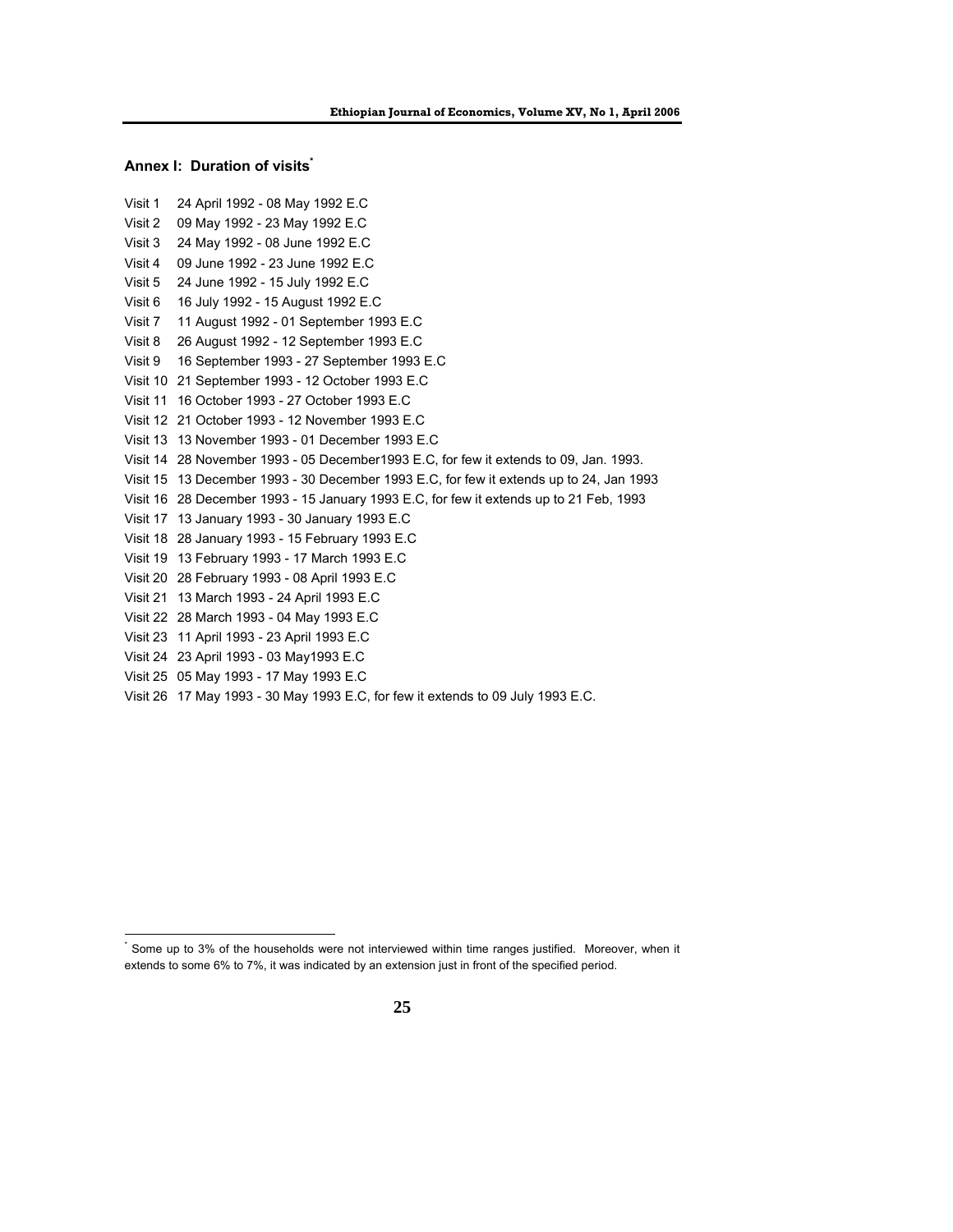|                                                                                           | Visit 1  | $\sim$<br>Visit: | S<br>Visit | Visit 4           | Visit 5  | Visit 6  | Visit 7                                                                       | Visit 8  | Visit 9  | Visit 10                            | Visit 11 | Visit 12          | Visit 13 |
|-------------------------------------------------------------------------------------------|----------|------------------|------------|-------------------|----------|----------|-------------------------------------------------------------------------------|----------|----------|-------------------------------------|----------|-------------------|----------|
| Agricultural wage labor                                                                   | 0.00     | 0.00             | 0.40       | 0.40              | 0.40     | 0.81     | 2.02                                                                          | 1.21     | 1.21     | 0.81                                | 0.81     | 0.81              | 1.21     |
| Livestock/livestock product trade                                                         | 7.69     | 19.03            | 13.36      | 12.96             | 16.60    | 4.45     | 16.19                                                                         | 19.03    | 19.03    | 6.07                                | 13.36    | 12.55             | 42.11    |
| Petty trade (e.g. grain trade etc,)                                                       | 12.96    | 10.53            | 10.53      | 10.53             | 11.34    | 10.93    | 6.88                                                                          | 8.50     | 6.07     | 8.10                                | 7.69     | 6.07              | 9.72     |
| Nonagricultural wage labor                                                                | 8.10     | 6.88             | 8.10       | 6.07              | 6.88     | 6.88     | 4.05                                                                          | 5.26     | 5.67     | 8.10                                | 4.45     | 4.45              | 4.86     |
| Services                                                                                  | 3.64     | 4.05             | 4.05       | 4.05              | 5.26     | 6.07     | 6.07                                                                          | 6.88     | 6.48     | 4.86                                | 5.26     | 4.86              | 5.26     |
| Food gifts from family, friends etc                                                       | 15.79    | 10.53            | 11.74      | 29.55             | 65.59    | 27.13    | 22.27                                                                         | 21.86    | 23.48    | 22.67                               | 49.39    | 22.67             | 69.23    |
| Crafting, making and selling charcoal etc                                                 | 5.67     | 9.31             | 7.69       | 5.26              | 4.86     | 5.67     | 5.67                                                                          | 5.67     | 5.26     | 5.67                                | 4.45     | 3.64              | 6.48     |
|                                                                                           | Visit 14 | Visit 15         | Visit 16   | Visit 17          | Visit 18 | Visit 19 | Visit 20                                                                      | Visit 21 | Visit 22 | $\boldsymbol{\mathcal{Z}}$<br>Visit | Visit 24 | Visit 25          | Visit 26 |
| Agricultural wage labor                                                                   | 1.21     | 1.21             | 0.40       | 1.21              | 0.81     | 1.21     | 1.62                                                                          | 0.40     | 1.21     | 0.81                                | 1.21     | 1.21              | 1.62     |
| Livestock/livestock product trade                                                         |          |                  |            |                   |          |          | 43.72 40.89 42.91 45.75 43.72 42.11 48.99 48.18 47.77 46.96 44.53 45.34 42.51 |          |          |                                     |          |                   |          |
| Petty trade (e.g. grain trade etc,)                                                       | 11.74    | 13.36            |            | 13.36 11.74 11.34 |          | 9.31     | 10.93                                                                         | 10.93    | 9.31     | 10.12                               | 8.50     | 10.12             | 8.10     |
| Nonagricultural wage labor                                                                | 5.26     | 5.26             | 7.29       | 6.07              | 4.45     | 4.86     | 8.10                                                                          | 5.67     | 9.72     | 5.26                                | 7.29     | 6.88              | 7.29     |
| Services                                                                                  | 3.64     | 5.26             | 4.45       | 3.24              | 2.83     | 4.05     | 4.05                                                                          | 4.05     | 3.64     | 3.24                                | 3.64     | 2.83              | 2.43     |
| Food gifts from family, friends etc.                                                      | 19.03    |                  |            |                   |          |          | 25.51 22.27 19.03 34.41 34.82 61.54 28.74 35.63 24.70                         |          |          |                                     |          | 26.32 22.67 73.68 |          |
| Crafting, making and selling<br>charcoal etc<br>Source: own calculation from survey data. | 6.48     | 6.48             | 6.07       | 6.07              | 8.10     | 5.67     | 7.69                                                                          | 8.10     | 7.69     | 5.67                                | 7.69     | 5.26              | 6.07     |

### **Annex II:** Household income diversification: Percentage of households reporting noncrop incomes

**Annex III**: Mean difference test for real log of total expenditure per capita

| Income shock variables                                          | Groups       | N    | Mean (Sd)  | t-value | p-value |
|-----------------------------------------------------------------|--------------|------|------------|---------|---------|
| Rainfall shock dummy: 1 if rainfall shock (unbalanced rainfall) | 0            | 5626 | 3.21(0.93) |         |         |
| reported per plot; 0 otherwise                                  |              | 796  | 3.12(0.84) | 2.514   | 0.006   |
| Crop shock index dummy: 1 if crop damage shock index is         | 0            | 6269 | 3.20(0.92) |         |         |
| >=25%; 0 otherwise                                              |              | 153  | 3.01(0.92) | 2.476   | 0.006   |
| Illness shock dummy: 1 if at least one active member of         | <sup>0</sup> | 5474 | 3.21(0.91) |         |         |
| household loss productive time due to illness, 0 otherwise      |              | 948  | 3.10(0.94) | 3.409   | 0.0003  |
| Market unavailability dummy: 1 if interested in working but no  | <sup>0</sup> | 1951 | 3.29(0.94) |         |         |
| wage employment opportunities etc; 0 otherwise                  |              | 4471 | 3.16(0.90) | 5.32    | 0.000   |
| Asset poor households dummy: 1 if households have livestock     | $\Omega$     | 2496 | 3.54(0.64) |         |         |
| holding in the bottom three quintiles; 0 otherwise              |              | 3926 | 2.97(0.99) | 25.07   | 0.000   |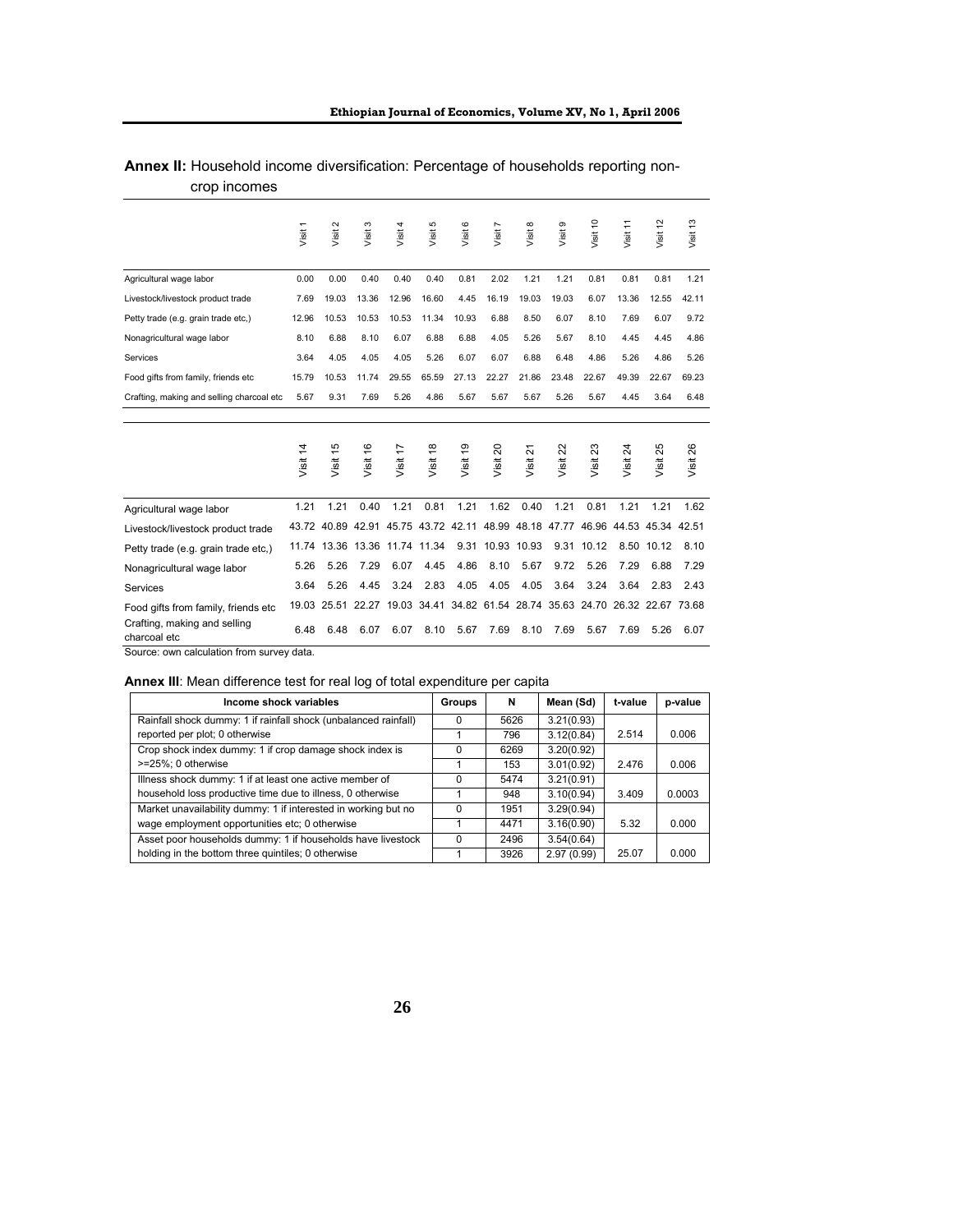#### **Annex IV:** Mean and median per capita consumption, by survey visits

|                                        | Mean    | Median | Mean    | Vledian | Mean    | Median | Mean    | Median | Mean    | Median | Mean    | Median | Mean    | Median |
|----------------------------------------|---------|--------|---------|---------|---------|--------|---------|--------|---------|--------|---------|--------|---------|--------|
|                                        | Visit 1 |        | Visit 2 |         | Visit 3 |        | Visit 4 |        | Visit 5 |        | Visit 6 |        | Visit7  |        |
| Per capita total consumption           | 49.48   | 32.31  | 75.25   | 23.01   | 31.03   | 21.12  | 58.38   | 22.90  | 33.83   | 26.89  | 47.12   | 35.41  | 35.39   | 24.92  |
| Per capita food consumption            | 35.01   | 27.13  | 45.00   | 19.34   | 22.11   | 18.43  | 26.91   | 19.96  | 27.28   | 20.55  | 37.06   | 28.26  | 29.74   | 20.75  |
|                                        | (69.87) |        | (59.55) |         | (71.27) |        | (45.71) |        | (80.62) |        | (78.65) |        | (83.70) |        |
| Per capita nonfood consumption         | 14.03   | 2.53   | 31.88   | 1.77    | 9.06    | 1.51   | 30.11   | 1.07   | 3.82    | 1.71   | 6.63    | 3.34   | 5.14    | 1.88   |
|                                        | (26.33) |        | (38.81) |         | (27.23) |        | (49.85) |        | (10.92) |        | (13.89) |        | (14.28) |        |
| Per capita gift, transfer etc received | 16.00   | 4.78   | 15.41   | 9.36    | 6.92    | 4.74   | 9.39    | 4.62   | 4.25    | 3.66   | 15.97   | 5.49   | 3.84    | 1.05   |
|                                        | (3.80)  |        | (1.63)  |         | (1.51)  |        | (4.44)  |        | (8.46)  |        | (7.45)  |        | (2.02)  |        |
|                                        |         |        |         |         |         |        |         |        |         |        |         |        |         |        |

|                                        | Visit 10 |       | Visit 11 |       | Visit 12 |       | Visit 13 |       | Visit 14 |       | Visit 15 |       | Visit <sub>16</sub> |       |
|----------------------------------------|----------|-------|----------|-------|----------|-------|----------|-------|----------|-------|----------|-------|---------------------|-------|
| Per capita total consumption           | 43.08    | 24.68 | 29.09    | 23.66 | 35.05    | 22.51 | 38.72    | 31.12 | 43.34    | 30.46 | 39.86    | 31.06 | 49.21               | 29.38 |
| Per capita food consumption            | 35.52    | 20.23 | 23.19    | 17.26 | 29.90    | 19.09 | 28.91    | 21.47 | 31.52    | 23.29 | 25.64    | 20.72 | 37.33               | 23.68 |
|                                        | (82.47)  |       | (79.07)  |       | (85.29)  |       | (73.74)  |       | (71.82)  |       | (64.07)  |       | (75.55)             |       |
| Per capita nonfood consumption         | 5.93     | 2.51  | 3.57     | 2.02  | 3.21     | 2.20  | 6.82     | 3.45  | 11.90    | 3.48  | 12.77    | 4.34  | 11.33               | 4.88  |
|                                        | (13.55)  |       | (11.91)  |       | (8.96)   |       | (17.02)  |       | (26.33)  |       | (31.10)  |       | (22.17)             |       |
| Per capita gift, transfer etc received | 8.80     | 7.88  | 5.54     | 3.86  | 9.35     | 5.01  | 5.11     | 3.77  | 11.44    | 7.16  | 16.11    | 13.67 | 9.39                | 6.61  |
|                                        | (3.99)   |       | (9.02)   |       | (5.75)   |       | (9.24)   |       | (1.85)   |       | (4.82)   |       | (2.28)              |       |

| Per capita total consumption           | Visit 19 |       | Visit 20 |       | Visit 21 |       | Visit 22 |       | Visit 23 |       | Visit 24 |       |     |  |
|----------------------------------------|----------|-------|----------|-------|----------|-------|----------|-------|----------|-------|----------|-------|-----|--|
|                                        | 34.55    | 26.51 | 45.62    | 31.54 | 36.49    | 25.34 | 39.04    | 28.65 | 34.95    | 25.94 | 31.13    | 23.24 | 30  |  |
| Per capita food consumption            | 23.12    | 19.02 | 28.55    | 21.22 | 26.51    | 19.54 | 27.64    | 21.83 | 25.70    | 20.13 | 22.66    | 17.88 | 20  |  |
|                                        | (66.66)  |       | (62.31)  |       | (72.35)  |       | (70.51)  |       | (73.23)  |       | (72.48)  |       | (65 |  |
| Per capita nonfood consumption         | 9.35     | 4.09  | 13.58    | 5.79  | 8.02     | 2.31  | 9.45     | 3.70  | 7.12     | 3.04  | 6.62     | 2.68  | 8   |  |
|                                        | (26.27)  |       | (29.39)  |       | (21.62)  |       | (23.79)  |       | (20.03)  |       | (20.93)  |       | (26 |  |
| Per capita gift, transfer etc received | 7.29     | 4.12  | 6.44     | 3.82  | 9.61     | 3.68  | 7.32     | 3.22  | 11.53    | 5.22  | 8.35     | 5.56  | 13  |  |
|                                        | (7.07)   |       | (8.30)   |       | (6.04)   |       | (5.70)   |       | (6.74)   |       | (6.59)   |       | (8  |  |

Source: own calculation from survey data.

Note: All figures are biweekly per capital consumption in Birr. Percentages of total consumptions are denoted by parentheses.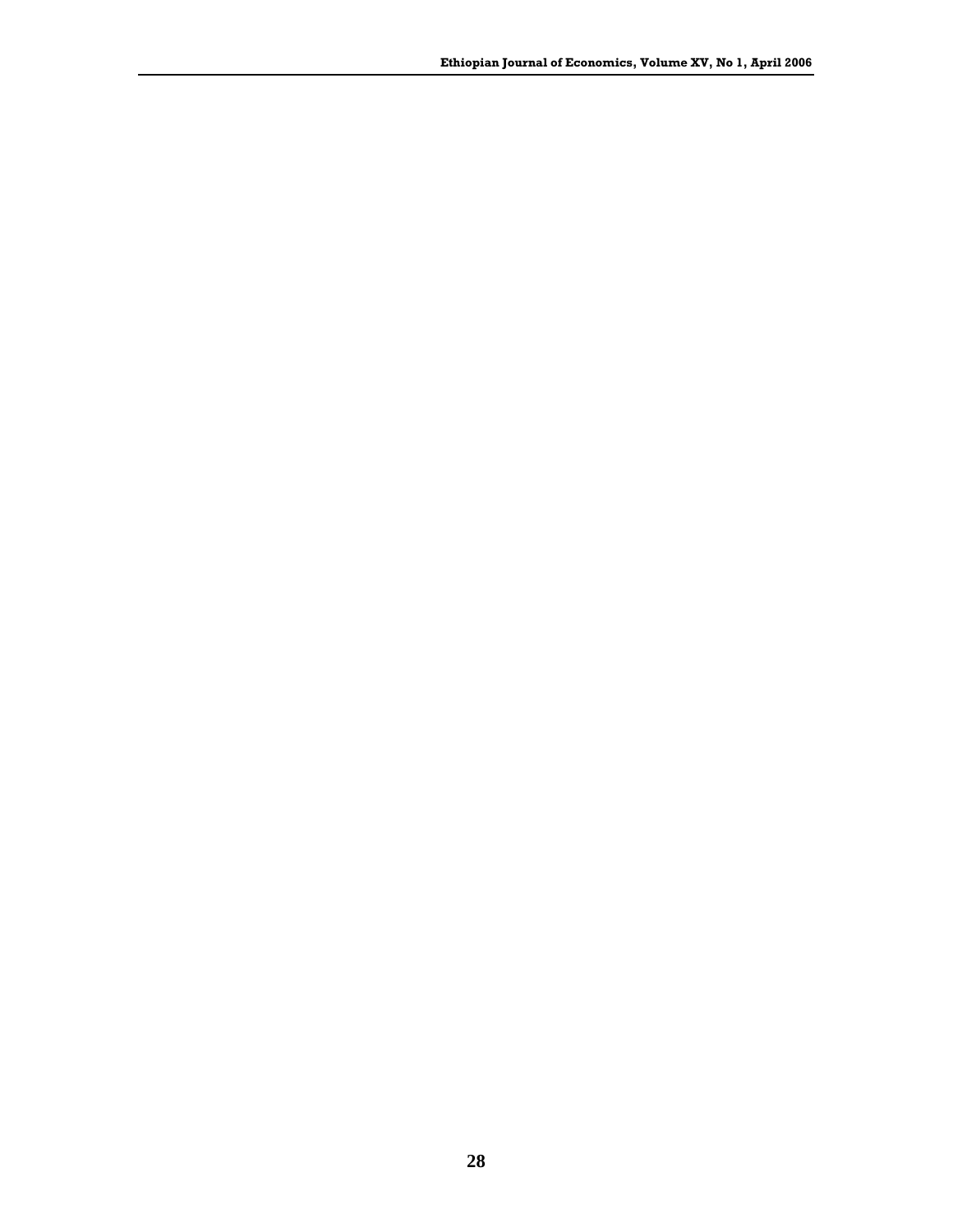# MEASURING THE REAL EXCHANGE RATE MISALIGNMENT OF ETHIOPIA: A DYNAMIC OLS APPROACH

Teferi Mequaninte Tensay<sup>19</sup>

#### Abstract

*The paper tries to develop a model for the real exchange rate misalignment of Ethiopia. More specifically, the study attempts to examine whether Ethiopia's real exchange rate is misaligned with respect to its long run equilibrium level and answers such question as: (1) what are the constituent parts of the long run equilibrium RER? (2) Which variables set the movement of the equilibrium real exchange rate? (3) Based on the findings calculate the degree of misalignment and (4) what policy measures could be taken to realign the real exchange rate with its equilibrium level. The empirical estimation results conclude that, terms of trade (TOT), external aid inflows (ODA), commercial policy stance (CPS) and investment to GDP ratio were found to influence the long-run real exchange rate in the case of Ethiopia. However, variables such as nominal devaluation and real money supply found to have no effect on the real exchange rate.* 

 $\overline{a}$ 

<sup>&</sup>lt;sup>19</sup> Economic Research and Monetary Policy Directorate National Bank of Ethiopia, E-mail: tefmeq@yahoo.com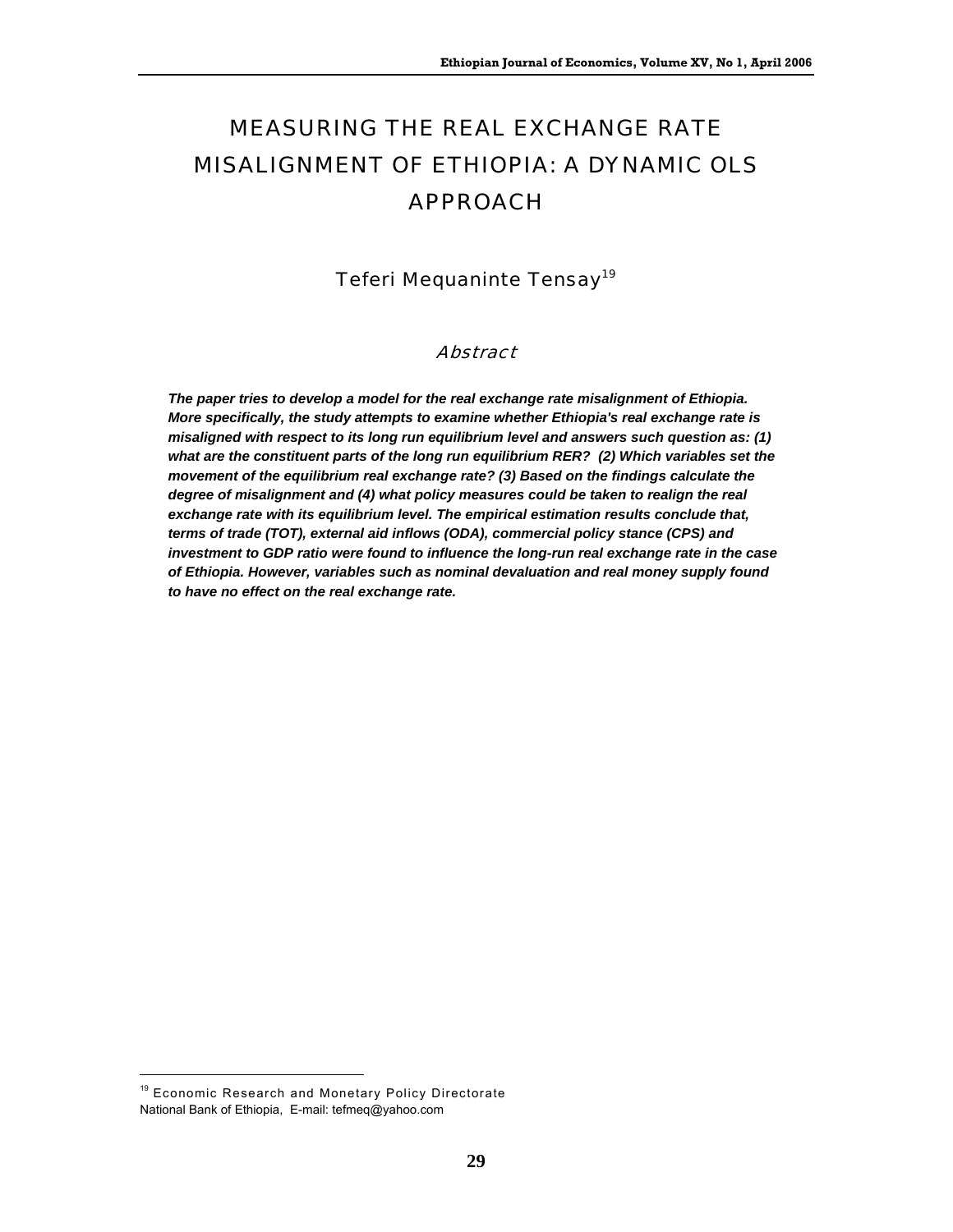## 1. Introduction

**The Ethiopian economy, with support from the World Bank and International Monetary Fund (IMF), has since October, 1992 witnessed the introduction of adjustment program to halt the down turn of the economy and to move the economy on the path of sustained growth and development. The real exchange rate (RER), by virtue of its impact on the international competitiveness of an economy, assumed an overriding importance among the cohort of policy variables (Haile Kibret, 1994). Evidences from Latin America, Asia and African countries revealed that the link between real exchange rate behavior and economic performance is strong (Elbadawi and Soto, 1995). According to the evidences, sustained RER misalignment usually generates sever macroeconomic disequilibrium (Edwards, 1989). The equilibrium exchange rate, according to Elbadawi (1994) is a path upon which an economy maintains both internal and external balance.** 

Real exchange rate misalignment as defined by Edwards (1989) refers to a situation where the real exchange rate diverges from its long-run equilibrium, though the equilibrium rate is not actually observed. Ethiopia's real exchange rate has been noted for being misaligned through out its development history (see Tewodros, 2004: Melesse, 2001 and Equar, 2001). This misalignment has contributed to the deterioration of the trade balance, domestic inflationary pressure and the weak competitive position of the country (Asmerom Kidane, 1997).

**The main objective of this paper is therefore, to develop an empirical model for the real exchange rate in Ethiopia. More specifically, the study attempts to examine whether Ethiopia's real exchange rate is misaligned with respect to its long run equilibrium level and answers such question as: (1) what are the constituent parts of the long run equilibrium RER? (2) Which variables set the movement of the equilibrium real exchange rate? (3) Based on the findings calculate the degree of misalignment and (4) what policy measures could be taken to realign the real exchange rate with its equilibrium level.** 

Following this introductory part, section two reviews the literature and section three deals with model specification. The data and methodology, Empirical results and the computation of the real exchange misalignment will be done in section four, five and six respectively. Finally section seven gives the concluding remark and policy implications.

# 2. Literature survey

Broadly speaking, there are three competing literatures on the real exchange rate for developing countries; a measure based on purchasing power parity (PPP) (Balassa, 1990), a measure based on using the black market premium (Quirk et al., 1987), and a model based approach (Edwards, 1988, 1994; Elbadawi 1994). The discussion of the Orthodox Purchasing Power Parity - PPP theory defines the real exchange rate as  $e=E P^*/P$ , where E is the nominal exchange rate,  $P^*$  and P are foreign and domestic price indices, respectively. This approach assumes an unchanged equilibrium exchange rate throughout the period and calculates the misalignment by deducting the actual real RER from some base year in which case the RER is believed to be in equilibrium.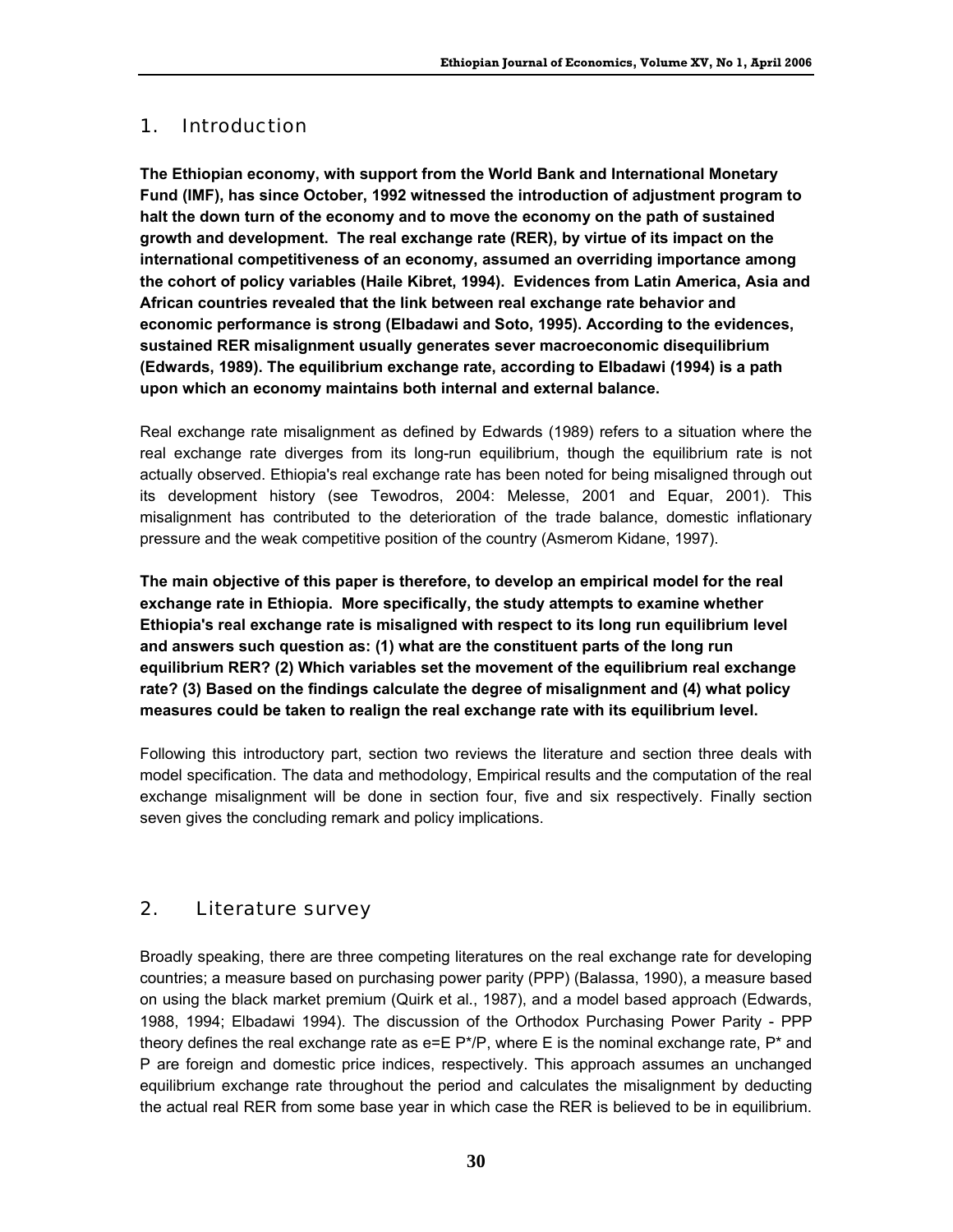Edwards (1989) has criticized the application of the PPP theory on the ground that it gives inadequate consideration to changes in the equilibrium RER caused by fundamentals.

The second approach measures the misalignment using the black market exchange rate. This approach is also criticized by Montiel and Ostry (1994) as the informational content of the parallel market is limited in terms of capturing various shocks along the adjustment path. According to Aron (1994a) the parallel market is seen as a thinly traded market solely used for illicit activities.

In the modern theory the real exchange rate, RER is defined as the relative price of tradable goods ( $P_T$ ) to non-tradable goods ( $P_N$ ) i.e., E  $P_T^{\dagger}$ ,  $P_N$  and uses a formal model for determining the RER. Its principal advantage is the capability of incorporating changes in the equilibrium real exchange rate and involves the calculation of the Fundamental Equilibrium Exchange Rate (Williamson 1994). Despite its advantages, however, there is no direct measure for the prices of tradable and non-tradable goods in this approach. Therefore, whether to use consumer price index (CPI) or world wholesale price index (WPI) to substitute price of non-tradable and tradable respectively or what such choice represents has been unsettled issues. Elbadawi (1994) and Edwards (1989) for instance, argued WPI is a good proxy for the price of tradable and the CPI for that of non-tradable. Their reasoning is that WPI contains mainly tradable and CPI mainly nontradable. This study will also use WPI as a measure of tradable and CPI as a proxy for nontradable.

Another dilemma in using the modern theory of real exchange rate is that on the choice of nominal exchange rate. Whether to use bilateral exchange rate with respect to the strong US Dollar or the multilateral exchange rate of the trading partners and what weights and which country's currencies should be included in the multilateral exchange rate is still an unresolved issue. This study, in congruent with other empirical studies, will use the multilateral real exchange rate and trade weights will be used in the selection of trading partners.

Various studies on the determinants of the real exchange rate and the effects of real exchange rate misalignment have been undertaken. Edwards (1989) for example, developed a theoretical model of real exchange rate behavior and devised an empirical equation of how to estimate the real exchange rate dynamics using pooled data for a group of twelve developing countries. According to him, the important fundamentals that determine the real exchange rate are; the terms of trade, level and composition of government consumption, controls on capital flows, exchange and trade controls, technological progress, and capital accumulation. The study found that in the short-run, real exchange rate movements are affected by both real and nominal factors. In the long run however, only real factors affect the sustainable equilibrium real exchange rate. Edwards (1989) further investigated weather there was any link between real exchange misalignment and economic performance. His conclusion was that the countries whose real exchange rates were closer to equilibrium out-performed those with misaligned real exchange rates. Similarly Cottani et al (1990) also argued that in parts of Latin America, unstable real exchange rates inhibited export growth, while in Asia, export expansion was fostered by stable exchange rates. On the other, in Africa, the wide spread poor performance of the agricultural sector and economic growth in general could be attributed to persistently misaligned real exchange rates.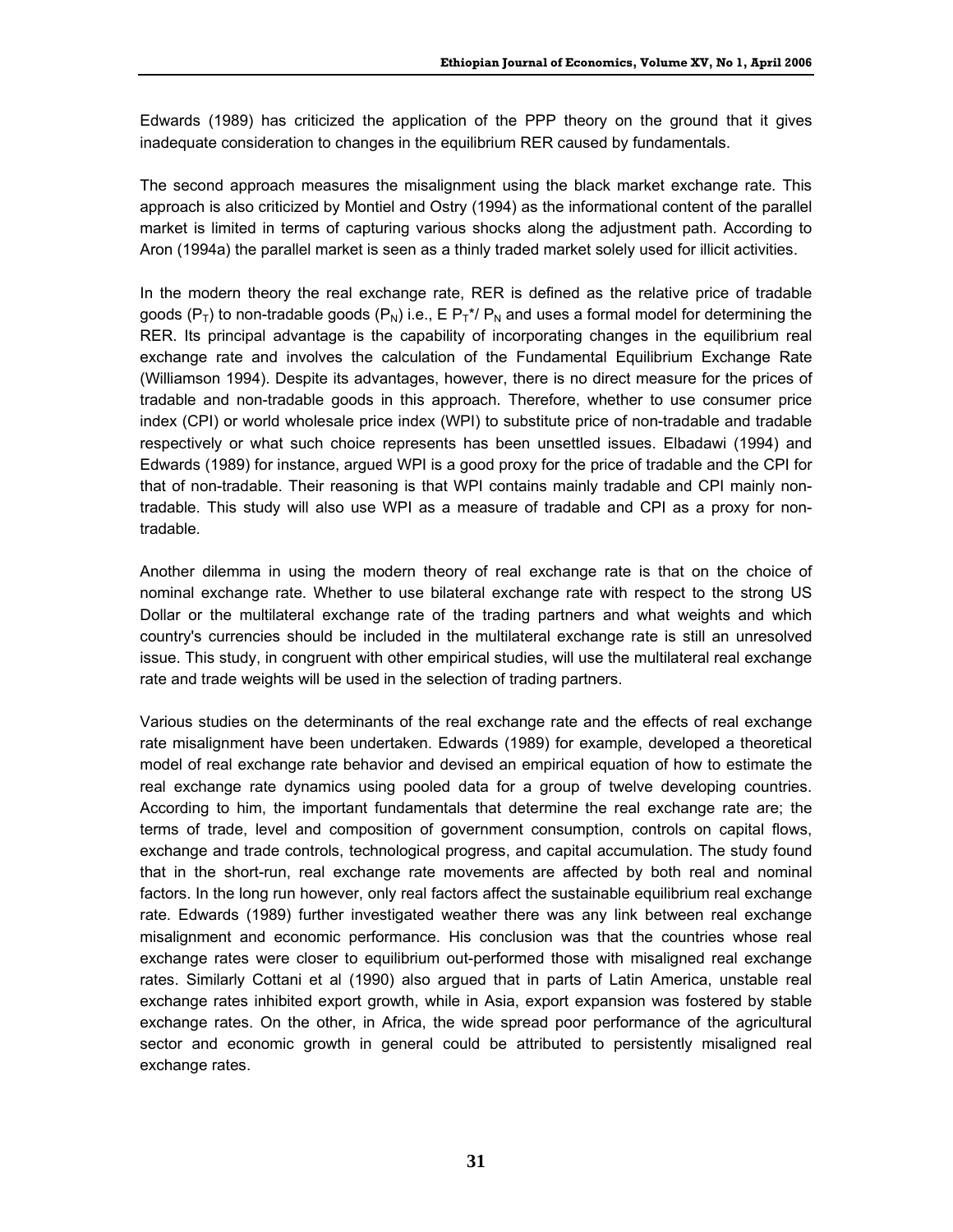**Cottani et al's argument was authenticated by other empirical findings. Ghura and Grennes (1993), for example, investigated the impact of real exchange rate misalignment on economic performance using a panel data for sub-Saharan countries. They too found that real exchange rate misalignment negatively affected income growth, export and imports, and investment and savings. In all the above studies, the most common determinants of real exchange rate were found to be terms of trade, openness, capital inflows and nominal devaluation. Other studies employing cointegration analysis in the empirical analysis of the real exchange rate as stated in Mkenda (2001), includes; Baffes et al (1999) for Cote d'Ivoire and Burkina Faso, Elbadawi and Soto (1997) for seven developing countries, Kadenge (1998) for Zimbabwe, Gelband and Nagayasu (1999) for Angola, and Aron et al (1997) for South Africa.** 

With in the context of Ethiopia, empirical studies on the determination of the equilibrium exchange rate have been undertaken. Tewodros (2004), in his annually based construction of Equilibrium Real Exchange Rate for Ethiopia, for the periods 1970/71-2003/04, noted that both the actual REER and equilibrium exchange rate seemed to appreciate until the end of the Derg regime and depreciate there after. Melesse (2001), using quarterly data for the period's 1985/86 - 1990/00, also observed the real exchange rate of the Birr had been over valued from 1986/87 - 1990/91 and then fluctuates between under valuation and convergence to the equilibrium after wards. Equar (2001), in his Master's thesis and using quarterly data for the periods between 1985 and 2000 found that ERER is above the actually observed real exchange rate (i.e., the Birr was overvalued). According to him, after the introduction of the economic reform, however, the misalignment is gradually narrowed.

**This study adds to the existing works on the real exchange rate for Ethiopia in a unique way. In all empirical studies above (by Melesse, Equar and Tewodrose, for instance) important variable such as real money supply was skipped from the regression analysis despite its relevance in the real exchange rate specification and hence the mission of the National Bank of Ethiopia (NBE). In addition to this, the present study replaces capital control by Official Development Assistance (ODA) as the later constitutes major capital inflow to the country.** 

### 3. Model specification

In the Behavioral equilibrium exchange rate model, the real exchange rate ( *RER* ) is defined as the domestic relative price of tradable goods  $({}^P_T)$  to non-tradable goods  $({}^P{}_{NT})$ , that is,  $RER = (eP_{T}/P_{NT})$  compatible with the attainment of internal and external equilibrium, and e is the nominal exchange rate. Internal equilibrium presupposes that the market for non-tradable clears in the current period and is expected to be so in the future. External equilibrium implies that the current account balances both in the current and future periods are compatible with long-run sustainable capital flows (Elbadawi, 1994). Thus, using equations below, the hypothesized relationships can be specified.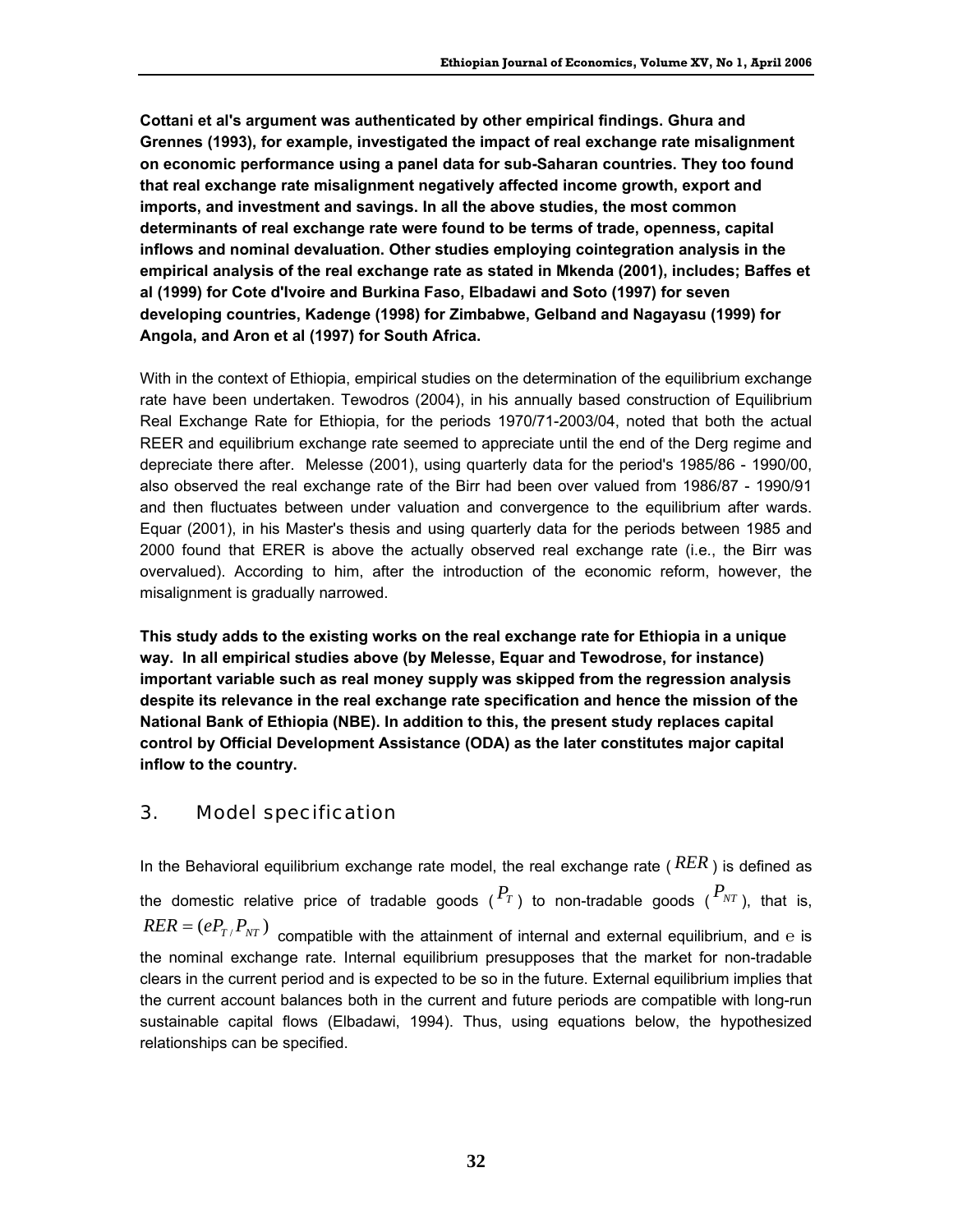**Based on the works of Melesse (2001) and Equar (2001), and as observed by Edwards (1989), the dynamics of the behavior of the real exchange rate are given by equation as follows:** 

$$
LogREE[\beta (LogREF, -LogRE_{A}) - \lambda (MAC - MAC), + \alpha (LogNE + LogNE_{A})]
$$
 (1)

**Where** 

 $(LogRER *_{t} - LogRER_{t-1})$  = Deviations of the actual real exchange rate from its equilibrium level

 $(MAC<sub>t</sub> - MAC *_{t-1})$  = Inconsistency in the macroeconomic policy framework  $(LogNER_t - LogNER_{t-1})$  = Nominal exchange rate devaluation

 $\beta$ ,  $\lambda$ ,  $\alpha$  = Positive parameters capturing vital aspects of the adjustment process

#### **Equation (2) gives an indication of the main fundamentals that influence the behavior of the equilibrium real exchange rate:**

$$
LogRER^*_{t} = \beta_0 + \beta_1 Log(TOT)_t + \beta_2 Log(AID) + \beta_3 Log(GCN)_t + \beta_4 Log(CPS)_t + \beta_5 Log(GRGDP)_t + \beta_6 Log(INVGDP)_t + U_t
$$
\n(2)

**Where** 

- *RER*\**<sup>t</sup>* = The equilibrium real exchange rate
- *TOT* = External terms of trade
- *AID* = External aid inflows (defined as real net ODA to Ethiopia)
- *GCN* <sup>=</sup> Government consumption of non-tradable (measured by the share of government consumption in GDP)
- *CPS* = Commercial policy stance (measured by the black market premium)
- *GRGDP* = Growth rate of real GDP (used as a measure of technological progress)

*INVGDP* **=** Investment to GDP ratio.

Edwards (1989) stressed that this equation of equilibrium RER does not provide an explicit distinction between permanent and temporary movements in the fundamentals. Thus, it would be necessary to breakdown the fundamentals in to these components as the long-run equilibrium exchange rate is determined by the permanent components.

Equation (2) puts the equilibrium real exchange rate as a function of real fundamentals. But the actual real exchange rate, as given in equation (1), responds to both real fundamentals and macroeconomic policies represented by  $-\lambda(MAC_t - MAC^*)_t$ . Thus, Aron et al (1997) and Mkenda (2001) included central bank reserve (CBR) and real money supply (M2) to the model of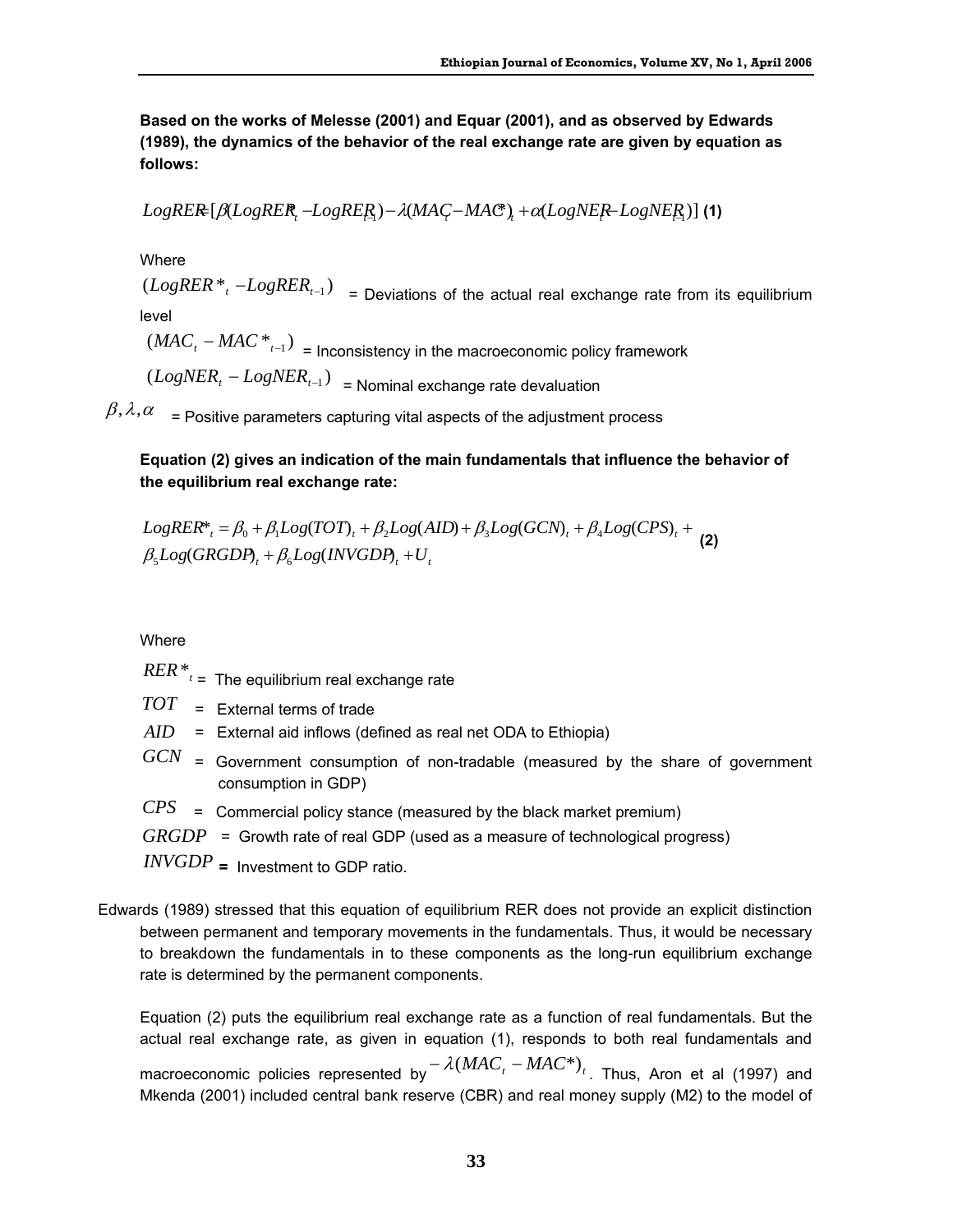the real exchange rate to capture the role of macroeconomic policies. Finally, some measures of nominal devaluation should also be introduced to real exchange rate model to capture the impact of nominal devaluation.

#### **Incorporating all the above, the model for the real exchange rate (RER) that is used for estimation can be formulated as:**

 $\beta_6 \log(\text{INVGDP} + \lambda \log(\text{CBR})_t + \log \partial(M2) + \alpha(\log \text{NER}_t - \log \text{NER}_{t-1}) + \eta \log \text{REN}_{t-1} + U_t$  $LogREF_1 = \beta_0 + \beta_1 log(TOT)_t + \beta_2 log(AID)_t + \beta_3 log(GCN)_t + \beta_4 log(CPS)_t + \beta_5 log(GRGDD)_t + \beta_6 log(TOT)_t + \beta_7 log(TOT)_t + \beta_8 log(TOT)_t + \beta_9 log(TOT)_t + \beta_9 log(TOT)_t + \beta_9 log(TOT)_t + \beta_9 log(TOT)_t + \beta_9 log(TOT)_t + \beta_9 log(TOT)_t + \beta_9 log(TOT)_t + \beta_9 log(TOT)_t + \beta_9 log(TOT)_t + \beta_9 log(TOT)_t + \beta_9 log(TOT)_t + \beta_9 log(TOT)_t + \beta_9 log(TOT)_t$ 

**(3)** 

 $(\log NER_t - \log NER_{t-1})$  Stands for nominal devaluation and Ut for the error term.

The expected theoretical impacts of the respective fundamentals are as follows:

*TOT*(?) -Since terms of trade is defined as the relative price of exports to imports, its impact on the RER is theoretically ambiguous and depends on the relative strengths of the direct income effect operating through the demand for non-tradable and the indirect substitution effects that operates through the supply of non-tradable. To illustrate the impact of the direct income effect, let the price of exports increase (improvement in TOT), and the price of imports stay constant. The increases in the price of exports increases income and then raises the demand for both imports and non-tradable domestic goods. Since the price of imports is given, the higher demand would only affect the price of non-tradable goods and hence a real exchange appreciation will occur. If a deterioration in the terms of trade occur, it may lead to the opposite effect (reducing income and the demand for all goods and hence resulting in a depreciation in the RER). Sometimes, the indirect substitution effect may dominate the direct income effect. For example, an improvement in terms of trade may provide sufficient foreign exchange resources to producer of non-tradable goods in the economy. The increased resources may then enable the producers to increase their production of non-tradable goods, hence lowering its price and to a depreciation in the RER. If a deterioration in terms of trade occurred, it may lead to the opposite effect (an appreciation of the RER). In Elbadawi and Soto's (1997) study of seven developing countries, in three cases, an improvement in the term of trade appreciated the real exchange rate, while in four cases; an improvement in the terms of trade depreciated the real exchange rate.

*AID* (-) -By increasing real incomes and consequently the demand for both traded and nontraded goods, it tends to cause the RER to appreciate. In his study of twelve developing countries, Edwards (1989) found that an increase in capital inflows appreciated the real exchange rate, as expected.

*GCN*(?) -Increases in government expenditure on non-tradable appreciates the RER, while those on tradable causes the RER to depreciate. Edwards (1989) found that an increase in government consumption appreciated the real exchange rate in four of the equations he estimated for a group of twelve developing countries, while in the other two equations, an increase in government consumption depreciated the real exchange rate.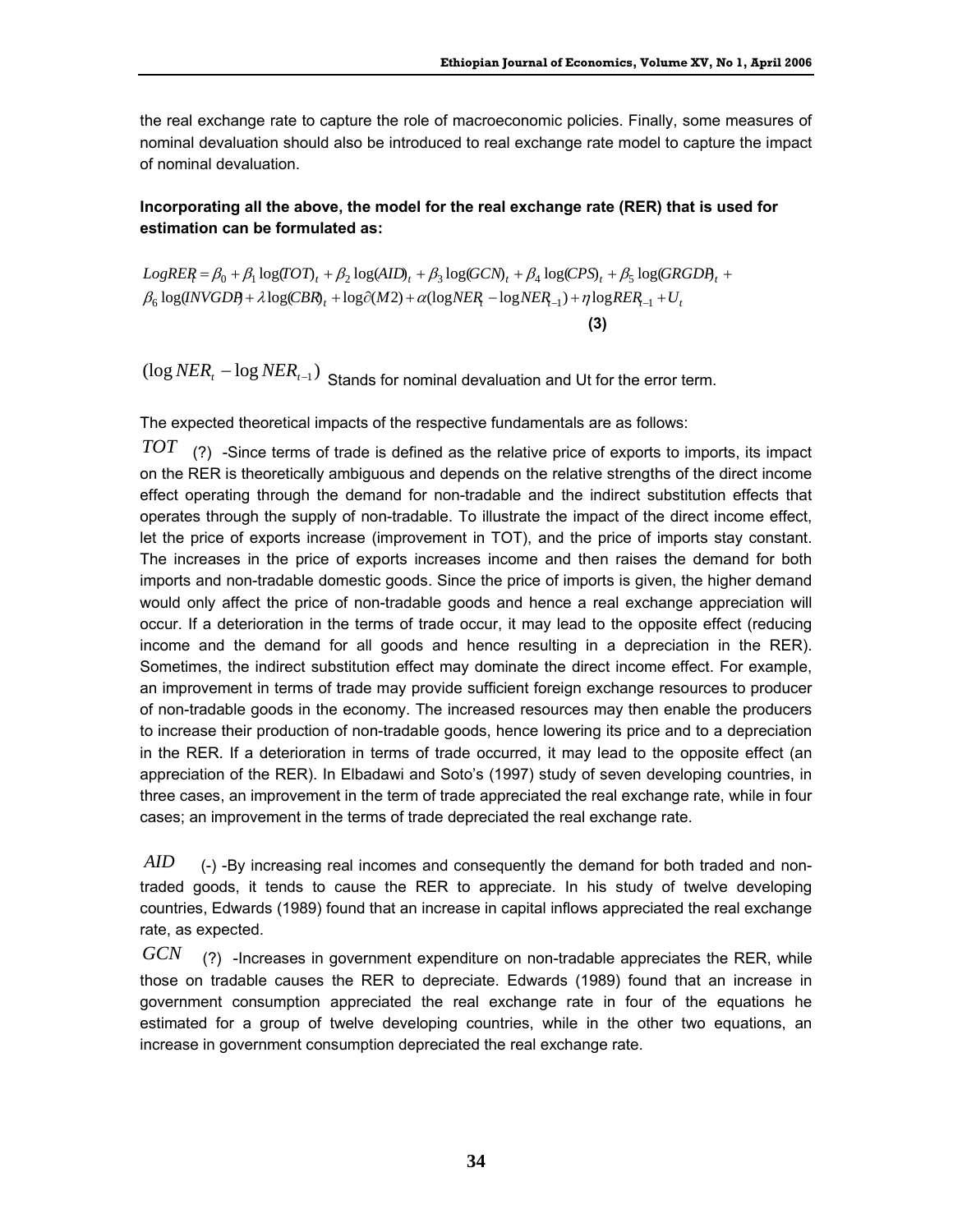*CPS* (+) -A reduction, for instance, in an import tariff can decrease the domestic price of imports, which are a part of tradable goods. This can in turn decrease the local currency price of tradable goods, leading to an appreciation in the real exchange rate. An increase in import tariffs can have the opposite effect. That is, it can raise the domestic price of imports, there by depreciating the real exchange rate. However, the demand for imports and consequently for foreign exchange will increase, leading to a depreciation in the real exchange rate. In their study of Cote d'Ivoire and Burkina Faso, Baffes et al (1999) found results consistent with the theory; reforms that are aimed at liberalizing trade are consistent with a depreciated real exchange rate.

*GRGDP* (?) -Technological progress appreciates the RER if gains emanating from productivity enhancement in the tradable Sector override those in the non-tradable sector. Edwards (1989) found that an increase in technological progress depreciated the real exchange rate in all his regressions. Aron et al (1997), on the other hand, found that an increase in technological progress appreciated South Africa's real exchange rate.

*CBR* (?) -Central Bank reserve intervention indicates the capacity of the Bank to defend the currency (Aron et al, 1997). An increase in reserve has the effect of appreciating the real exchange rate, while a decrease in reserves depreciates the real exchange rate. In their study of the determinants of the real exchange rate for South Africa, Aron et al (1997) found results consistent with the theory; an increase in reserves appreciated the real exchange rate.

- $NER_t$  (+) -Nominal devaluation tends to depreciate the RER.
- $M<sub>2</sub>$  (-) -Increase in real money supply depreciates the real exchange rate

*INVGDP* (?) -Its impact on the real exchange rate depends on whether an increase in investment changes the composition of spending on traded and non-traded goods. If an increase in the share of investment in GDP changes the composition of spending towards traded goods, it will lead to depreciation in the real exchange rate (Baffes et al.; Edwards, 1989). On the other hand, a change towards non-traded goods appreciates the real exchange rate. For example, Baffes et al (1999) found that an increase in the share of investment in GDP depreciated the real exchange rate in Cote d'Ivoire. Edwards (1989) also found that increases in the share of investment in GDP resulted in depreciation in the real exchange rate in his study of twelve developing countries.

Following the definition of the real exchange rate, a negative sign  $(i.e., -)$  represents an appreciation of the real exchange rate. This is because the real exchange rate is inversely related to spending (consumption) on non-tradable goods. This happens so because if we start from a position of internal balance, a rise in spending creates an excess demand for non-tradable goods at the original real exchange rate. In order to restore equilibrium, a real appreciation is required, which would switch supply toward non-tradable goods, and demand toward tradable goods.

### 4. Data and methodology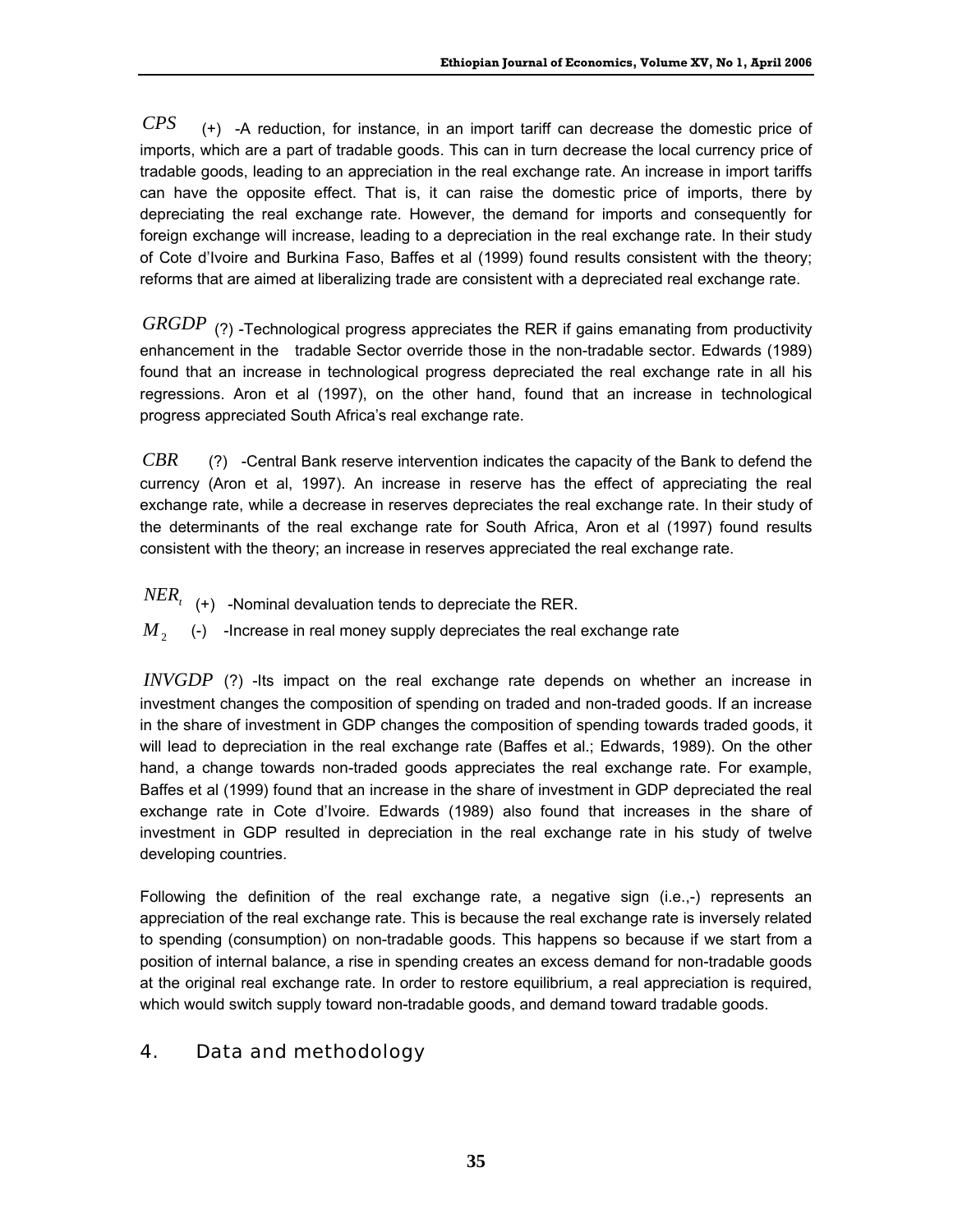**All data used in this study relate to the period 1970/71 to 2003/04 and was obtained from the Macro econometric team of the National Bank of Ethiopia (NBE) and the Organization for Economic Cooperation and Development (OECD) website for the ODA. The data used is annual and the variables are in logs.** 

**The paper employs the Stock Watson Dynamic OLS estimation procedure in determining the presence of relationship between the real exchange rate and its determinants. DOLS approach has certain advantages over both OLS and the Johansen maximum likelihood procedures. The OLS a priori categorizes variables as endogenous and exogenous with implication of endogeneity problem and also the error term is not normally distributed (auto-correlation). The Johansen method, being a full information technique is exposed to the problem of misspecification and small data observation. However, the Stock Watson method is a robust single equation approach, which corrects the problem of endogeneity by inclusion of leads and lags of the first difference of the regressors and for serially correlated errors by a GLS procedure. In addition DOLS has the same good property as the OLS for small sample size and it has the same asymptotic optimality property as the Johansen distribution.** 

### 5. The Stock-Watson (DOLS) empirical results

**The Stock-Watson DOLS estimates for the equilibrium exchange rate in Ethiopia appears in Table 1 below. The behavioral exchange rate model is estimated including up to j=**±**2 leads and lags; insignificant lags and leads were dropped. By the rule of DOLS since the short-run model is the adjustment period where the leads and lags net out their effects, its analysis and interpretation is not included (Stock et al, 1993). Given the fact that a substantial amount of government consumption contains foreign aid and that there is no disaggregated data for government consumption of non-tradable, GCN is excluded from the empirical estimation. Similarly, since technological progress can be captured by investment to GDP ratio (see Jing Xu, 2003) and our economy is mainly agrarian, GRGDP has been also excluded from the empirical model. By the same logic as net foreign asset (NFA) is the component of broad money (M2) in Central Bank's asset specification; CBR is out of the empirical estimation. Finally dummy war (DWAR) is included in the empirical estimation.** 

| Table 1: The Stock-Watson (DOLS) Empirical Results |  |  |
|----------------------------------------------------|--|--|
|----------------------------------------------------|--|--|

Dependent Variable: LOG(REER) Method: Least Squares Date: 02/16/06 Time: 20:23 Sample(adjusted): 1972 2002 Included observations: 31 after adjusting endpoints White Heteroskedasticity-Consistent Standard Errors & Covariance

| Variable | <b>Coefficient</b> | <b>Std. Error</b> | t-Statistic | Prob.  |
|----------|--------------------|-------------------|-------------|--------|
| C        | 7.540841           | 0.937051          | 8.047414    | 0.0000 |
| LOG(TOT) | -0.250354          | 0.097467          | $-2.568600$ | 0.0199 |
| LOG(AID) | $-0.356436$        | 0.082791          | -4.305254   | 0.0005 |
| LOG(CPS) | 0.636917           | 0.098133          | 6.490342    | 0.0000 |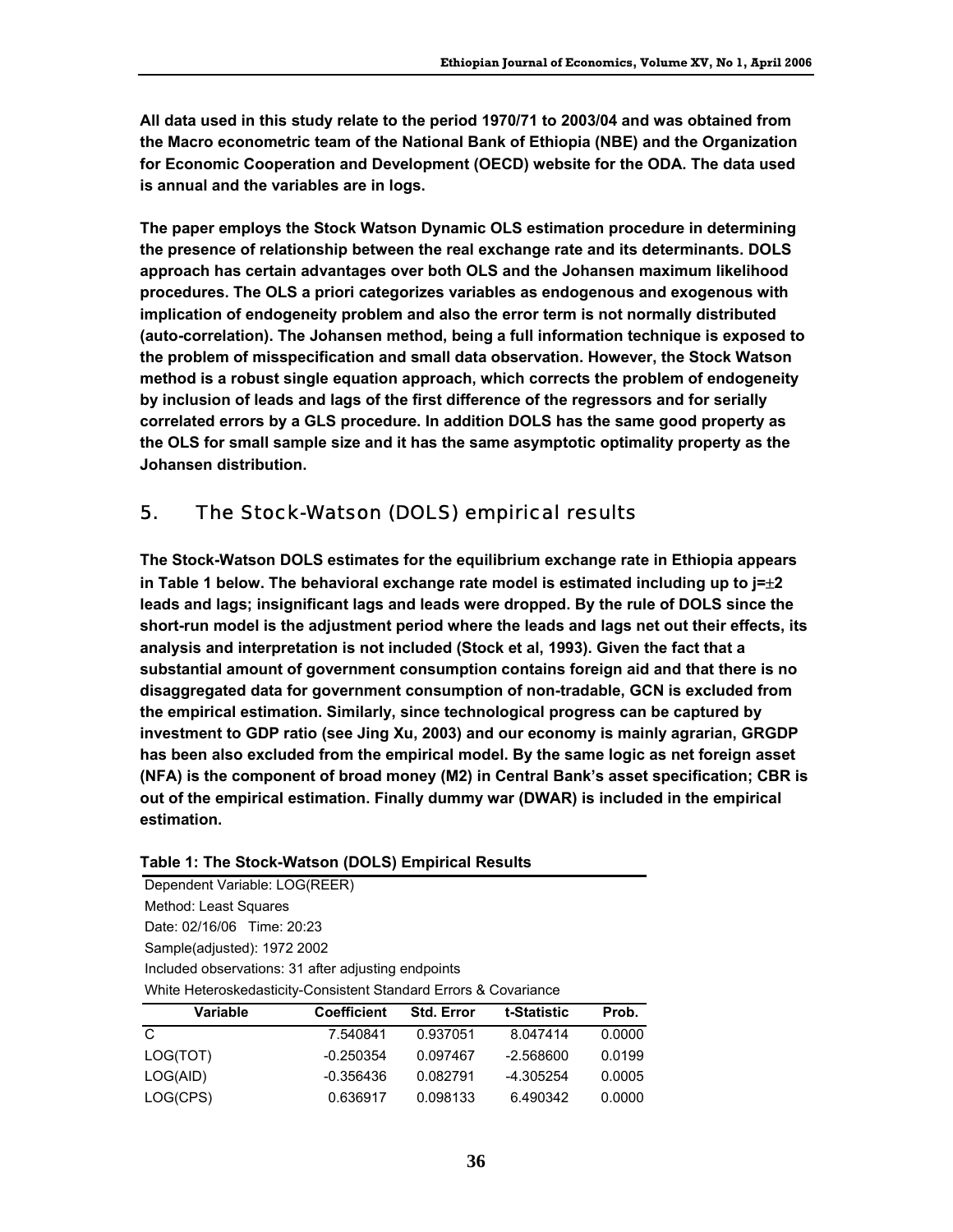| LOG(INVGDP)        | 0.558694    | 0.270346              | 2.066587    | 0.0544      |
|--------------------|-------------|-----------------------|-------------|-------------|
| DLOG(TOT)          | 0.189792    | 0.114774              | 1.653621    | 0.1166      |
| DLOG(AID)          | 0.251486    | 0.111842              | 2.248581    | 0.0381      |
| DLOG(M2)           | $-0.031646$ | 0.361526              | $-0.087536$ | 0.9313      |
| DLOG(TOT(-1))      | 0.175415    | 0.107297              | 1.634849    | 0.1205      |
| DLOG(AID(-1))      | 0.234128    | 0.153819              | 1.522103    | 0.1464      |
| $DLOG(CPS(+1))$    | 0.169086    | 0.131477              | 1.286057    | 0.2157      |
| DLOG(INVGDP(+1))   | 0.597379    | 0.251350              | 2.376687    | 0.0295      |
| D(NOMDEVAL(1))     | $-0.260052$ | 0.142871              | $-1.820192$ | 0.0864      |
| <b>DWAR</b>        | 0.149712    | 0.098011              | 1.527501    | 0.1450      |
| R-squared          | 0.878032    | Mean dependent var    |             | 4.945367    |
| Adjusted R-squared | 0.784762    | S.D. dependent var    |             | 0.290335    |
| S.E. of regression | 0.134697    | Akaike info criterion |             | $-0.869122$ |
| Sum squared resid  | 0.308437    | Schwarz criterion     |             | $-0.221514$ |
| Log likelihood     | 27.47138    | F-statistic           |             | 9.413903    |
| Durbin-Watson stat | 1.313360    | Prob(F-statistic)     |             | 0.000023    |

Variables qualified for the long-run model are TOT, AID, CPS and INVGDP and their respective coefficients are; -0.250, -0.356, 0.637, and 0.559. Except for M2 and Nominal devaluation, all the variables are significant and the results show that taken together, these fundamentals explain 78 percent of the variation in the real exchange rate. The negative parameters on terms of trade and foreign aid variables imply a tendency towards real exchange rate appreciation. However, commercial policy stance and investment to GDP ratio variables exhibit positive coefficients and, therefore, tend to depreciate the real exchange rate.

The negative and significant effect of the terms of trade on the real exchange rate implies that the indirect substitution effect dominates the direct income effect in the case of Ethiopia. The substitution effect may have been on the supply side, in which case deterioration in terms of trade (adverse terms of trade and drought) may not provide sufficient foreign exchange resources to producers of non-tradable goods in the economy. The decreased resources may then not enable the producers to increase their production of non-tradable goods, hence increasing its price and to appreciation of the real exchange rate.

The coefficient on external aid is also negative and significant. This result suggests that a large percentage of foreign aid may have probably been invested in the non-tradable goods and services such as wages, services and recurrent expenditure. As has been evidenced in Yohans (1996) "the growth in Ethiopia's net foreign asset (NFA) including official loans and grants caused monetary expansion". The same results have been obtained from studies on many developing countries (See for example, Elbadawi and Soto, 1997 and Edwards, 1989).

The positive coefficient on commercial policy stance implies a tendency towards real exchange rate depreciation. The result suggests that a relaxation of the extent of impediments to international trade (openness) resulted in equilibrium exchange rate depreciation. This result supports the view that liberalization allows more goods and services in to a country, with the impact of bringing in more competition for domestic goods. The competition could have exerted some downward pressure on the price of non-tradable causing the RER to depreciate. Similar to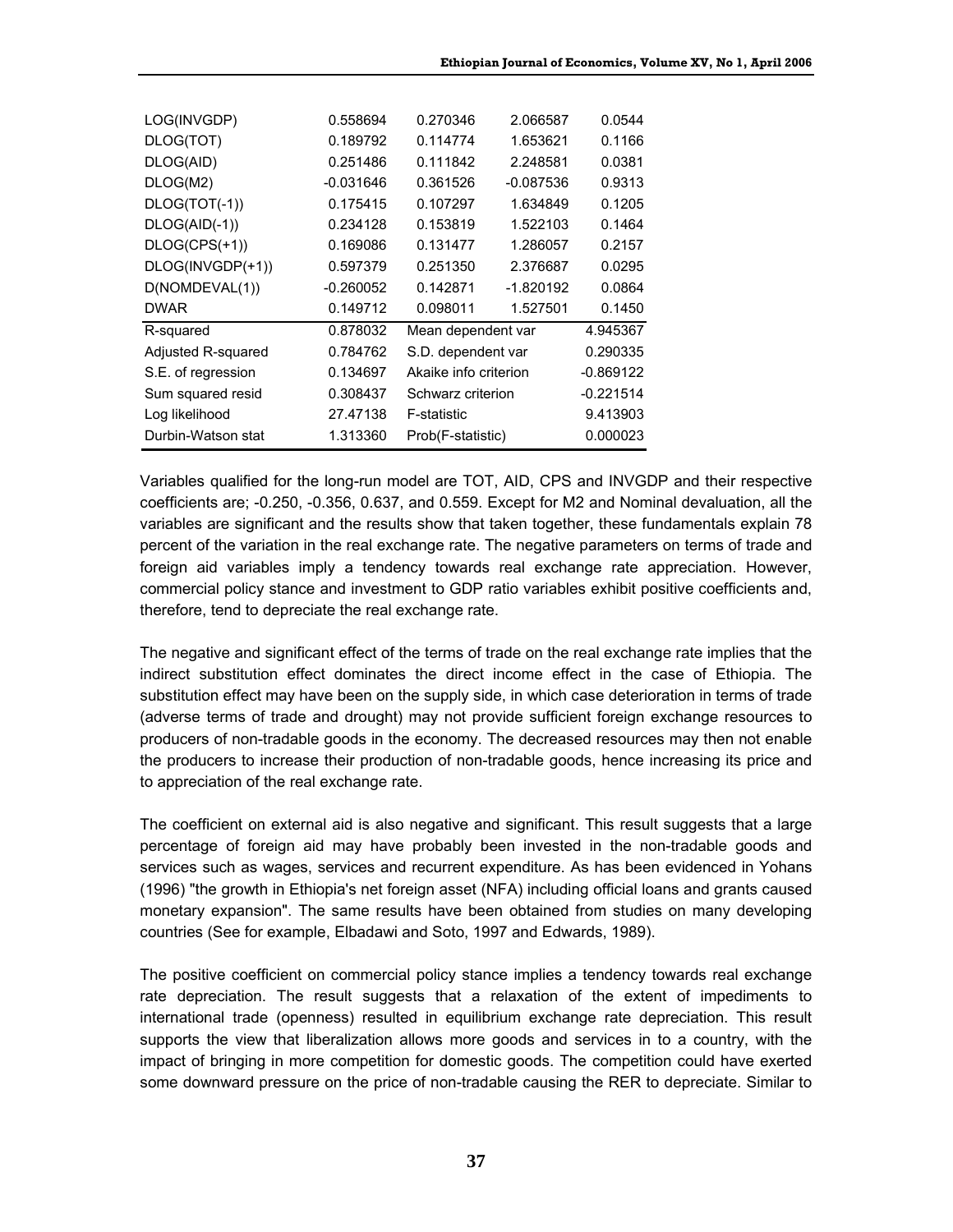this result, Baffes et al (1999), in their study of Cote d'Ivoire and Burkina Faso, found results consistent with the theory.

The coefficient on investment to GDP ratio is also significant with the expected positive sign. It is to be expected that at the early stage of development and an increase in investment to GDP ratio lead to an increase in demand for imports, which in turn bring about reduction in the price of nontradable and hence real exchange rate depreciation.

**From the results of test on residuals shown in appendixes 1, 3 and 4 (ARCH test, serial correlation and normality test), model specification (i.e., RESET test or appendix 2), it is evident that the DOLS single equation model provided in Table 1 passes the various diagnostic tests. The Breusch-Godfrey LM test statistics is given by the product of the number of observations and the coefficient of determination (i.e., Obs\*R-squared) and is asymptotically distributed as chi-squared. The serial correlation test suggests the absence of second order serial correlation as evidenced in LM test statistics of 3.07 being less than its critical value of 5.99 (at the 5% level). In other words, the null hypothesis of no serial correlation is accepted. There are no ARCH effects in the residuals since the computed statistics of 0.92 is relatively lower than the critical F-value of about 4.17. Apart from these tests, there is an implication of appropriate specification in the sense that the Ramsey RESET test provides credence for this.** 

## 6. Real exchange rate misalignment

As has been well mention in the introductory part, one of the reasons for finding the determinants of the equilibrium real exchange rate is to be able to estimate the degree of misalignment in the real exchange rate. In order to estimate the degree of misalignment, the long-run estimates of the fundamentals have been used to obtain the fitted values of the equilibrium real exchange rates. The misalignment in the real exchange rate is then calculated as,

### $e_{mis} = (RER - ERER) / ERER$

Where, *RER* is the actual real exchange rate, and *ERER* is the equilibrium real exchange rate. The calculated percentage of misalignment for the real exchange rate is given in Table 2, and Figure1 and Appendix 5 plots the misalignment.

The computed indices of misalignment indicate that the real exchange rates were overvalued and undervalued in a number of episodes. The most notable period is the overvaluation of the exchange rate between 1973/74-1975/76, 1991, 1993/94-1995/96 and 2000-2001. The overvaluation of the exchange rate during 1973/74-1975/76 and 1991 could be due to change in governments and the particularly prolonged appreciation of the exchange rate during 1973/74- 1975/76 was on account of the international oil price crises of the 1973/74.

Though the introduction of devaluation and the auctioning system initially resulted in the depreciation of the exchange rate during 1992, the real exchange rate appreciated in the following four years (between 1993 and 1996).

#### **Table 2: Computed Real Exchange Rate Misalignment (percentage)**

**Year Misalignment**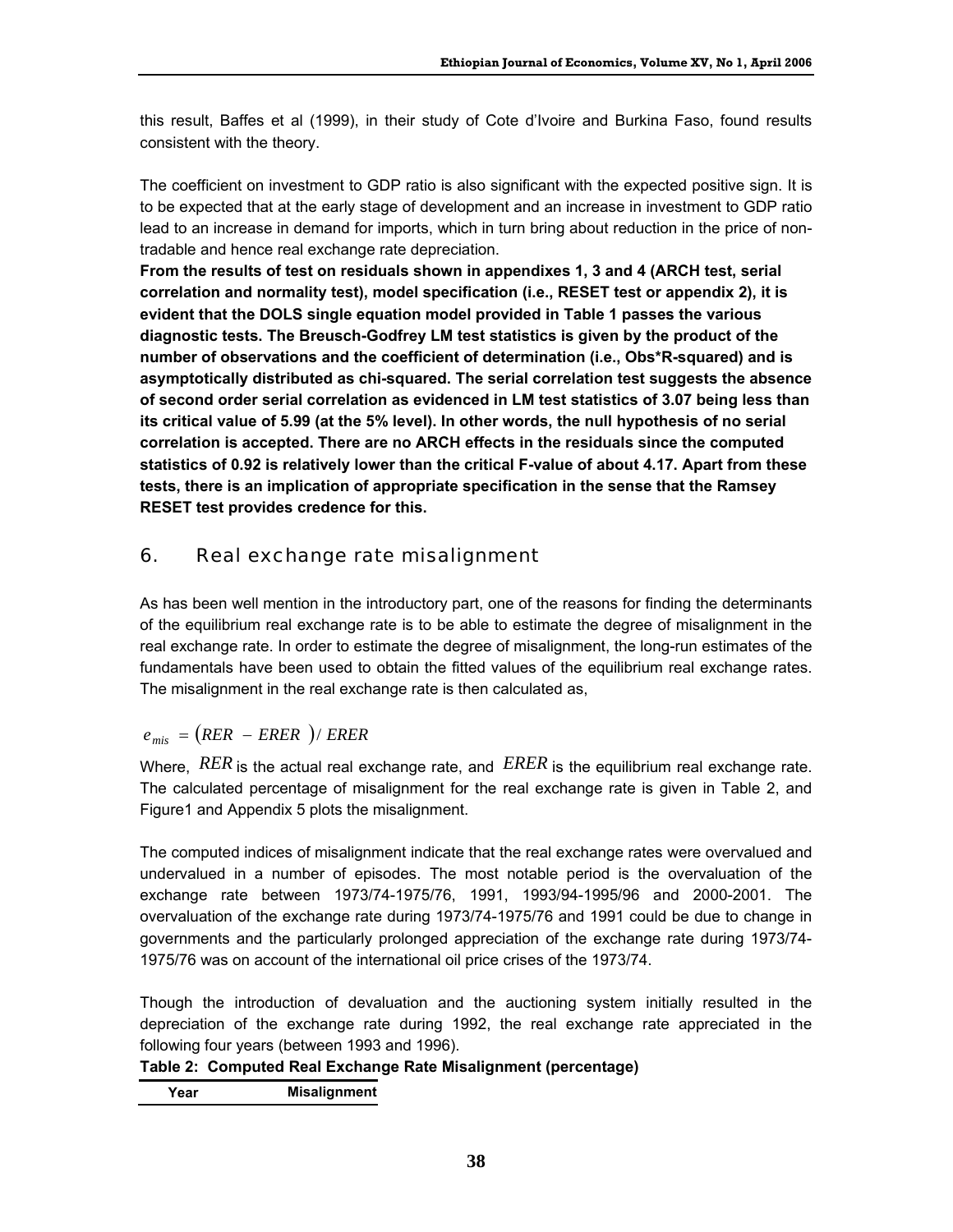| 1972 | 12.48379   |
|------|------------|
| 1973 | -4.86368   |
| 1974 | $-22.9648$ |
| 1975 | $-16.0113$ |
| 1976 | $-9.86221$ |
| 1977 | 7.341946   |
| 1978 | 4.597044   |
| 1979 | 14.06048   |
| 1980 | 9.283527   |
| 1981 | $-4.09735$ |
| 1982 | $-4.57942$ |
| 1983 | 12.3613    |
| 1984 | 10.37971   |
| 1985 | 23.32531   |
| 1986 | -6.44944   |
| 1987 | $-8.36207$ |
| 1988 | 6.715578   |
| 1989 | 2.022269   |
| 1990 | 7.594074   |
| 1991 | $-3.60069$ |
| 1992 | 3.552866   |
| 1993 | $-5.9614$  |
| 1994 | $-10.7156$ |
| 1995 | $-0.95319$ |
| 1996 | $-1.09436$ |
| 1997 | 7.238411   |
| 1998 | $-1.72824$ |
| 1999 | 3.806392   |
| 2000 | $-9.73367$ |
| 2001 | -9.48958   |
| 2002 | 10.99346   |

**This could be due to the inflationary impact of the international coffee price boom and the composition of foreign exchange inflows has shifted from official to private sources during these periods. As clearly indicated in Yohans (1996) money supply registered a 20.9 percent growth at the end of June 1995 as against the targeted growth rate of 12.6 percent and also lending to the private sector as a percentage of GDP by the commercial bank of Ethiopia increased dramatically from 19.8 percent in 1993/94 to 22.1 percent in 1994/95.** 

Figure 1: Misalignment of the Real Exchange Rate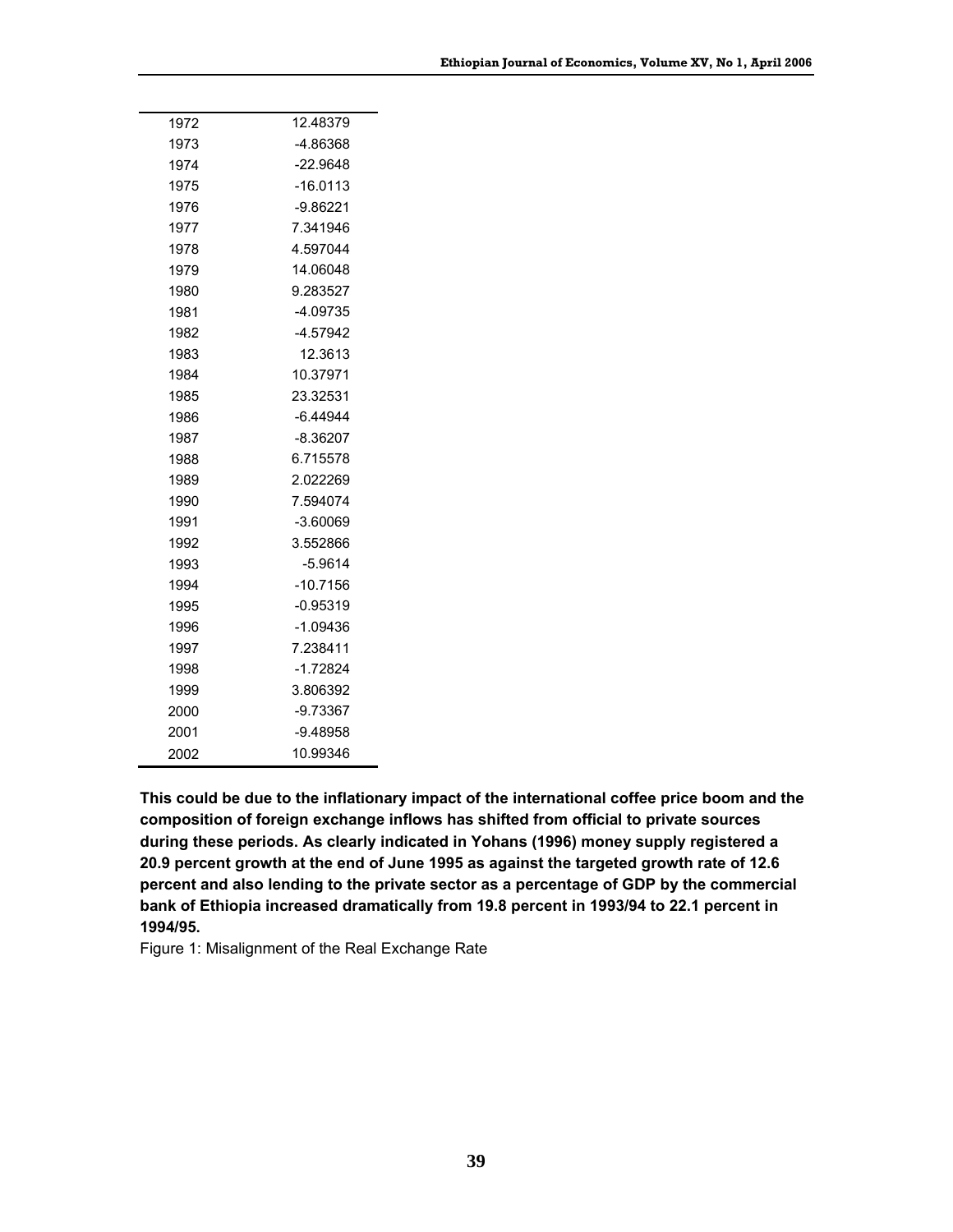

**Years**

**The auctioning system was abandoned in October 2001 and also the Ethio-Eritrea war was ended at the beginning of 2001 and these may have been the causes for the sever depreciation of the real exchange rate in 2002. The appreciation of the real exchange rate in 2000 and 2001 can also be explained by the Ethio-Eritrea war. There were also episodes of undervaluation in the periods 1977 to 80, 1983 to 1985, 1988 to 1990, in 1997, in 1992, and in 2002. As one can see from Figure 1 and appendix 5, the resulting ERER is consistent with Edwards (1989) and Elbadawi (1994) in that the ERER shows some variability and calculating the misalignment based on the PPP will be misleading. However, as one would expect, whether these episodes of over-valuation and undervaluation trace adequately the actual trend in Ethiopia will of course depend on the reliability of the data used. It is well known that there were substantial price controls for commodities particularly in the period prior to 1990. This may make the official consumer price index suspect. It is also true that tracking the long-run equilibrium is quite tricky, and the method employed here can at best only provide a crude estimate.** 

### 7. Conclusion and policy implication

The purpose of this study was to find the main determinants of the real exchange rate in Ethiopia, and to estimate the degree of misalignment of the actual real exchange rate from its long run equilibrium level. In doing so, the paper reviewed various literatures to emphasize the importance of the real exchange rate.

In the process of identifying and estimating the long-run determinants (fundamentals) of the real exchange rate in Ethiopia, the paper employed Dynamic OLS single equation estimation technique. The empirical estimation results conclude that, terms of trade (TOT), external aid inflows (ODA), commercial policy stance (CPS) and investment to GDP ratio were found to influence the long-run real exchange rate in the case of Ethiopia. However, variables such as nominal devaluation and real money supply found to have no effect on the real exchange rate.

Terms of trade have an appreciating effect on the real exchange rate. This finding has a theoretical underpinning and it implies that the substitution effect dominates the income effect in the case of Ethiopia. The finding that aid inflows have an appreciating effect on the real exchange rate has implications for using aid to infrastructural development and other development activities.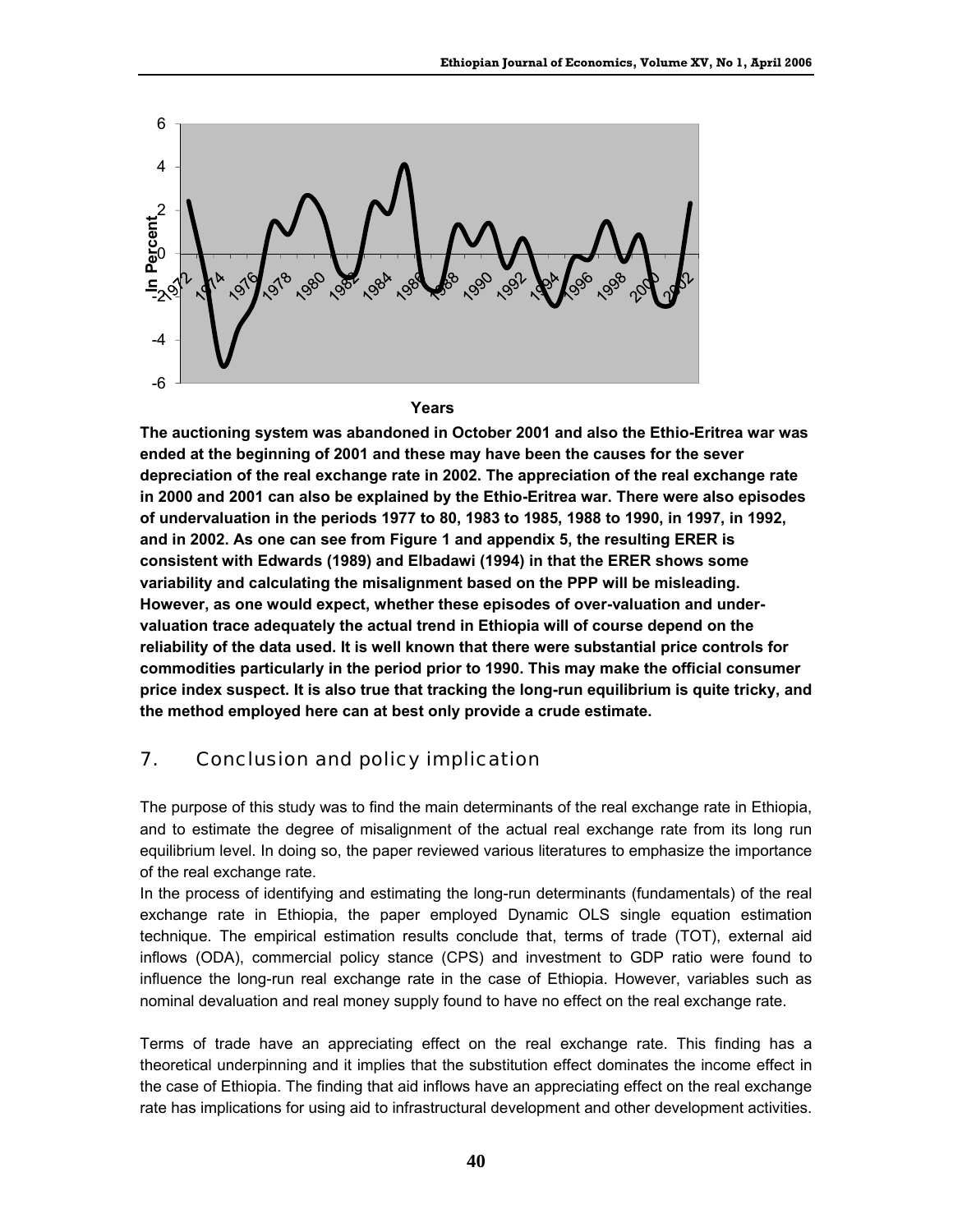The significance of commercial policy stance (openness) with positive impact is also in support of a popularly held view that if a country increases its import tariffs, then this will increase the domestic price of imports, which are part of tradable goods. This can in turn increase the local currency price of tradable goods, thereby leading to a depreciation of the real exchange rate. One implication for the macroeconomic management is that trade reforms should be undertaken with maximum care. This is because complete liberalization of trade requires a stable and flexible exchange rate with appropriate timing and sequencing of the reform program. For instance, complete liberalization of the current account has a paramount importance before trying to liberalize the capital account. The depreciation impact of investment to GDP ratio on the real exchange rate also calls for strengthening the meager foreign direct investment (FDI) by relaxing some of the restrictive policies that prevented FDI flowing in to the country.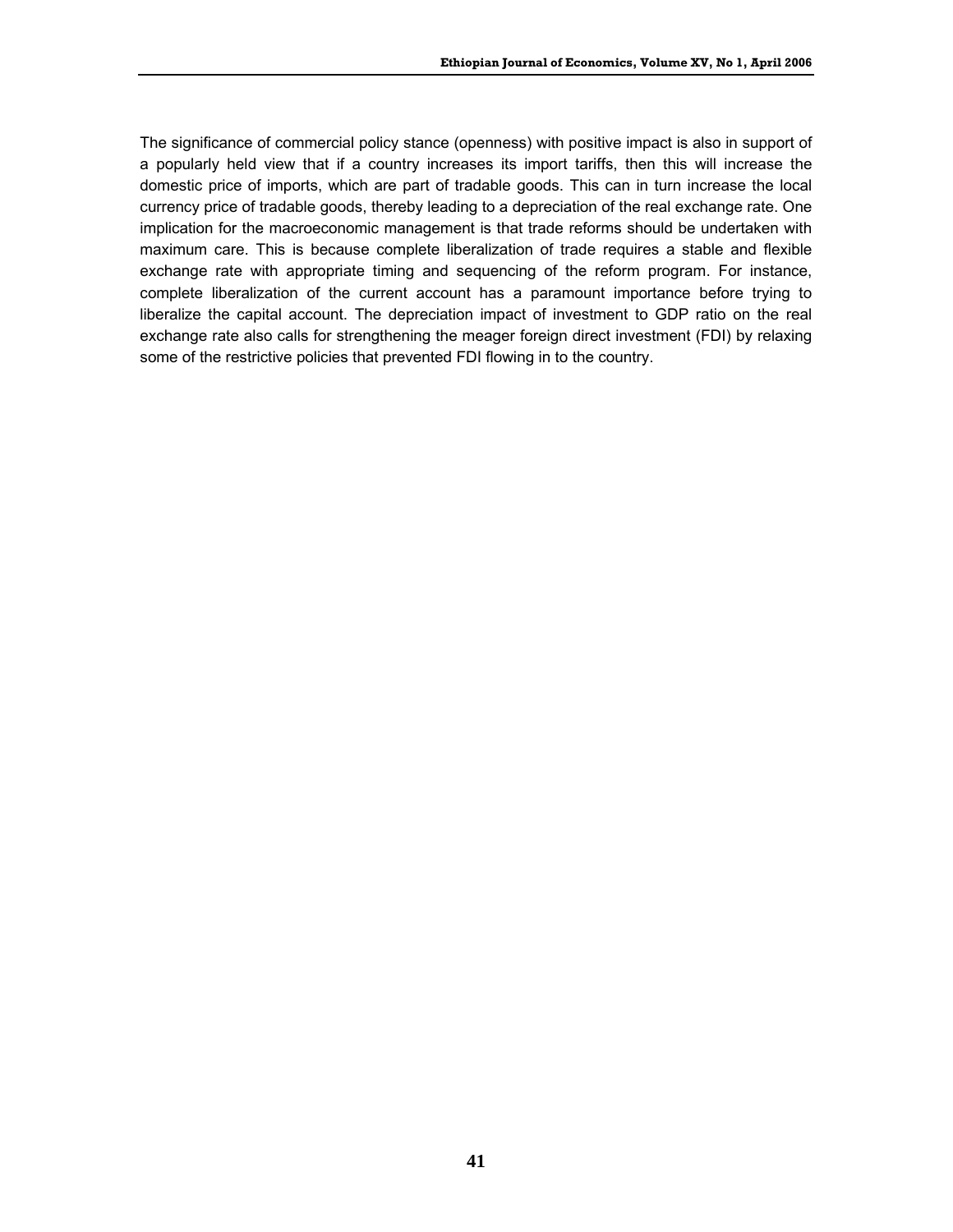#### References

- Aron, Janine, Elbadawi, Ibrahim A., and Kahn Brian. 1997. "Determinants of the Real Exchange Rate in South Africa", Center for the Study of African Economies, WPS/97-16, CSAE publishing, Oxford.
- Aron, J. and Ibrahim Elbadawi. 1994a. Foreign exchange Auction Markets in Sub-Saharan Africa. The World Bank.
- Asmerom Kidane (1997). "Exchange rate policy and economic performance in Ethiopia", African Research Consortium, Research paper 54, Nairobi.
- Baffes, Johan, Elbadawi, Ibrahim A., and O'Connell, Stephen, A. 1999. "Single-Equation Estimation of the Equilibrium Real Exchange Rate", in Hinkle, Lawrence E, and Montiel, Peter J., (ed.), Exchange rate misalignment: Concepts and Measurement for Developing Countries.
- Balassa, Bela. 1990. "Incentive policies and Export performance in Sub-Saharan Africa". World Development, vol, 18.
- Cottani, Joaquin A., Cavallo, F. Domingo, and Khan, M. Shahaz. 1990. "Real Exchange Rate Behaviour and Economic performance in LDSs", Economic Development and cultural change, vol.39.
- Edwards, Sebastian. 1989. "Real Exchange Rates: Devaluation and Adjustment, Exchange Rate Policy in Developing Countries', MIT Press, Massachusetts, U.S.A.
- Elbadawi, Ibrahim A. 1994. "Estimating Long-Run Equilibrium Real Exchange Rate ". In John Williamson, ED., Washing, DC: Institute for International Economics.
- Elbadawi, I. And R. Soto. 1995. "Real Exchange Rate and Macroeconomic Adjustment in Sub-Saharan Africa and Other Developing Countries". Published in Journal of African Economies, Vol 6, No. 3: 1997.
- Equar Desta. 2001. 'Determinants of Real Exchange Rate in Ethiopia: an Empirical Investigation', unpublished masters thesis, Addis Ababa.
- Ghura, Dhaneshwar and Grennes, Thomas J. 1993. "The Real Exchange Rate and Macroeconomic performance in sub-saharan Africa" *Journal of Development Economics,* vol.42.
- **Haile Kibret. 1994.. "Is the Ethiopian birr overvalued? A Preliminary Assessment and Policy Implication". Proceedings of the second annual conference on the Ethiopian Economy.**
- **Harris, Richard. 1995. "Using Cointegration Analysis in Econometric Modeling", Prentice Hall/ Harvester Wheatsh, University of Portsmouth.**
- **Melesse Minale, "Determinants of Equilibrum Exchange Rate in Ethiopia". 2001. ERD, National Bank of Ethiopia, Addis Ababa.**
- **Mkenda, Beatrce. 2001.. "Long-run and Short-run Determinants of the Real Exchange Rate in Zambia". Goteborg University, Working papers in Economics no, 40.**
- **Montiel, Peter J., and Ostry, Jonathan D. 1994. "The parallel market premium: Is it A Reliable Indicator of Real Exchange Rate Misalignment in Developing Countries? International Monetary Fund Staff Paper, Vol, 41.**
- **Quirk, Peter, Christensen, Benedicate Vibe, Huh, Kyung-Mo, and Sasaaki, Toshihiko. 1987. "Floating Exchange Rates in Developing Countries: Experience with Auction and InterBank Market." International Monetary Fund Occasional Paper, vol, 53, Washington DC.**
- **Stock, James and Watson, Mark W. 1993. "A Simple Estimator of Cointegrating Vectors in Higher Order Integrated Systems". Published in Econometrica, vol.61, No. 4**
- **Tewodros Makonnen. 2004. 'Construction of Equilibrium Real Exchange Rate for Ethiopia', ERMPD, National Bank of Ethiopia.**
- **Yohannes Ayalew. 1996. "Inflow of Foreign Exchange as a challenge to monetary policy and sustained Balance of payment in Ethiopia" in Tadesses and Tekie eds. "Adjustment in Ethiopia: Lessons for the road ahead" Ethiopian Economic Association, 1996.**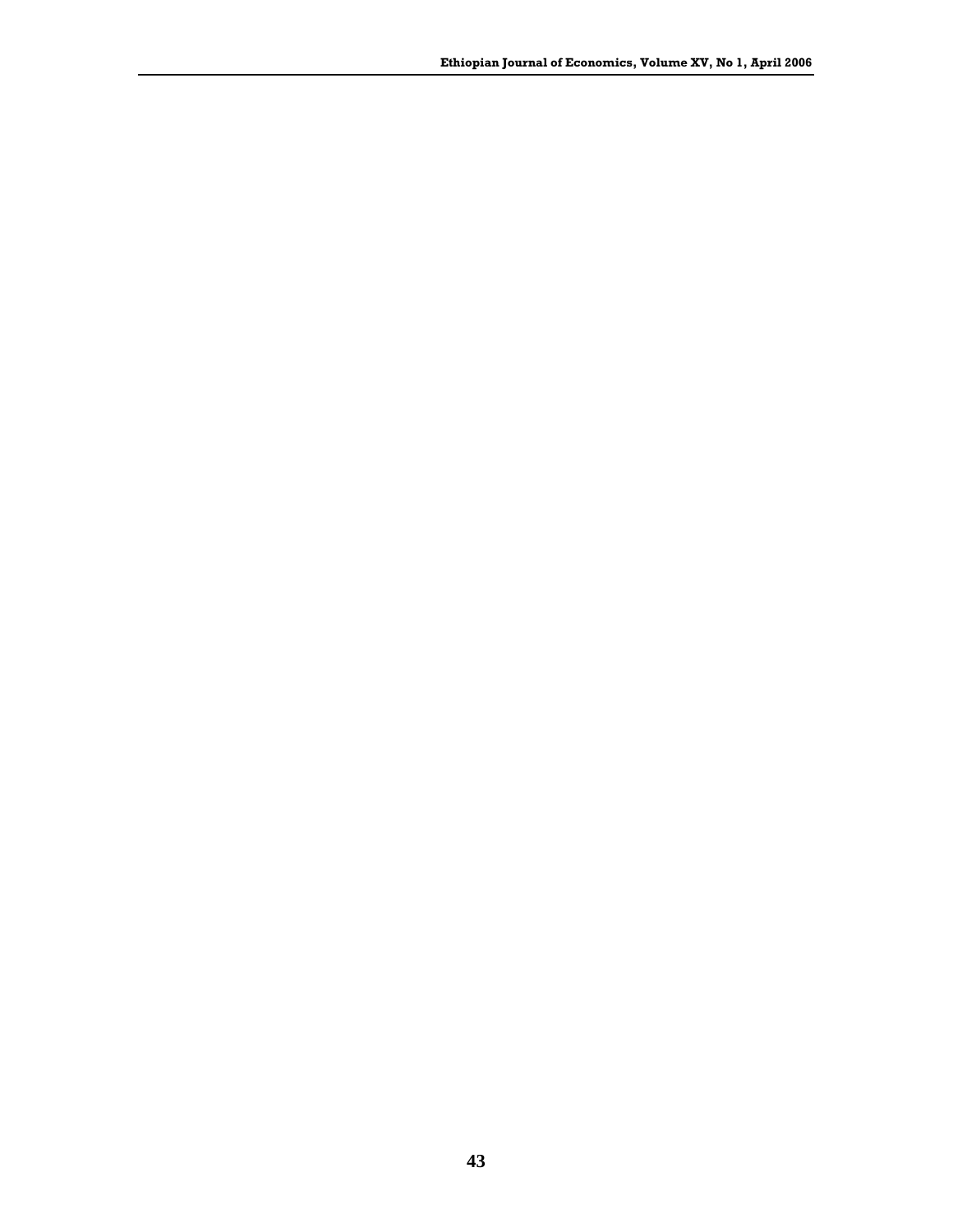# Appendices

### Appendix 1

| <b>ARCH Test:</b>                                                |             |                       |             |           |
|------------------------------------------------------------------|-------------|-----------------------|-------------|-----------|
| <b>F-statistic</b>                                               | 0.924087    | Probability           |             | 0.344633  |
| Obs*R-squared                                                    | 0.958461    | Probability           |             | 0.327575  |
|                                                                  |             |                       |             |           |
| Test Equation:                                                   |             |                       |             |           |
| Dependent Variable: RESID <sup>^2</sup>                          |             |                       |             |           |
| Method: Least Squares                                            |             |                       |             |           |
| Date: 03/07/06 Time: 11:34                                       |             |                       |             |           |
| Sample(adjusted): 1973 2002                                      |             |                       |             |           |
| Included observations: 30 after adjusting endpoints              |             |                       |             |           |
| White Heteroskedasticity-Consistent Standard Errors & Covariance |             |                       |             |           |
| Variable                                                         | Coefficient | Std. Error            | t-Statistic | Prob.     |
| C                                                                | 0.008049    | 0.003378              | 2.382679    | 0.0242    |
| <b>RESID^2(-1)</b>                                               | 0.178525    | 0.146815              | 1.215986    | 0.2341    |
| R-squared                                                        | 0.031949    | Mean dependent var    |             | 0.009820  |
| Adjusted R-squared                                               | $-0.002625$ | S.D. dependent var    |             | 0.014457  |
| S.E. of regression                                               | 0.014476    | Akaike info criterion |             | -5.568306 |
| Sum squared resid                                                | 0.005868    | Schwarz criterion     |             | -5.474893 |
| Log likelihood                                                   | 85.52459    | F-statistic           |             | 0.924087  |
| Durbin-Watson stat                                               | 1.991150    | Prob(F-statistic)     |             | 0.344633  |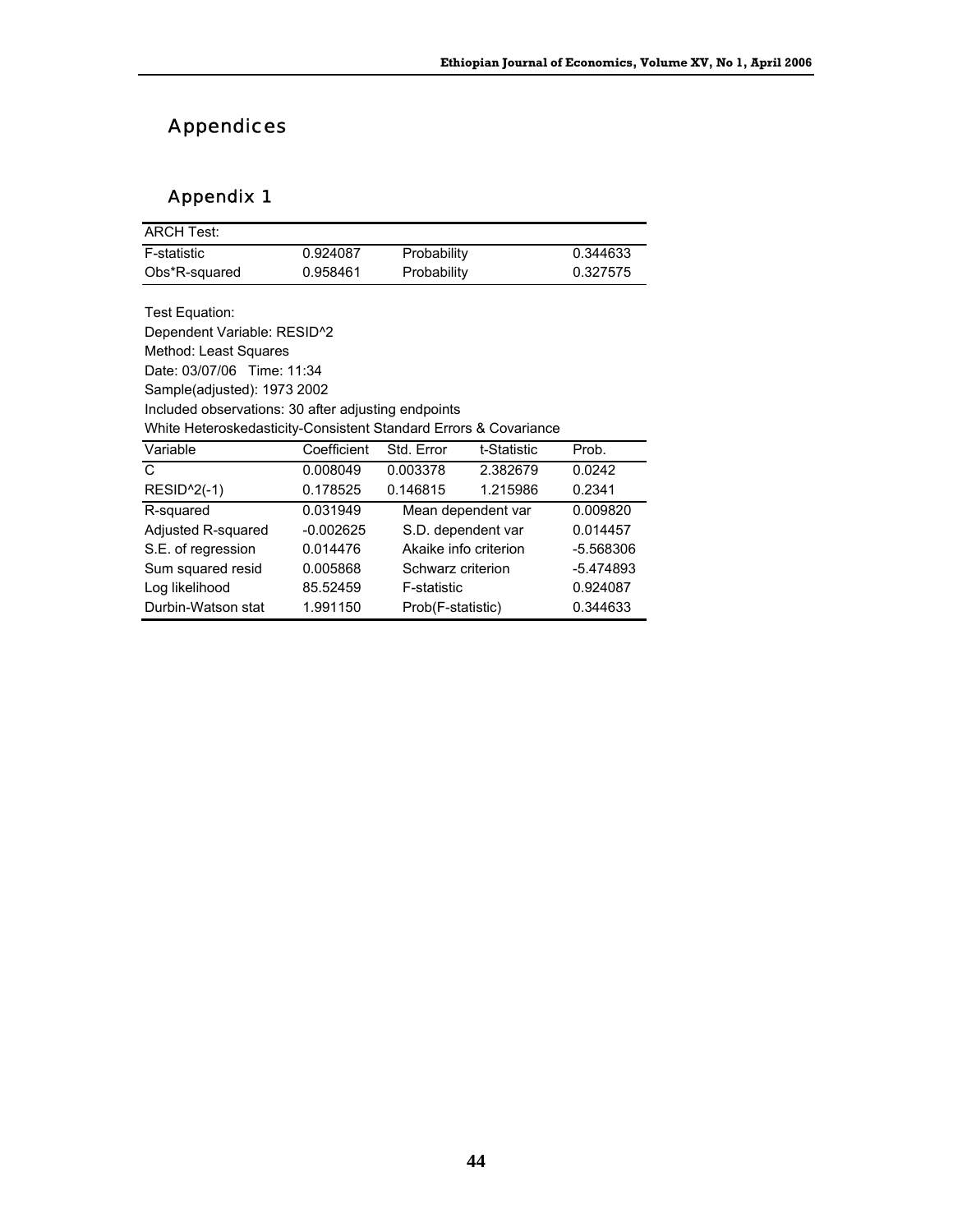### Appendix 2

| Ramsey RESET Test:                                               |             |                       |                               |             |
|------------------------------------------------------------------|-------------|-----------------------|-------------------------------|-------------|
| F-statistic                                                      | 0.171171    | Probability           |                               | 0.684566    |
| Log likelihood ratio                                             | 0.329879    | Probability           |                               | 0.565730    |
|                                                                  |             |                       |                               |             |
| Test Equation:                                                   |             |                       |                               |             |
| Dependent Variable: LOG(REER)                                    |             |                       |                               |             |
| Method: Least Squares                                            |             |                       |                               |             |
| Date: 03/07/06 Time: 11:30                                       |             |                       |                               |             |
| Sample: 1972 2002                                                |             |                       |                               |             |
| Included observations: 31                                        |             |                       |                               |             |
| White Heteroskedasticity-Consistent Standard Errors & Covariance |             |                       |                               |             |
| Variable                                                         | Coefficient | Std. Error            | t-Statistic                   | Prob.       |
| C                                                                | 19.43904    | 25.60707              | 0.759128                      | 0.4588      |
| LOG(TOT)                                                         | $-0.832243$ | 1.251703              | $-0.664889$                   | 0.5156      |
| LOG(AID)                                                         | $-1.177223$ | 1.770622              | $-0.664864$                   | 0.5156      |
| LOG(CPS)                                                         | 2.147144    | 3.267734              | 0.657074                      | 0.5205      |
| LOG(INVGDP)                                                      | 1.862012    | 2.817339              | 0.660912                      | 0.5181      |
| DLOG(TOT)                                                        | 0.632047    | 0.950743              | 0.664792                      | 0.5157      |
| DLOG(AID)                                                        | 0.822291    | 1.187704              | 0.692337                      | 0.4987      |
| DLOG(M2)                                                         | $-0.075581$ | 0.365069              | $-0.207031$                   | 0.8386      |
| DLOG(TOT(-1))                                                    | 0.595718    | 0.917790              | 0.649079                      | 0.5255      |
| DLOG(AID(-1))                                                    | 0.783262    | 1.224021              | 0.639909                      | 0.5313      |
| DLOG(CPS(+1))                                                    | 0.563777    | 0.848523              | 0.664422                      | 0.5159      |
| DLOG(INVGDP(+1))                                                 | 2.034130    | 3.152385              | 0.645267                      | 0.5279      |
| D(NOMDEVAL(1))                                                   | $-0.937893$ | 1.489958              | $-0.629476$                   | 0.5379      |
| <b>DWAR</b>                                                      | 0.496807    | 0.749130              | 0.663179                      | 0.5167      |
| FITTED <sup>^2</sup>                                             | $-0.240018$ | 0.516688              | $-0.464531$                   | 0.6485      |
| R-squared                                                        | 0.879323    | Mean dependent var    |                               | 4.945367    |
| Adjusted R-squared                                               | 0.773731    | S.D. dependent var    |                               | 0.290335    |
| S.E. of regression                                               | 0.138106    | Akaike info criterion |                               | $-0.815247$ |
| Sum squared resid                                                | 0.305172    |                       | Schwarz criterion             |             |
| Log likelihood                                                   | 27.63632    | F-statistic           | 8.327520                      |             |
| Durbin-Watson stat                                               | 1.306084    |                       | 0.000069<br>Prob(F-statistic) |             |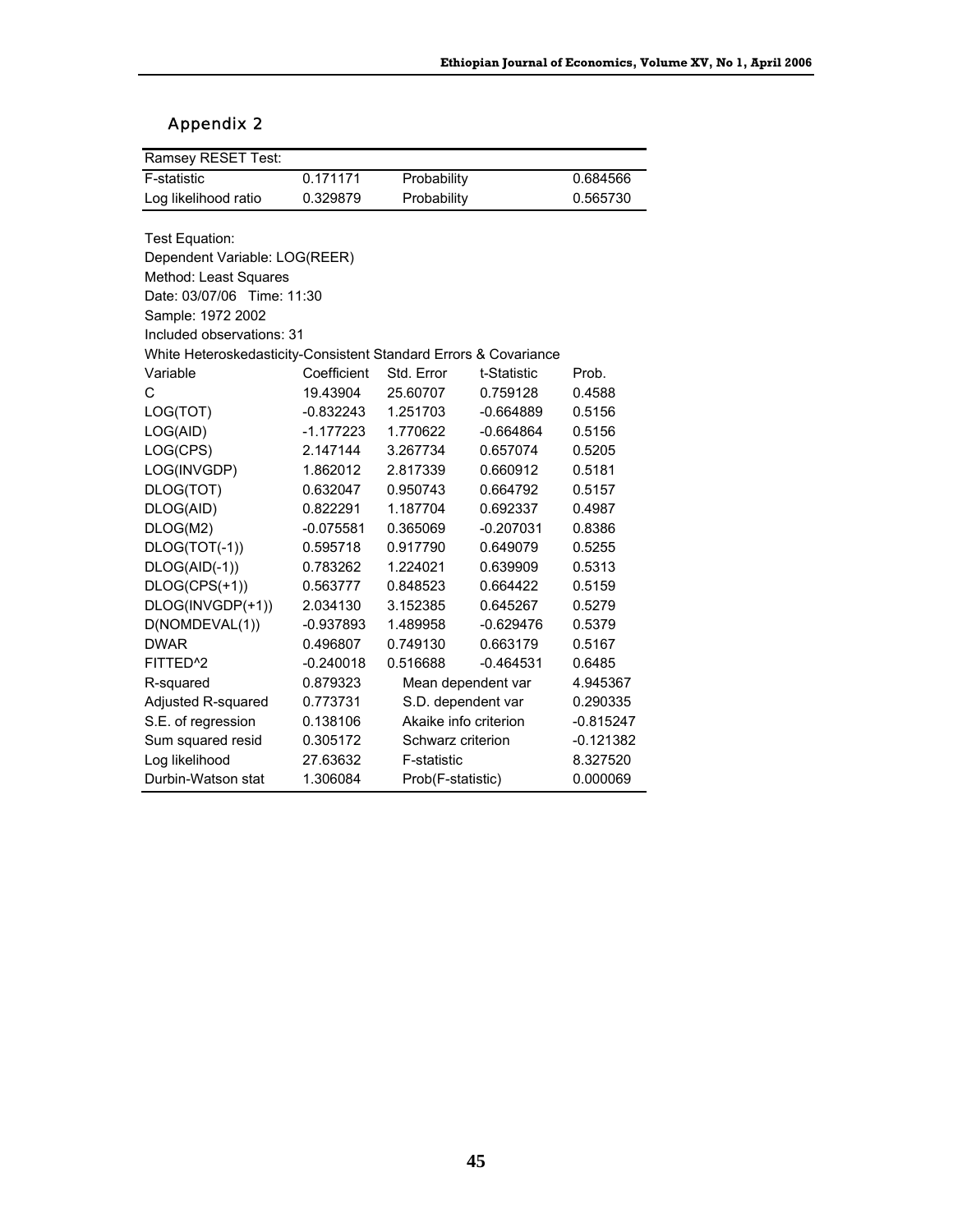#### Appendix 3

| <b>Breusch-Godfrey Serial Correlation LM Test:</b>    |             |                       |             |             |  |  |
|-------------------------------------------------------|-------------|-----------------------|-------------|-------------|--|--|
| F-statistic                                           | 3.071500    | Probability           |             | 0.076196    |  |  |
| Obs*R-squared                                         | 9.006905    | Probability           |             | 0.011071    |  |  |
|                                                       |             |                       |             |             |  |  |
| Test Equation:                                        |             |                       |             |             |  |  |
| Dependent Variable: RESID                             |             |                       |             |             |  |  |
| Method: Least Squares                                 |             |                       |             |             |  |  |
| Date: 03/07/06 Time: 11:39                            |             |                       |             |             |  |  |
| Presample missing value lagged residuals set to zero. |             |                       |             |             |  |  |
| Variable                                              | Coefficient | Std. Error            | t-Statistic | Prob.       |  |  |
| $\mathbf C$                                           | $-0.239299$ | 1.125748              | $-0.212569$ | 0.8345      |  |  |
| LOG(TOT)                                              | 0.017352    | 0.108010              | 0.160651    | 0.8745      |  |  |
| LOG(AID)                                              | 0.044836    | 0.097710              | 0.458871    | 0.6529      |  |  |
| LOG(CPS)                                              | $-0.060279$ | 0.107969              | $-0.558295$ | 0.5849      |  |  |
| LOG(INVGDP)                                           | $-0.069821$ | 0.328869              | $-0.212307$ | 0.8347      |  |  |
| DLOG(TOT)                                             | $-0.034038$ | 0.130236              | $-0.261353$ | 0.7974      |  |  |
| DLOG(AID)                                             | $-0.022697$ | 0.125457              | $-0.180919$ | 0.8589      |  |  |
| DLOG(M2)                                              | $-0.393661$ | 0.370632              | $-1.062134$ | 0.3050      |  |  |
| DLOG(TOT(-1))                                         | $-0.135757$ | 0.125250              | $-1.083888$ | 0.2955      |  |  |
| DLOG(AID(-1))                                         | $-0.127136$ | 0.142736              | $-0.890707$ | 0.3872      |  |  |
| DLOG(CPS(+1))                                         | $-0.037538$ | 0.140296              | $-0.267564$ | 0.7927      |  |  |
| DLOG(INVGDP(+1))                                      | $-0.435938$ | 0.323350              | $-1.348191$ | 0.1976      |  |  |
| D(NOMDEVAL(1))                                        | $-0.061671$ | 0.167816              | $-0.367492$ | 0.7184      |  |  |
| <b>DWAR</b>                                           | $-0.154303$ | 0.113779              | $-1.356164$ | 0.1951      |  |  |
| $RESID(-1)$                                           | 0.855923    | 0.361560              | 2.367306    | 0.0318      |  |  |
| $RESID(-2)$                                           | $-0.340048$ | 0.381869              | $-0.890485$ | 0.3873      |  |  |
| R-squared                                             | 0.290545    | Mean dependent var    |             | $-1.56E-15$ |  |  |
| Adjusted R-squared                                    | $-0.418909$ | S.D. dependent var    |             | 0.101396    |  |  |
| S.E. of regression                                    | 0.120781    | Akaike info criterion |             | $-1.083348$ |  |  |
| Sum squared resid                                     | 0.218822    | Schwarz criterion     |             | $-0.343225$ |  |  |
| Log likelihood                                        | 32.79189    | <b>F-statistic</b>    |             | 0.409533    |  |  |
| Durbin-Watson stat                                    | 1.988124    | Prob(F-statistic)     |             | 0.952901    |  |  |

#### Appendix 4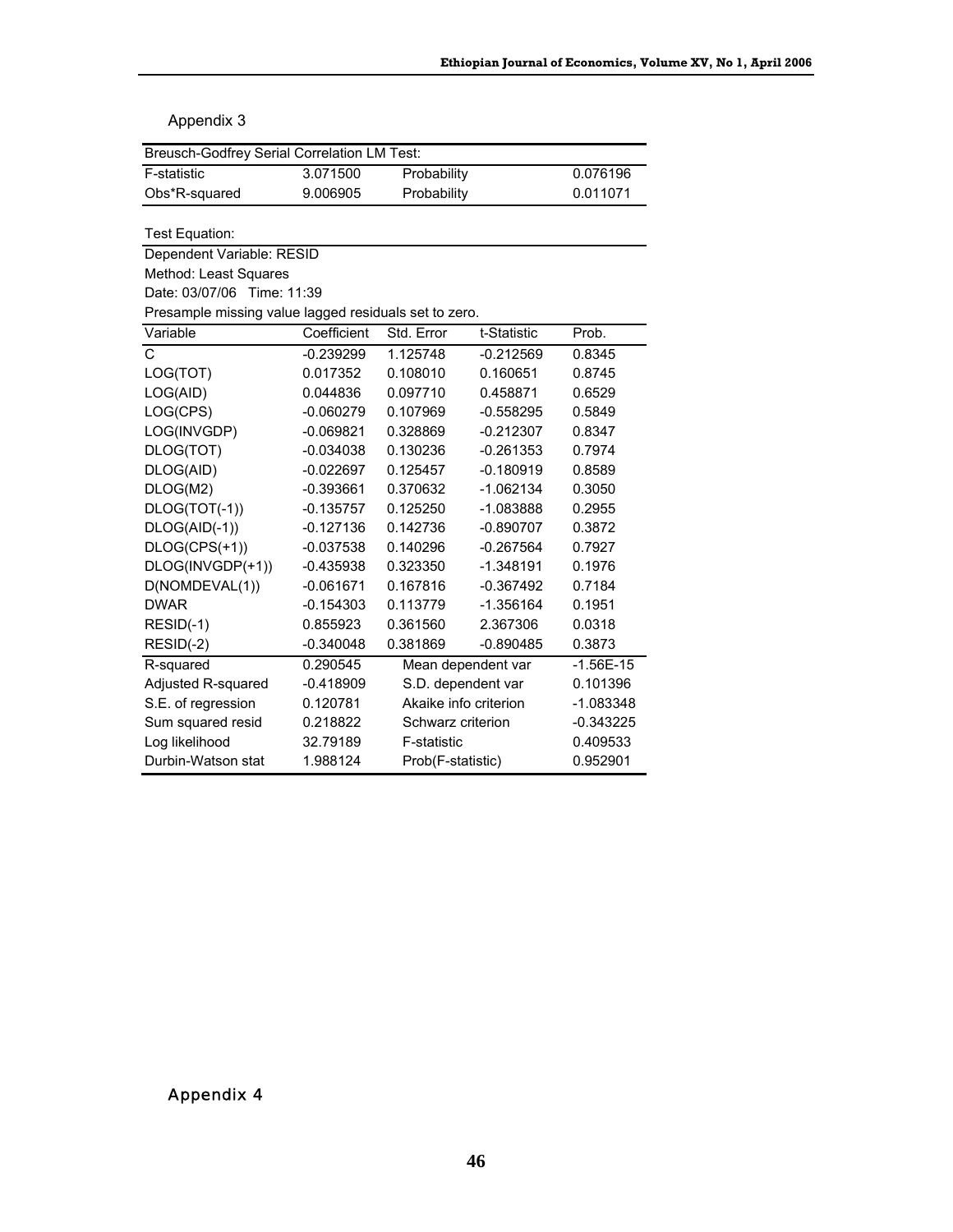

Appendix 5

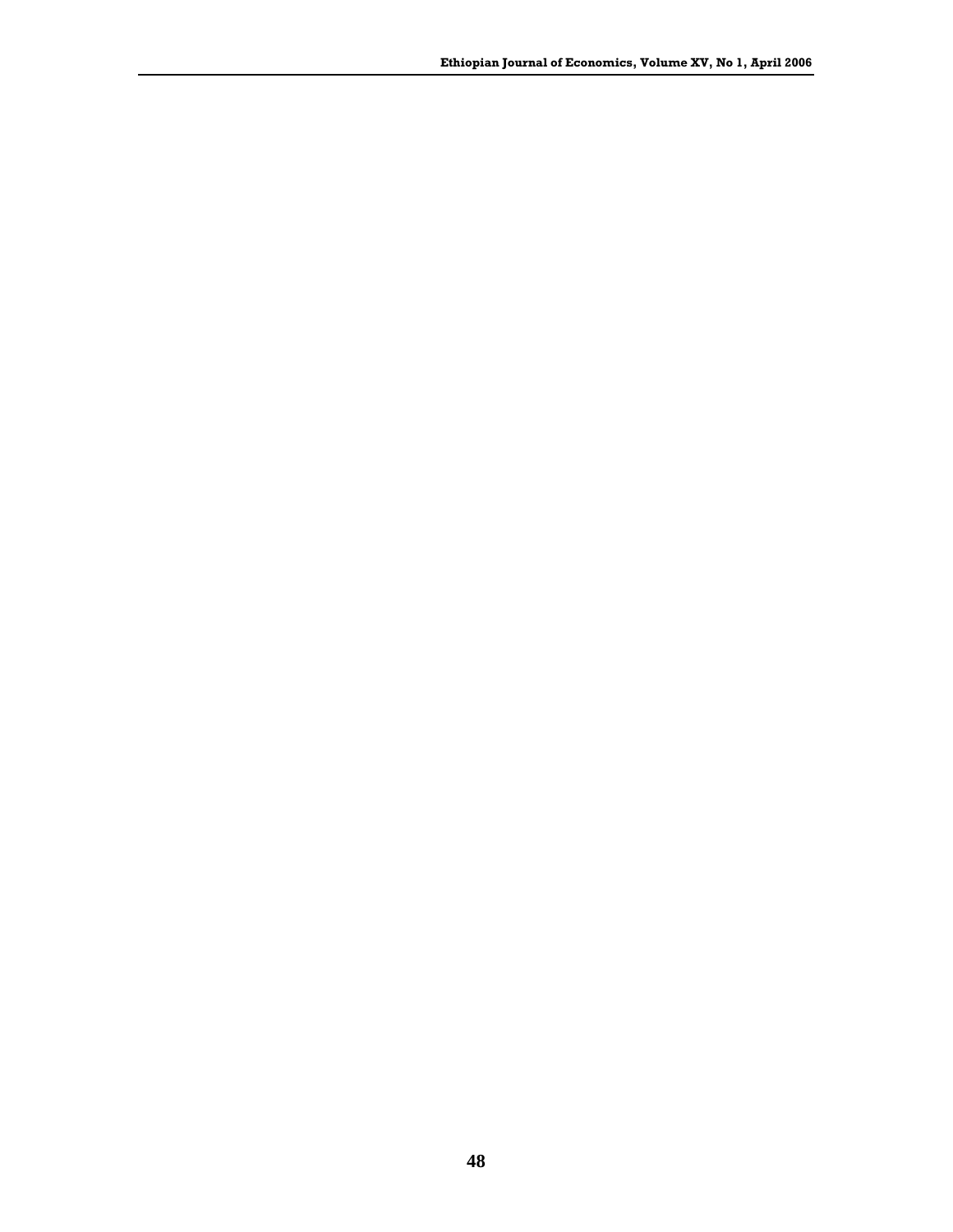# SOME THOUHGTS ON SOCIO-ECONOMIC ENGINEERING IN FRAGILE STATES IN AFRICA: THE CASE OF UGANDA

### Tenkir Bonger<sup>20</sup>

#### **Abstract**

*The variable(s) explaining the poverty or otherwise of nations has successively moved from that held for a very long time - access to natural resources, physical capital, the acquisition and sustainability of technology, the development of human capital, the generation and implementation of sound policies and more recently to institutions.* 

*With respect to governance institutions, in pre-colonial sub-Saharan Africa [SSA], with the possible exception of Ethiopia and Eritrea, shifting cultivation and pastoralism precluded the emergence of*  formed sedentary agrarian social classes and states based on the production, exchange, and *distribution of agricultural surplus in the mould of the other two developing regions of the world, Asia and Latin America. While the SSA governance institutions may have been adequate given their respective traditional mode(s) of production, given their dis-organization by colonialism in the transition to modernity and multi-ethnic polity, they have given rise to more fragile states with serious shortcomings to serve as a locus for economic development.* 

*Emerging from the chaotic years of the rule of Idi Amin, when the fragility of the state had attained its maximum expression, Uganda has been in the process of building institutions for economic development within the framework of structural adjustment and liberalization of the economy. These have been anchored around three policy areas enunciated by the Ugandan Government vis. Agricultural Modernization, Poverty Eradication and Universal Primary Education (UPE) in relation to agricultural and rural development* 

*The field observations on which this paper has built on were garnered in the course of poverty study in seven districts of Uganda - Apac, Lira, Soroti, lganga, Ntungamo, Bushenyi and Mpigi. The mainly anecdotal observations are discussed around five main themes - Access to Land and Livelihoods, UPE & Poor Households, Poverty & Life Cycles, Three Hours as a Working Day and A Very Poor Village in a Rich District. The paper interfaces the observed institutional*  realities on the ground with the demands of sustainable economic development. It is hoped that the issues raised will stimulate further discussion in tandem with the above policy pronouncement of *the Ugandan Government.* 

*Towards this end, the paper suggests that for creative institutions and policies situated in the African social space, policy analysts need to disentangle the economic, political, social and cultural roots of existing institutions and mould them to nurture and sustain policies and instruments chosen by society. In doing so, such institutions need to be socio-culturally comprehensible but also sufficiently reformist and modernist; inclusive of all stakeholders but attuned to the task environment; endowed with predictable behavior without being inflexible; durable but also* 

 $\overline{a}$ <sup>20</sup> PhD, Econ [London], Professor of Economics, Copper Belt University, Kitwe. Zambia. E-mail: kelemu70agere @yahoo.com, Mob: 260 212-978 409904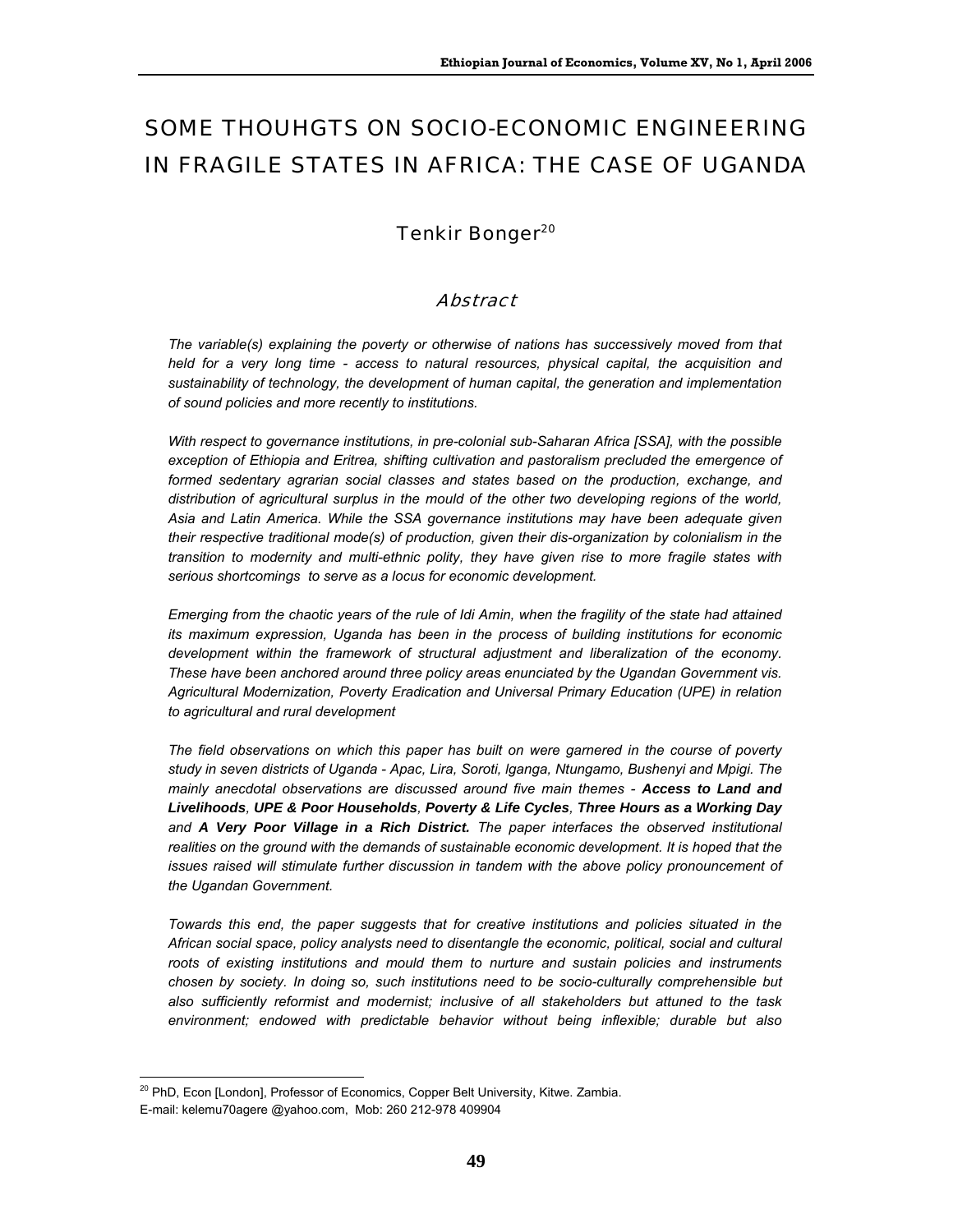*adaptable in process and finally transparent and accountable enough to justify their autonomy from undue political interference in their operations.* 

**Traditional institutions must be understood as the diverse mechanisms by which Africans regulated social and economic affairs, exercised and controlled political power. They included, for example, village councils which promulgated and enforced access rules that regulated the balance between livestock, water, and forage, assuring that overgrazing was minimized; local councils which required livestock owners to regulate their animals, protect crops and complex rules of access and use that assured young men over most of Africa access to fallow land, rules of organization, financial obligation ad authority which were used to organize vast markets which sustained trade over thousands of miles…[Wunsch.S. & D. Olwu. 1990. The Failure of the Centralized State: Institutions and Self Governance in Africa. Westview Press, San Francisco and Oxford, p62].** 

### 1. General context $^{21}$

Among late developing regions, the sedenterization of the populace in Latin America and Asia gave rise to social formations embedded in agrarian social relations forged over a long period of time. The *conquistador* system based on the *minifundia and latifundia* was respectively counterpoised on races embracing Native Americans and white settlers from Europe – Spain, Portugal, Italy and others (see Berry, A. & William Cline. 1979; Janvry, A. 1981; Kay, C. 1974.). In the last fifty years or so, the white political class consisting of the *conquistadors* and the dependent bourgeoisie with core bases in the military, contested state power with white led leftists, sometimes in the open and at other times underground.

Since democratization in the 1980s, Latin America has been on a speedy march to social democracy, this time largely led by the Native Indians and other democratic grass root based social organizations. Unlike Europe where social democracy gradually emerged on the throes of the capitalist nation state, in Latin America, it appears to have preceded the European social formations which had formed the bedrocks for social democracy. The potential fragility of the Latin American state has been countered by formed social classes, albeit to the detriment of Native Americans and the not so far successful agrarian transition which otherwise could have ushered in the path towards industrial capitalism.

The dominant pre-industrial national land-lords in Asia have been swept away by revolutions [China, Vietnam, Laos], transited to agrarian bourgeoisie on the path to industrial capital in Japan and is still an important fraction of the dominant political class in India (see Paines, S. 1976;

 $\overline{a}$ <sup>21</sup> Originally prepared for the National Workshop on the 10<sup>th</sup> anniversary of the Development Network of Indigenous Voluntary Associations of Uganda [DENIVA], while the author was a Senior Research Fellow [1996-99] at the Economic Policy Research Centre [EPRC], Kampala, Uganda. The writer wishes to acknowledge the homely environment of the EPRC and the financial contributions of Action Aid Uganda [AUU] which funded the EPRC/AAU Poverty and Structural Adjustment study from which the observations herein are culled from. The results of the wider study can be found in 2007. "Rural Human Resources and Relative Poverty in Ethiopia and Uganda", proceedings of the 4th International Conference, Ethiopian Economic Association; 2000. "Resources, Poverty & Human Development in Rural Uganda", Africa Development, CODESRIA, 25 (3 & 4) pp 31-76; 1999a. "Structural Adjustment & Rural Poverty in Uganda", Journal of Development Economics for Southern Africa, 1(1), pp39-83; 1999b. "The Quest for Adaptive Institutions: Observations from Rural Uganda" Occasional paper No 2, DENIVA, [Development Network of Voluntary Association of Uganda] 33p.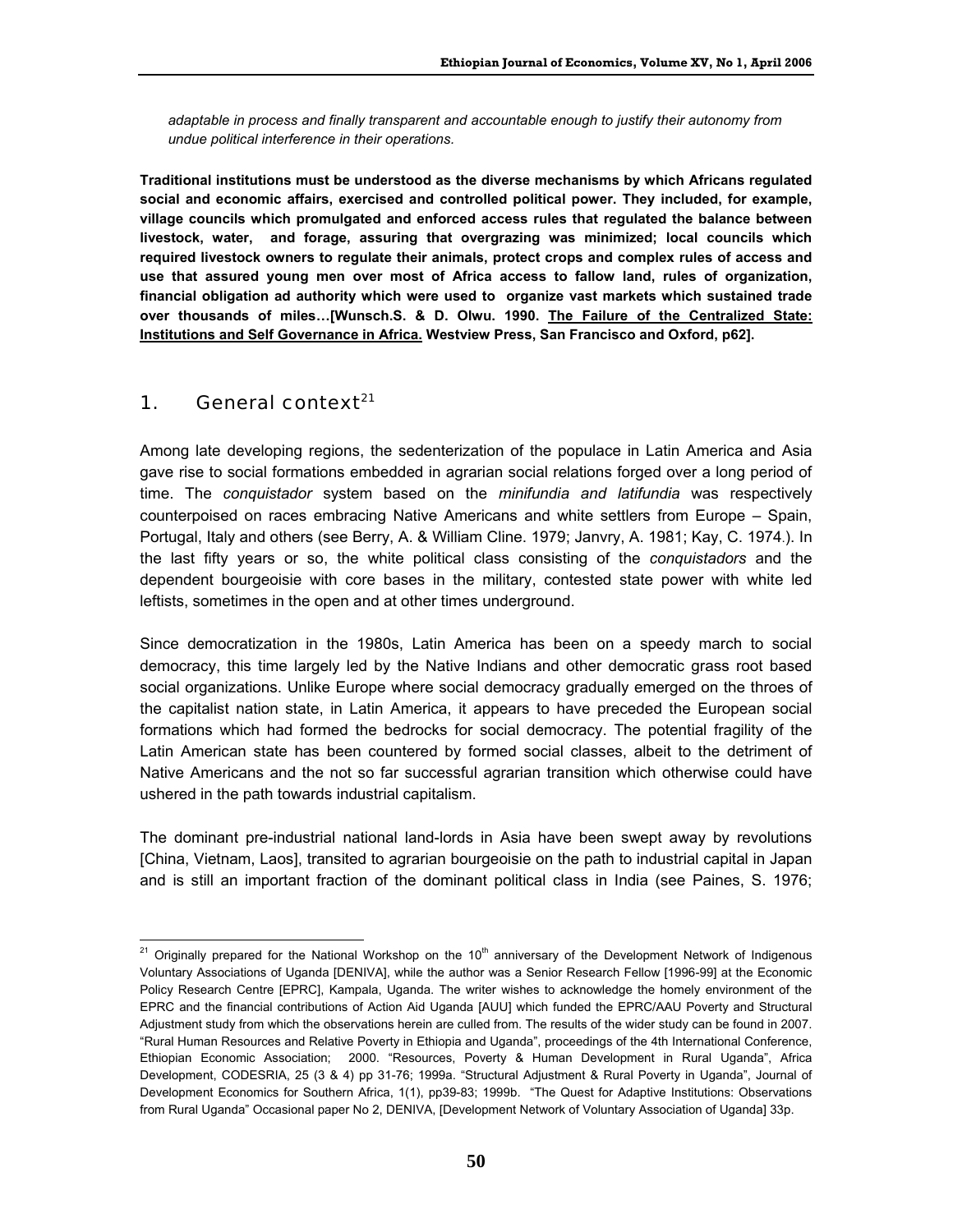Bhaduri, A. 1976)<sup>22</sup>. In both Latin America and Asia, the land lord social class and a formed peasantry established an antagonistic but a relatively solid social structure both for revolutionary and reformist social changes.

By contrast, in pre-colonial sub-Saharan African [SSA] countries, with the possible exception of Ethiopia and Eritrea, shifting cultivation and pastoralist mode of production precluded the emergence of formed agrarian social classes and states based on the production, exchange and distribution of agricultural surplus in the mould of the other two developing regions above. The colonial state overlaid itself on mostly loosely inter-connected social structures and states. The SSA governance institutions may have been adequate given their respective traditional mode(s) of production. However, given the colonial disruptions and the demands of transition to modernity and multi-ethnic polity, they have given rise to more fragility states with serious shortcomings to serve as locus for economic development.

In the post-independence period, the fragility of the state has been manifested in military *coup de etats* espousing ethnic hegemony, socialism, Marxism, democracy and other political discourses. However, with the exception of some, most failed to establish a stable polity for economic development. (Sandbrook, Richard. 1986; Roth, G. 1968; Clapham, Christopher 1985; Bromley, Daniel 1989)<sup>23</sup> The worst expression of the fragility of the modern state and its negative consequences have been manifested in no other countries than in Uganda (Twaddle, M. 1988, 1991; Mamdani, M. 1983)<sup>24</sup> under Idi Amin and currently in Somalia.

When Uganda attained independence in 1962, it was one of the most promising former British colonies. It had acquired considerable skilled manpower. Secondly, a well managed and serviced agricultural sector enabled it to become one of the leading producers of *robusta* coffee in the world. Tea and coffee mainly cultivated in the western and central parts of the country respectively ushered in a potentially regional equity of incomes. The northern and eastern regions had begun to benefit from increased commercial cotton and cattle production.

Backed by sound macro-economic policies, in 1964-71, before the ascendance of Idi Amin, the economy registered an annual growth rate of over 5% (World Bank.1998. World Development Report). The country's flourishing smallholder agriculture had backward and forward linkages with industry, including manufacturing – laying the foundation for a home market paving the way for an auto-centric mode of industrialization. A concomitant vibrant service sector was expanding rapidly. As foreign exchange earner, tourism ranked third only to coffee and cotton.

 $\overline{a}$  $^{22}$  For the specificities in the two giants of Asia, China and India respectively, see Paines, S. 1976. "Development with Growth: A Quarter Century of Socialist Transformation in China". **Political and Economic Weekly**, Special Vol 2, pp 30- 33; Bhaduri, A. 1976. "The Evolution of land Relations in Eastern India under British Rule" **Indian Economic and Social History Review, 13(1), pp43-53.** 

<sup>&</sup>lt;sup>23</sup> The specificity of the African state and its implication for economic development is found in Sandbrook, Richard. 1986. "The State and economic Stagnation in Tropical Africa" *World Development*, Vol. 13, No 4 pp; Roth, G. 1968. "Personal Rulership, Patrimonialism and Empire Building in the New States" *World Politics,* Vol 8, No 2 pp 194-206; Clapham, Christopher. 1985. **Third World Politics; Bromley, Daniel 1989. "**Property Relations and Economic Development", *World Development*, 17(6).

<sup>&</sup>lt;sup>24</sup> For more on the political economy of Uganda under Amin and the current economic and institutional construction efforts, see Twaddle, M. 1988. **Uganda Now: Between Decay and Development; Twaddle, M. 1991. Changing Uganda; World Bank. 1993. Uganda: Growing out of Poverty and Mamdani, M. 1983. Imperialism and Fascism in Uganda.**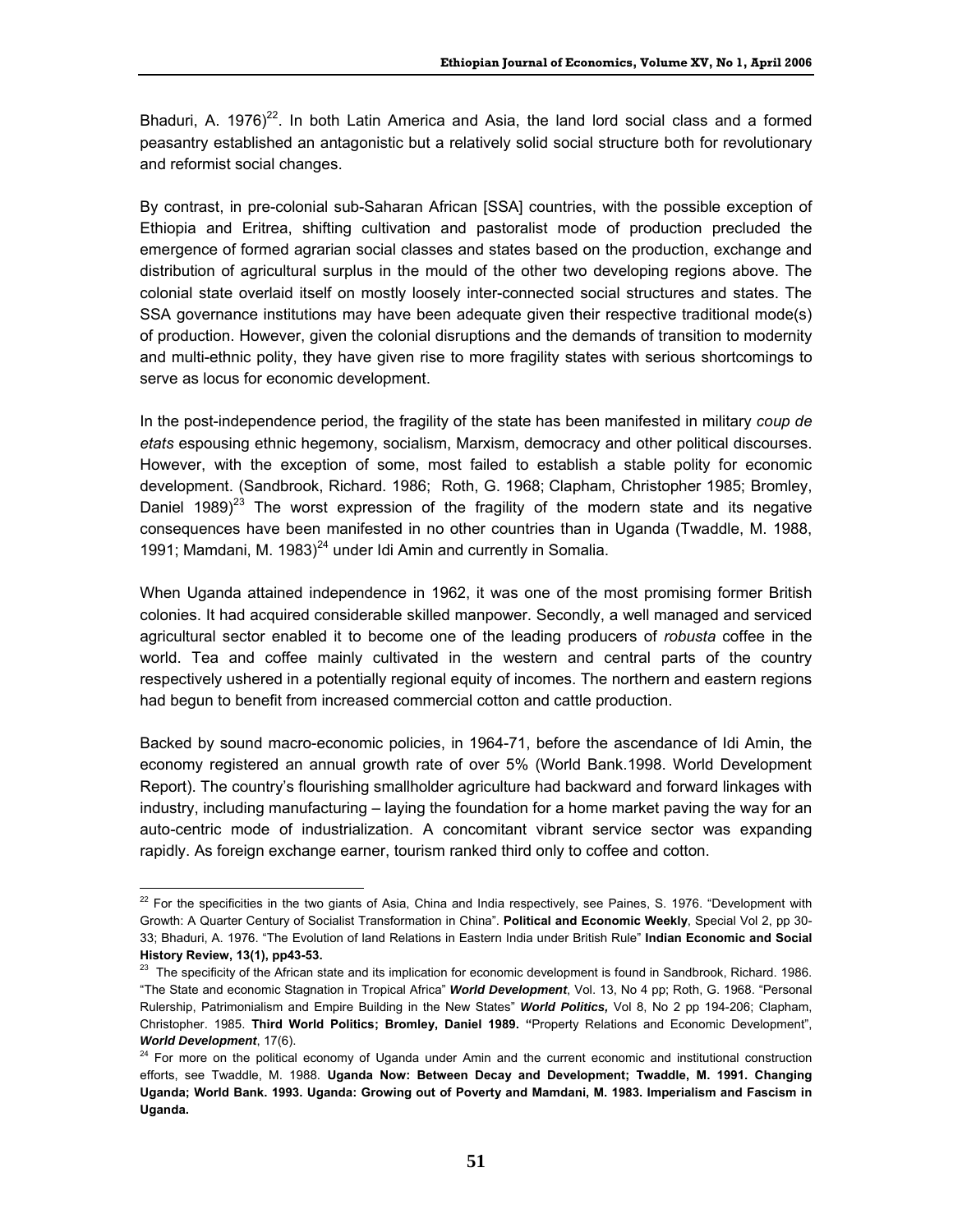Unlike Latin America and Asia, most of the growth in agricultural output came from small holders as opposed to tenanted peasantry [Asia] and plantations agriculture [Latin America]. The industrial and commercial sectors, however were dominated by Asians and to some extent by Europeans. This fuelled chaos when Amin seized the property of Asians and expelled the owners.

In resource endowments, per capita income and the profile of its exports, Uganda at independence favourably compared with Malaysia. However, when Malaysia transited to be one of the so-called 'Asian Tigers', the Ugandan polity degenerated into political turmoil and economic chaos leading to massive violence unleashed by state and quasi state armed groups. Today, Malaysia's per capita income is over 16 times that of Uganda. The rapacious direct and indirect taxes from coffee, tea and cotton led to massive decline with the first two perennial crops being uprooted in many areas.

Hence, for over twenty years, with population growing at 3%, per capita income declined by about 2.2%. - a fate shared by only two countries – Congo [DR] and Niger. The economic consequence of the period was unmitigated disaster for industry. Manufacturing output declined by 3.7% and 0.3% in 1965-1980 and 1980-1986 respectively, decimating the nascent industrial base. In the conflict period of 1965-1986, the Ugandan state atrophied with a bulk of political and economic transactions reduced to personal and informal levels (see Tenkir Bonger 2004)<sup>25</sup>.

Emerging from the chaotic years of the rule of Idi Amin when the fragility of the state had attained its maximum expression, Uganda has been in the process of building institutions for economic development within the framework of structural adjustment and liberalization of the economy. These have been anchored around three policy areas enunciated by the Ugandan Government vis. Agricultural Modernization, Poverty Eradication and Universal Primary Education (UPE) in relation to agricultural and rural development

Historical and cross-section experiences from other countries suggest that if agricultural modernization is not carefully managed around clearly delineated political choices, articulated under defined policy objectives, instruments and institutions, the end result could actually aggravate rural poverty. If education, particularly primary and secondary education, are not interfaced with the demands of economic development, the prevailing socioeconomic reality and institution arrangements on the ground, the return from investment in education will be much less than optimal. Equity and gender policies could also be endangered.

Even when the aims of development programmes are obvious, clear, and enjoy wide and popular support in society as a whole, their cost effectiveness and institutional framework require a careful synthesis of the current position, the process and procedures of implementation and ultimate goals. In other words, as much as the state puts in place reforms and/or builds institutions, it must not shy away to learn from the existing socio-economic base and the

 $\overline{a}$ 

<sup>&</sup>lt;sup>25</sup> For a more comprehensive review of the economy in the period, see Tenkir Bonger. 2004. "Uganda: Strategic Trade and Industry Policy Making" in **The Politics of Trade and Industrial Policy in Africa.** Soludo, C., Osita Ogbu and Ha-Joon Chang, eds, IDRC and Africa World Press, pp253-270.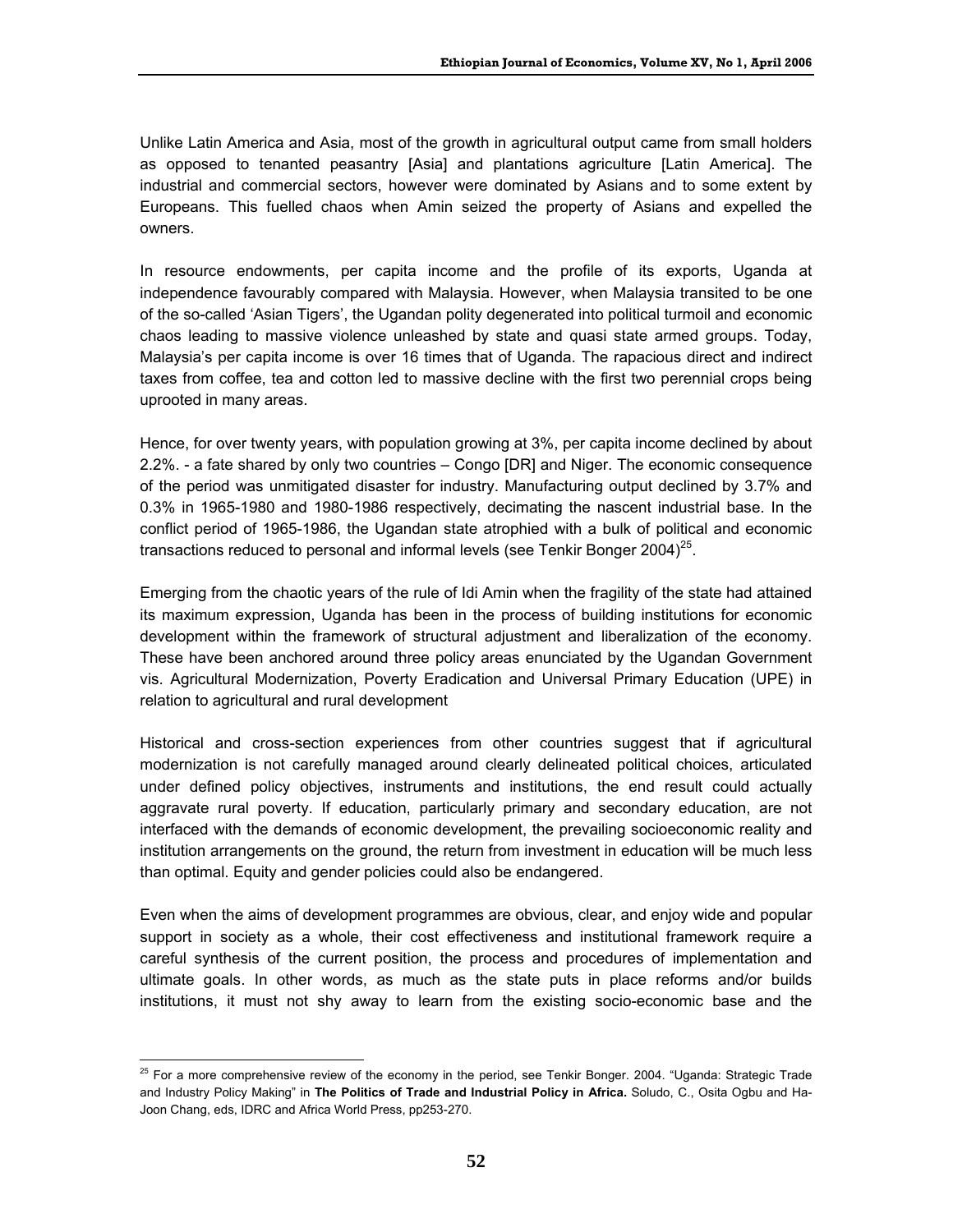institutions thereof. When and where this is not the case, the history of development programmes is littered with many perverse outcomes.

This paper attempts to bring into focus some of the operating institutions in the process of the social reconstruction of the country and derive implications for policy. It interfaces the observed institutional realities with the demands of sustainable economic development with far reaching implications for institution building.

The field observations on which this paper has built on were garnered in the course of poverty study in seven districts of Uganda - Apac, Lira, Soroti, lganga, Ntungamo, Bushenyi and Mpigi. They are meant to portray some observed phenomena on the ground. It is hoped that they will stimulate further discussion in tandem with the above policy pronouncement of the government. In doing so, the paper seeks to explore the implications of the observations for institutional reforms in such areas as land tenure, education, social security, labour markets and regional policy. The aim is that the issues raised will contribute towards the illumination of strategies for rural development on the path of evolving further policies and fine-tuning of instruments.

The mainly anecdotal observations are discussed around five main themes -**Access to Land and Livelihoods, UPE & Poor Households, Poverty & Life Cycles, Three Hours as a Working Day and A Very Poor Village in a Rich District.** Before we delve into each of the implicit and explicit policy implications for institution building, the following section situates the observations within a broader context of institutions and economic development.

### 2. Institutions<sup>26</sup> and economic development

The role of institutions in the development process has varied according to the prevailing paradigm(s) of the period. In the tradition of classical political economy, the organization of society in terms of its structures and functions, the distribution of power, the formation and dynamics of the social/cultural values and their political & economic relations with nations beyond its shores $^{27}$  were important components of economic discourse. In such analytical frameworks, the nature of the state, the social foundations on which it was erected, in summary its institutions and their policy were of paramount importance.

The ascendance of Neo-classical economics, first as a competing paradigm, albeit as a dominant one, in the post War period and as a singular orthodoxy in the last decade has shifted the terrain of the focus of the development debate from state to market institutions. In the latter's analytical domain, since the social/institutional framework is given under its *ceteris paribus* assumption, physical and in its latest version also human capital & technology are binding constraints on the path of growth.

 $\overline{a}$ 

<sup>26</sup> For institutions in the context of economic development and their various strands, see North, D. 1990. **Institutions, Institutional Change and Economic Performance**. UK, Cambridge University Press; Ostrom, E. 1990. Governing the Commons: The Evolution of Institutions for Collective Action", Cambridge University Press.

Adelman, Irma. 2002. "Fallacies in Development Theory and Their Implications for Policy" in .**Frontiers of** 

**Development Economics, The Future in Perspective. Meier,** G, Joseph E. Stiglitz, eds. Oxford University Press; Dejene Aredo. "Institutions, and Economic Development: A Survey of Aspects of the New Institutional Economics". **Ethiopian Journal of Economics**, 6(2) pp51-79. Elleni Gebr Medhin. 1998. "Transaction Costs, Institutions and Contractual Choices in the Ethiopian Grain Market" PhD Dissertation, Stanford University.

 $27$  The early developers such as England and Holland were all maritime powers.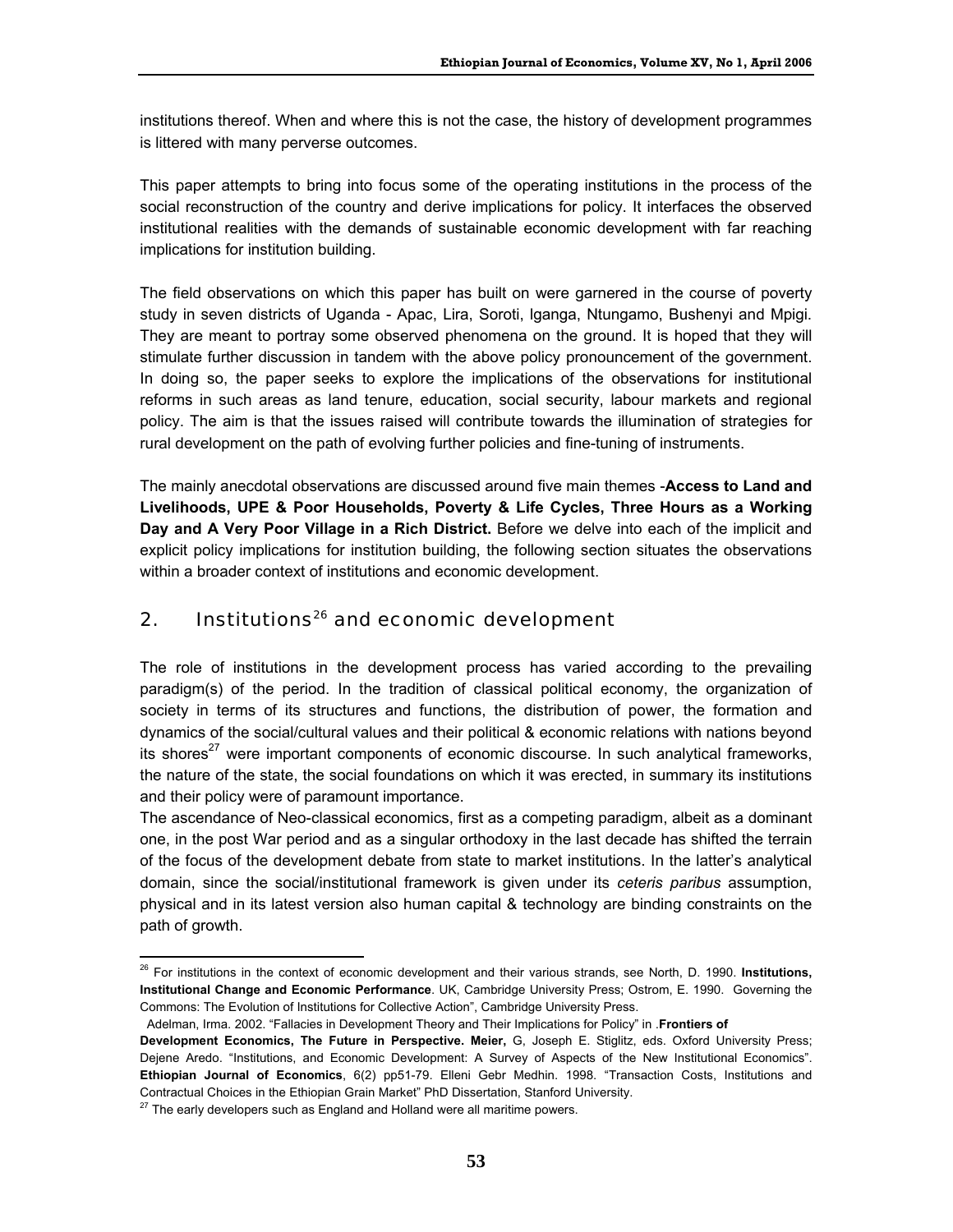Given the rightly overriding concern of Neo-classical economics with efficiency and the dismal record of states in this regard, it is no wonder that the current orthodoxy of development has quite often dismissed the state as a rent seeking, price distorting, protectionist, inherently corrupt and therefore an inefficient enterprise. According to this perception, in the state's counterproductive intervention, its otherwise critical, potentially useful and pro-poor development functions - the provision of privately under supplied goods and services infrastructure, health, education etc. have been impaired. The catalogue of the failure of governments in economic management under varying political systems blurred the need to appraise the opportunities and constraints of the state in the context of its specificity. The baby might have been thrown away with the bath water.

More recently, there has been a resurgence of interest in institutions, including the state, in the context of their critical roles in the development process. This has arisen from the apparent weaknesses of earlier theories to explain the empirical evidence from late industrializing countries. The variable(s) explaining the poverty or otherwise of nations has thus successively moved from that held for a very long time - access to natural resources to physical capital<sup>28</sup>, the acquisition and sustainability of technology, the development of human capital, generation of sound policies and more recently to institutions.

When examined in the light of this perspective, compared to others, the most successful economies in Africa, Mauritius and Botswana, are devoid of easily accessible natural resources, save diamond in the latter. On the other hand, many oil rich middle Eastern countries command ample capital to buy sophisticated technology. Although vast oil revenue and small population groups them among those with high per capita incomes, they are far behind in the measurement of sustainable development. They have yet to develop institutions and a human capital base to indigenize the management of their development. The Indian states of Bengal and Kerela have, under elected socialist governance, attained literacy rates similar with many industrial economies. However, being sub-sets of the previously highly regulated Indian national economy, their admirable achievement in the development of human capital has not lifted them out of poverty. Policies and institutions appear to have had critical roles in shaping the development experiences of many countries.

The trend towards "bringing back" (World Bank 1997)<sup>29</sup> the state to lay down the basic institutional framework in the development process is now articulated by none other than the World Bank. According to its annual report on the bill of health of the global economy, the Bank observes that interest in the state as a partner institution in the development of policy and implementation has been promoted both by negative and positives experiences to its role across differing economic systems *inter alia*;

- 1. The collapse of control-and-command economies,
- 2. The fiscal crises of the welfare state in most of the established industrial economies
- 3. The important role of the state in the East and South East Asian miracle economies
- 4. The collapse of states<sup>30</sup> and the explosion of human emergencies

 $\overline{a}$ <sup>28</sup> The approach was popular in the immediate post-War period informing many of the planning models adopted by the then newly independent countries of the Third World.

<sup>29</sup> World Bank. 1997. "The State in a Changing World". **World Development Report.**

<sup>&</sup>lt;sup>30</sup> A case in point is Somalia, where the collapse of the state has reached its highest manifestation. Paradoxically, telecommunication and banking are now more efficiently run and there is a boom in the export of livestock. Was the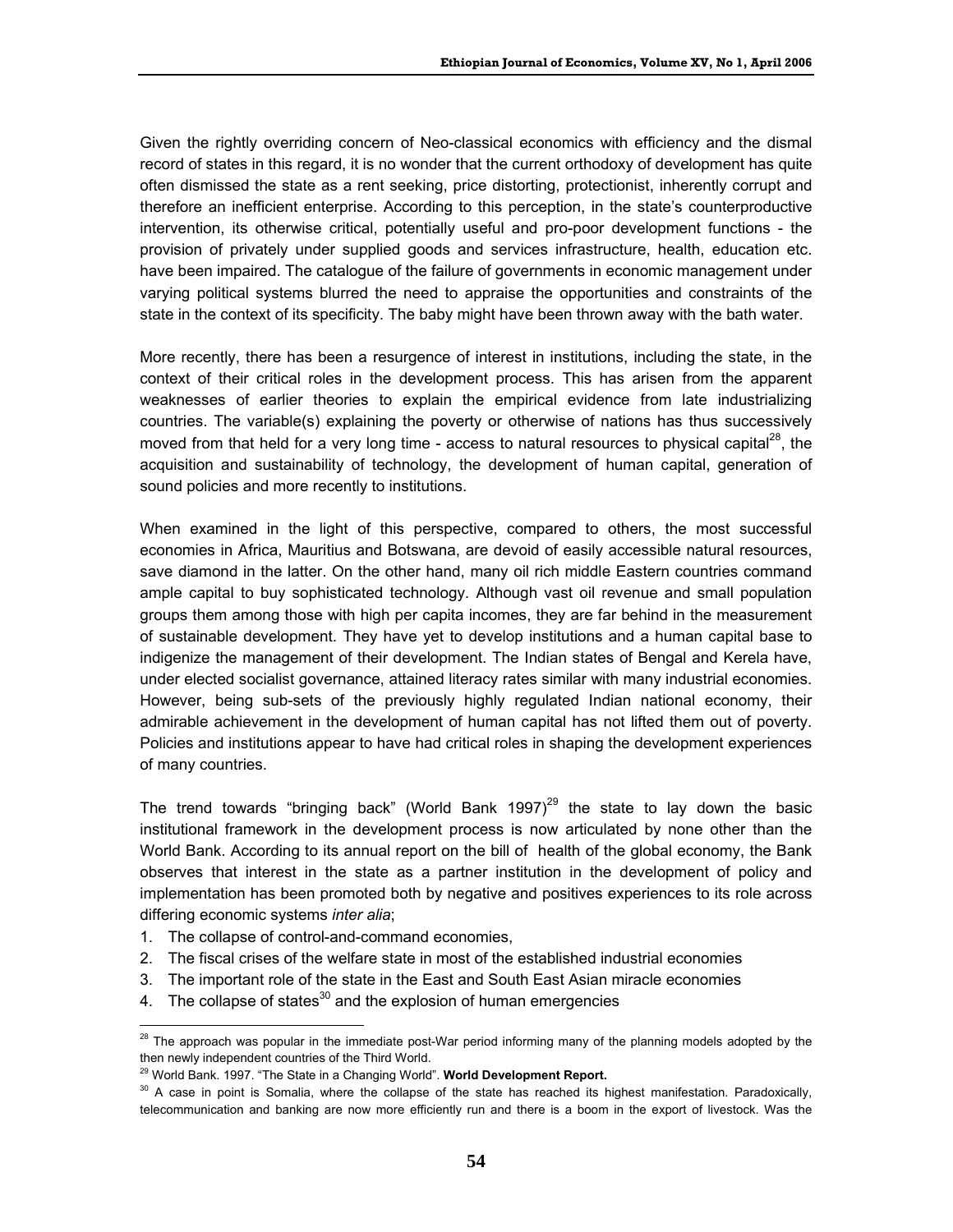In such a historical conjecture, it is essential that the construction of novel/reformed institutional/governance systems in Africa make the social, cultural and economic specificities of their respective stake holders as points of departure $31$ . Premising African development from the social trajectories of other societies and planting them on African soils have so far been fraught with many problems<sup>32</sup>. This has been accentuated by the popular cultures of dominant ideologies which portray non-capitalist and non-state socialist societies as "primitive" and their institutions unable to transcend their current economic and political predicaments $^{33}$ .

Consciously or unconsciously, most future elite of the developing countries assimilated these values in their education. Among those who made it to the saddle of power in the post colonial state, with few exceptions of creative innovations, the state has been used as an instrument for disorganizing the institutions of the popular social classes. This has been largely forged through the medium of ethnicization and the wholesale import of foreign, mostly European institutions.

Irrespective of the political color of imported ideological dispositions, post-colonial governance systems effectively disabled the population from reclaiming their centuries old legitimated traditional governance systems. Instead of patiently and delicately building a stable interface between tradition on the one hand and institutions associated with hard and soft modern technology on the path towards economic development, the post-colonial governing elite in Africa wasted opportunities for development seized by many countries in other continents.

As the more recent experience of East Asian countries has brought to the fore, *the construction of such an interface and a negotiating space between traditional institutions and modernization are prerequisites for any sustainable growth and development.* It could be cogently argued that socially comprehensible, functional, durable, and predictable but also adaptable institutions derived from such as interface are the *sine quo non* requirements of the process of development.

 $\overline{a}$ 

collapse in any case that of an 'unformed state' or the state itself was an operating constraint? An interesting arena of research approaching a laboratory type controlled experiment on the theory of the state and the operating parametres of the opportunities and constraints for students of political economy.<br><sup>31</sup> The promulgation of qualifications for membership in Parliament and the organization of representative organs at

different levels in the Ugandan constitution is a very good example of institution building. Rather than aping the substance and style of early industrialized countries whose starting positions were fundamentally different, the major premises of the Ugandan constitution reflects an understanding of African social formations in general and the Ugandan one in particular. One may add that owing to the changing global mode of production, when Uganda industrializes in the 21<sup>st</sup> century, due to varying structure of its society, even in its post-industrial phase, its political organization need not be identical to those of Europe and America.

 $32$  It is pertinent to note that, mainly driven by economic imperatives, the European governance systems which serve as model(s) for many African states, have been modified at varying degrees by socio-economic interventions. The pressures to do so emanated both from below and above over a period of sustained struggle between capital, state and civil society.

<sup>&</sup>lt;sup>33</sup> Despite such ideological premises which unfortunately are also internalized by many African elites, it is said that one of the reasons accounting for political stability, sustainable growth and development by Botswana is the successful interfacing of traditional and modern institutions blended in the person of the first President, Sir Tsertse Khama, - a paramount chief of the Tswana people , educated at Oxford and married to an English lady. While Zimbabwe is still languishing in its predicaments following the 29 March 2008 elections, the following day [March 30, 2008], the 4<sup>th</sup> President of Botswana was ushered in into power in a way befitting a country of advanced political culture partly grafted from its traditional institutions. Admittedly, its small population and comparative homogeneity among the ethnic groups, institutional adaptation to other larger and more heterogeneous polities will require a more fundamental social engineering framework.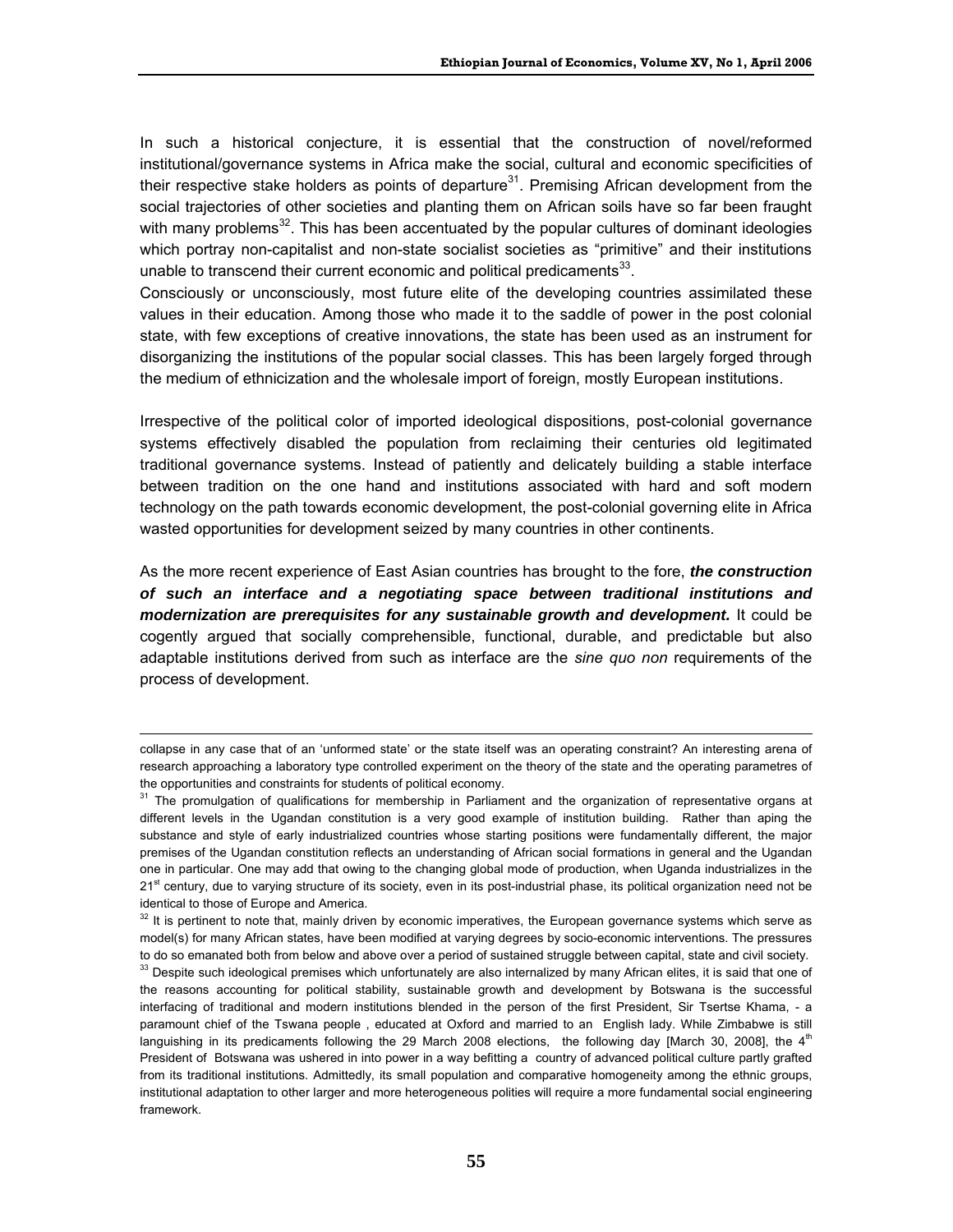It is against this background that this article invites a discussion of the options for institutional reform in the context of the issues raised along the following observations in rural Uganda.

### 3. Access to land and livelihoods

Our study group was holding participatory Rural Appraisal [PRA) with a group of villagers in Western Uganda first in a plenary session and then in small groups. My Group dealt with agriculture. In the course of the discussion, it was revealed that crossbred heifers were being distributed to transform the farming system. We asked the peasants as to whether they were taking advantage of this. None did. The reason according to them was that they had very small plots of land and hence could not afford the feed for zero grazing.

In front of us, about 2 kms away, was a majestic mountain. Recognizing that in most traditional African societies such lands are communal, we asked the group about using the mountain which appeared to be uncultivated and uninhabited. They pointed to a three years old girl in front of us whose grand father they said owned it. That happened about 29 years ago when the said person was a "Big man" in government. How that land came to be individually owned is anybody's guess. Although agricultural undertaking by the landlord was not apparent, since use by the villagers will symbolize its traditional communal ownership, the new owner did not allow its use. In the circumstance, the peasants suggested that the heifer project be changed to one based on the rearing of chicken.

If the above village is a proto-type of many areas in rural Uganda, it appears that the hitherto customary land system is being commoditized with far reaching implications for the strategy of agrarian development and with it growth, development and the government's twin policies of modernization and the eradication of poverty. Where there is unused land, the peasants are hampered from increasing the national product, improving their welfare and adopting a more productive agricultural technology.

The issue raises the pros and cons of the institutional frame of structuring agricultural development via small holder agriculture versus large holdings resulting from land concentration. The above observation is at the heart of the genesis of the commoditization of land and labour, their transfer to those who are able and willing to introduce modern technology, the organization of agrarian development via large holdings, economies of scale, ease of the mechanism of resource transfer, enhancement of the size and utilization of the marketed surplus - in short the acceleration of agricultural development and with it the basis for industrialization.

This has had its antecedents in the closing years of the nineteen century when large holdings in America were enjoying unprecedented growth. Agrarian experts on the Left and Right of the political spectrum were unanimous that this was the right way forward. Both positions considered the mode of operation of small subsistence farmers as obsolete and primitive which had to be done away with swiftly. The creation of alienated land and peasantry was said to be necessary conditions for the transition towards modernization. Although their political motivations and goals were different, the development of large capitalist farming and the collectivization of agriculture following socialist revolutions obtained their cues and logic about the organization of agriculture from the above premises. Hundred years later, African modernizers of different shades of political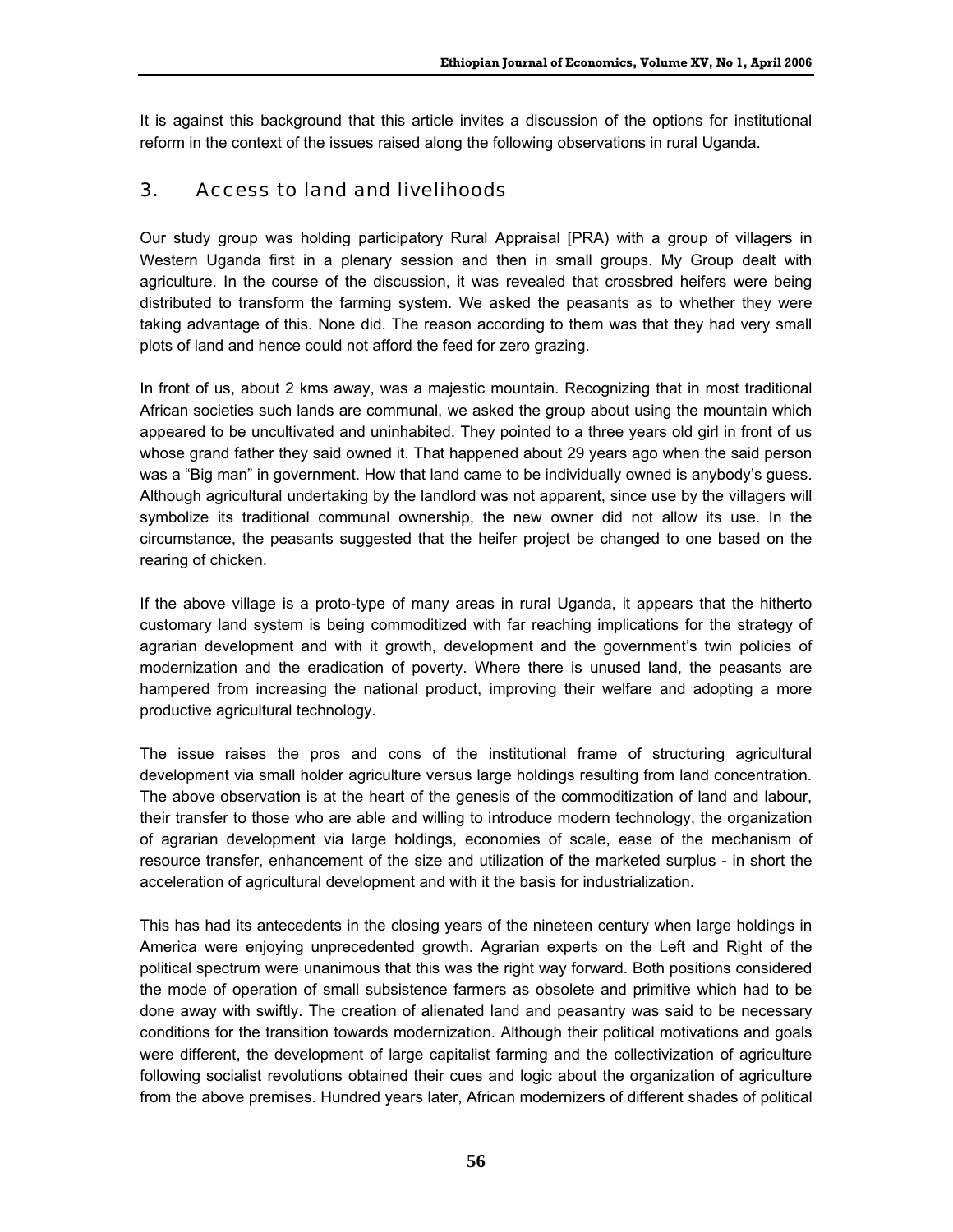colour carry this political and ideological baggage derived from the experience of late  $19<sup>th</sup>$  century Europe and America. (Brenner, R. 1976; Kautsky, K. 1976)<sup>34</sup>.

In the context of developing countries and the so-called green Revolution Technology in Asia<sup>35</sup>, Latin America and to a limited extent in Africa, there is now sufficient evidence to appraise the effect of such agricultural technologies and gauge their effects on poverty and agricultural modernization which are the avowed policies of the Ugandan government.

In South Asia and Latin America, the spread of agricultural technology was predicated on a much skewed distribution of holdings. When owners of the land resorted to commercial farming and/or hired out their holdings in large chunks to capitalist farmers, following the substitution of capital by labour, the process led to massive unemployment and underemployment in agriculture. The imports of the critical factors of production such as machinery, fuel and fertilizers led to a drain on foreign exchange reserves. The low level and inequitable distribution of income limited the purchasing power of the majority of the rural households putting a break on the expansion of the home market for industrial expansion. In the case of Latin America, this brought to a halt the import substitution industrialization drive of the post war period.

The relative rise in the price of food purchased by the rural and urban low-income groups raised the terms of trade against the poor. The fragmentation and dispersal of the agricultural labour class meant that they were at a disadvantage to organize unions and obtain better conditions from their employers. On the production side, comparative studies of factor use and productivity have shown that at best gains from economy of scale from large farms was spurious<sup>36</sup>. In other cases, the results demonstrated the inverse relation between farm size and factor productivity. This was partly because both the biological and chemical component of the technology are divisible and therefore scale neutral while large scale farming absorbed required much higher supervision cost.

Given profitability and ensuing adoption, the agricultural technology packages can increase productivity in equal measures irrespective of size. While there might be a positive scale effect with respect to the mechanical components of agricultural technology, small holders can organize hiring of such services or rent them from efficiently run enterprises such as ones currently run by private firm in some parts of rural Uganda.

 $\overline{a}$  $34$  For the early debate with regard to Europe and America, see Brenner, R. 1976. "Agrarian Class Structure and Economic Development in Pre-industrial Europe" **Past and Present,** No 70, pp30-75**;** Kautsky, K. 1976. "Summary of Selected Parts of Kautsky's The Agrarian Question" **Economy and Society,** 15(1), pp2-49. Translated and summarized by Jairus Banaji.

<sup>&</sup>lt;sup>35</sup> The term refers to the increasing use of a package of bio-chemical inputs [new seeds, fertilizer, insecticides etc] and associated mechanization in some areas of the poor countries with favourable ecological endowment and infrastructural settings. The interested reader can go the Indian famous Political and Economic Weekly which discussed the subject extensively from many ideological and political angles which at times and places was reminiscent of late  $19<sup>th</sup>$  century debates on the subject including about the fate of the then Russian peasantry. In the context of CADU/ARDU and EPID in Ethiopia, see Tenkir Bonger. 1987. **Agrarian structure, Agricultural Technology and Peasant Differentiation with** 

**Special Reference to the Arsi Region**", .PhD Thesis, London University.<br><sup>36</sup> This issue has also been widely debated in the context of agricultural technology and land reform both in India [including by A.K. Sen] and Ethiopia in the sources cited under 14 & 15.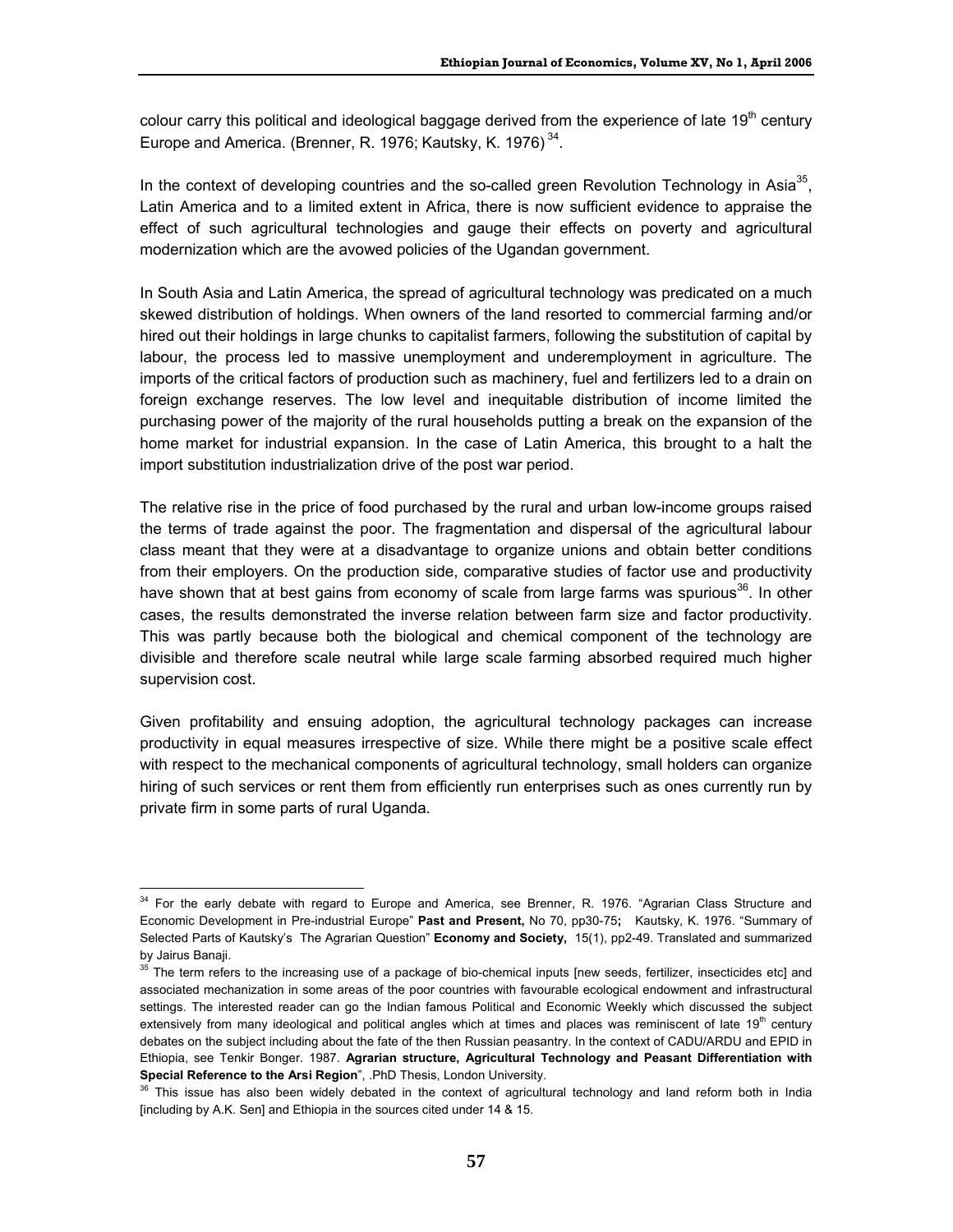A small holder strategy begins by using abundant factors at disposal. It distributes income more equitably alleviating rural poverty in the process. More importantly, by providing a massive market for less sophisticated inputs and consumer goods, small holders become the bedrock for the demand of industrial goods especially in the early stages of development. By increasing employment and reducing unemployment and underemployment, such a strategy assists the retention of agricultural labour force before industry is able to absorb it.

In the special conditions of rural Africa, it is also a social security network serving as a livelihood of final resort. In this period of structural adjustment, thousands have gone with skill to their villages becoming agents of change. A quick visit to some of the rich villages of Uganda will provide ample proof to substantiate this.

Uganda can draw from the adverse lessons of contemporary South Asia<sup>37</sup> and Latin America on the one hand and from the positive historical experience of Meiji Japan, East Asia in the sixties and post-revolutionary but especially post Maoist China. In the latter cases, agricultural technology, under very small plots (handkerchief size as some refer to them) but equitable land entitlement regimes, has become a bulwark of the modernization of agriculture and industry. These took place without sacrificing the welfare of the peasantry as was during collectivization in the Eastern European countries or large-scale eviction and alienation of the peasantry in early European industrialization.

Unlike other land constrained Asian countries such as today's China. Japan under similar stage of development and other East Asian successful economies, Uganda has vast cultivable but uncultivated land. It can hence pursue a bi-modal agrarian strategy which combines small holder based agrarian development with large scale commercial farming to meet macro-economic objectives such as growth, export and employment<sup>38</sup>.

However, in the context of a bi-modal strategy, careful thinking will be required to retain the customary right of the peasantry and structuring policies and institutions such that the trade offs between rapid growth and some level of inequity are at a minimum. Furthermore, such a strategy should enable the local people to directly and indirectly benefit from the modernization of agriculture by investors. The contours of agrarian transition of today's Uganda can be mapped by taking into account is own specificity but learning from the success and problems of contemporary developing economies which have combined high growth rates and human development under a predominantly small holder based farming systems.

# 4. UPE, poor households, allocative efficiency & equitable distribution of primary education

 $\overline{a}$ 

 $37$  It is worth noting that a large country like India has become self sufficient in food to the extent of exporting rice even to Uganda. However, India's record of growth without much redistribution is exceeded both in terms of growth and development measures by China both in the pre and more significantly in the post-Maoist era. By contrast, with the exception of white farms in Zimbabwe and South Africa, the green revolution technology has yet to make sustained presence in Africa south of the Sahara.

<sup>&</sup>lt;sup>38</sup> It is vital that the momentum of rapid growth of agriculture along this path is not slowed down due to legal and institutional constraints towards access to land and other supporting measures.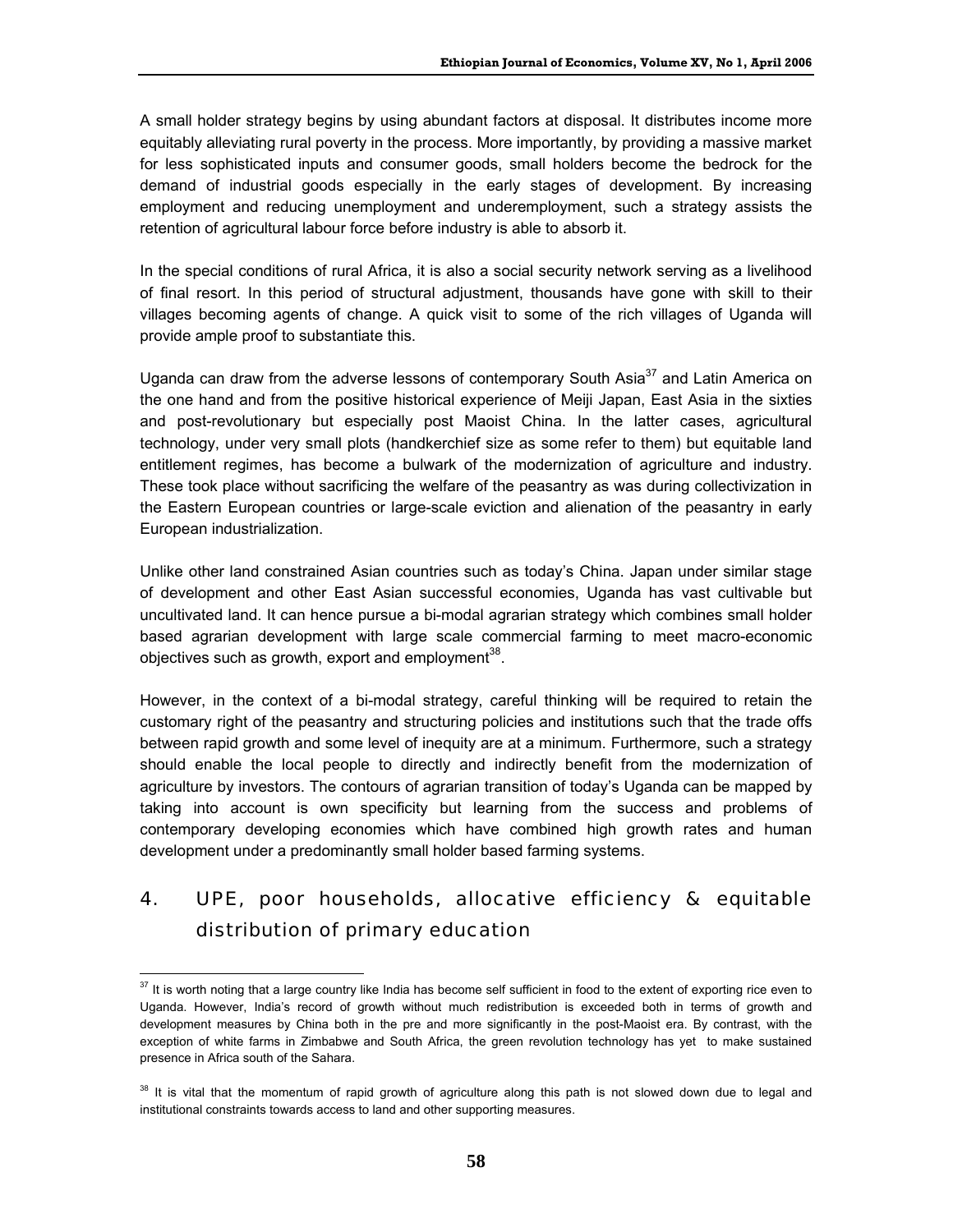A casual observation of most primary schools in rural Uganda reveals a community of cute, curious and adequately fed children. This is the result of the private part of their provision. The physical state of the schools are in dire contrast to the students. It is paradoxical why most schools have no windows and concrete floors let alone desks in Primary 1 and Primary 2. Given the humid climate and continuous rain, dust-bred insects and mud in the classrooms are inimical to the health of students and a less than congenial atmosphere for lesson delivery. On the positive side, one rarely comes across a household head, male or female, without some level of formal education.

The team came across two educated rural Ugandans, male and female, using their education in two different ways. The female, a young teacher in lower secondary is married to a farmer cum shopkeeper in a rich village. As the team had met her before, her first question upon our second arrival was "where is the new bean seed? We hit a conversation with the young male rural dweller, who had completed secondary school [S6] a few years earlier, in a poor village, through his role as a commission agent negotiating with our driver who was buying a chicken. Judging from the similarity of their ages, both ex-students must have been contemporaries.

The educated female was combining the role of mother, farmer, teacher and shop manager. If Uganda is going to industrialize in the coming few decades, unlike the early industrializers, where the proletariat concentrated in large urban centers, engagement in multiple jobs while residing in semi-urban areas is bound to be one of the defining characteristics of the development process. This is bound to have profound implications for many aspects of life. The role being played by the young lady, the nature of her jobs as 'peasantariat' cum rural intelligentsia is akin to what is taking place in today's China and East Asia. The forces leading to this social formation need not detain us. The point here is to draw implications for the required structuring of the educational system for adults who will be operating in the kind of economy described above.

The enthusiasm for the new bean seed is one of the positive externalities from the young lady's education. If complementary policies are right and she becomes a successful farmer, other peasants are bound to follow her in adopting this income enhancing technology. Her empowerment in the process will go some way in closing the gender gap. Where more than 95% of the households interviewed had no extension contact, the teacher's request for new seed was a *path breaking demand led agricultural technology dissemination strategy.* This is bound to be less expensive and more effective than the current supply led extension system.

By contrast, one cannot help wondering about the value of the resources spent on the S6 graduate. If he is to remain a commission agent in the village, this brings some food for thought as to the allocation of investment in education between primary and secondary education on the one hand and the nature of the curricula in both. Such issues are of immediate relevance in the context of the current Universal Primary Education (UPE) programme.

UPE is one of the great educational landmarks in contemporary Africa. Its outcomes will be of monumental significance to the country and a lesson for others. While even today's Uganda is by no means behind many African countries by educational attainment, the further casting of the educational net to enclose more children in the primary school system has dramatically increased attendance. Part of the implication is that many were forced to stay outside before the abolition of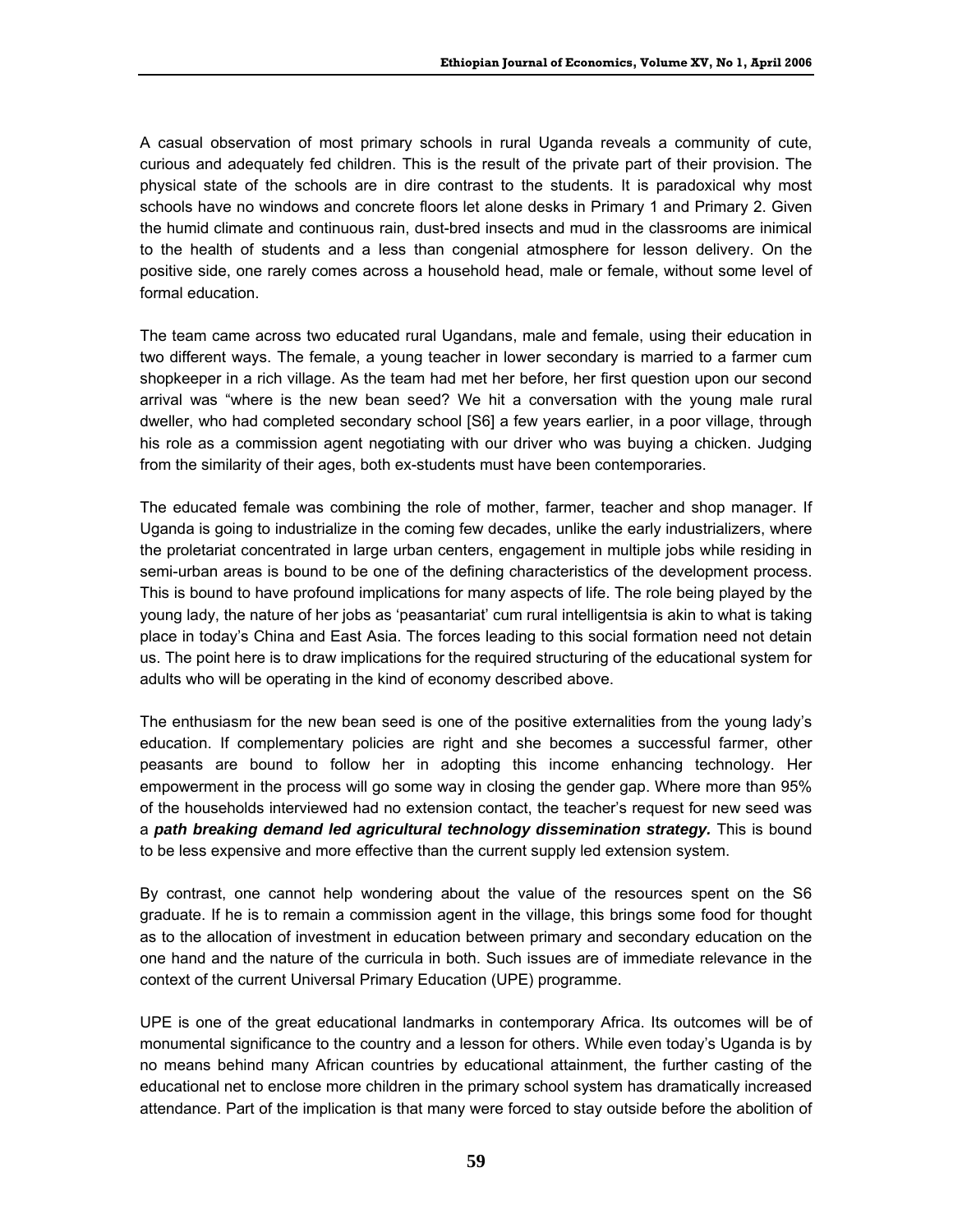fees under UPE. From among rural youth benefiting from UPE, the country is bound to gain future scientists, etc.

When one considers the total cost of education and allocations within, the competing demand for the same resources from other sectors of the economy and the nature or work in the years to come, it could be argued that subsidized primary education be sequenced by a succession of demand driven secondary education. One really does not need advanced secondary education to be a village chicken commission agent.

This implies that among its other roles, primary education be integrated with the needs of adult life of the current children while simultaneously laying the foundation for life long demand driven learning. This brings us to the issues of what is taught, how much of it and how. As it stands now, primary education appears to have been structured as the first step in a long and torturous academic road for admission to Makerere University. This may have been appropriate when primary attendant rates were very low and the country needed to substitute expatriates at various levels. Under those circumstances, the production and the reproduction of such elites was critical.

But today, for those who are about there but not quite as the A Level graduate, and will have to subsist from village jobs like many other millions, it could be contended that a lot of what was spent on him at the secondary level could have been better reallocated by expanding and improving the quality of primary education. Beyond primary, such ones as him could have navigated further through an adult education programme which provided skills and liberal education dictated by the nature of ones job and the inclination of the potential learner respectively. On the other hand, there is not much evidence to suggest that the primary or even secondary education had prepared him to become a better fisherman, farmer or other trades undertaken in the village.

What about the content of the current of primary education? A lot of primary school curriculum, at least from the empirical evidence of delivery at the grassroots, is academic. When about only 30% of P1 entrants proceed to secondary and less than 1% to university, one wonders about the value of a shilling spent on academic lessons in primary education vis-à-vis the return to the individual and the society at large now and in the future. One could suggest that it might be more appropriate to scale down the academic content (such as sophisticated algebra and geometry in primary grade 6 [P6] and introduce practical agriculture, home economics, forestry, environmental management etc. If more than 80% of today's rural youth are going to operate in the rural economy, should not the curriculum reflect this fact and structure itself accordingly? Or continue with the demands of middle class children for urban types of jobs?

Children at all levels are important source of labour in the rural households. The vast majority of them will operate in similar areas as their centres of education but hopefully at higher levels of income and development in the years to come. In contrast to middle class households, where the necessities of life are purchased, those in the rural areas produce them within the village and the household. Children's contribution in this process is vital<sup>39</sup>. With the usual 8a.m-5p.m lesson

 $\overline{a}$  $39$  This is notwithstanding the discourse about the "problem of child labour" espoused by urban middle class bureaucrats and the ILO. It must be noted that given the institutional framework and the deficiency of capital, such labour input at least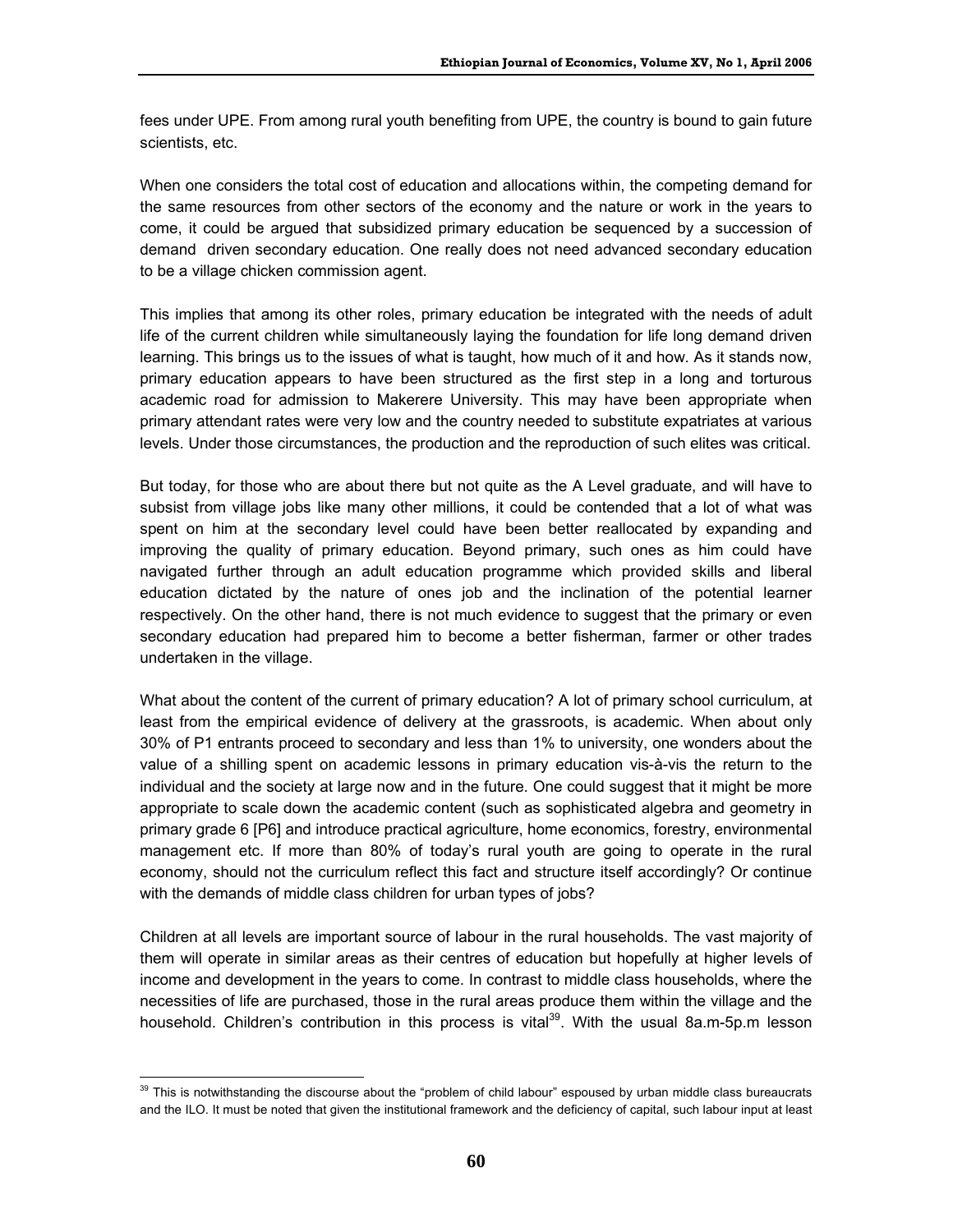delivery, those with few children or not yet in the life cycle to have many, are confronted with the choice of losing their children altogether for education.

If parents take out their children from school, thereby raising the dropout rate, it is because they are faced with a win or lose situation<sup>40</sup>. The scaling down of what goes into the primary school curriculum may be considered in conjunction with reduced contact hours. This way, the same resources can provide access to education, practical experience and children could avail themselves for a continued support of the household economy. Could the school calendar be adjusted to suite that of agricultural and domestic tasks?

Reducing direct contact hours could save classroom space. Given the current poor state of schools and the shortage of instructional materials, might it not be better to rehabilitate and reequip the current schools rather than their lateral expansion through the construction of more of less equipped classrooms? When there are many vital social services and infrastructure required for development, it is surely pertinent to revisit the strategy of delivery so that it becomes more cost effective and attract sustained attendance from the poorer segments of society. The structural difference in the system of production and consumption between urban and rural areas, poor and better off households and regions where education is not yet 'felt need' imply varied modes of delivery and institutional arrangements. The case for national homogeneity in educational institution building needs to be balanced by varying felt needs and current capacities and capabilities.

### 5. Povety and life cycles: The lives of two *Wazees* [Plural of elderly persons in Swahili]

This observation revolves around the lives two *W*azee. One was a subject of our case study series. We first glanced through a poorly dressed elderly person of about 70, chopping wood near his *shamba* [farm near the homestead] surrounded by coffee trees, banana, fruit trees and an assortment of livestock foraging around. On the side nearby, a brick walled corrugated iron house, one of the status symbols of today's rural Uganda, was nearing completion. We at first thought it was being put up by members of the new generation or those for whom the *Mzee* [elderly person in Swahili] worked. Two fairly well dressed ladies, one in her fifties and another in her early thirty breast feeding, were lingering near the gate. As this was a rich village, we reckoned that the *Mzee* was a farm-help. He was not to be.

Having recognized us, acknowledged our presence and listened the objectives of our visit, the *Mzee* disappeared into the house, changed his clothes in the manner befitting when meeting urban people and sat with us. The discussion was later joined by the only wife, the older of the two described above. It transpired that he had P4 education and had for a long time combined the position of school cook with farming in his village. He has put his hands in a variety of crops around the homestead and virtually all types of livestock from the area.

 $\overline{a}$ 

in the short term is a make or break input in the household economy. The calamities of AIDS has not made matters any better.

<sup>&</sup>lt;sup>40</sup> It might be interesting to study the reasons for dropping out and the social and gender profile of the children who do so. The writer's hypothesis is that they are mostly the children of the poor, female headed households and girls.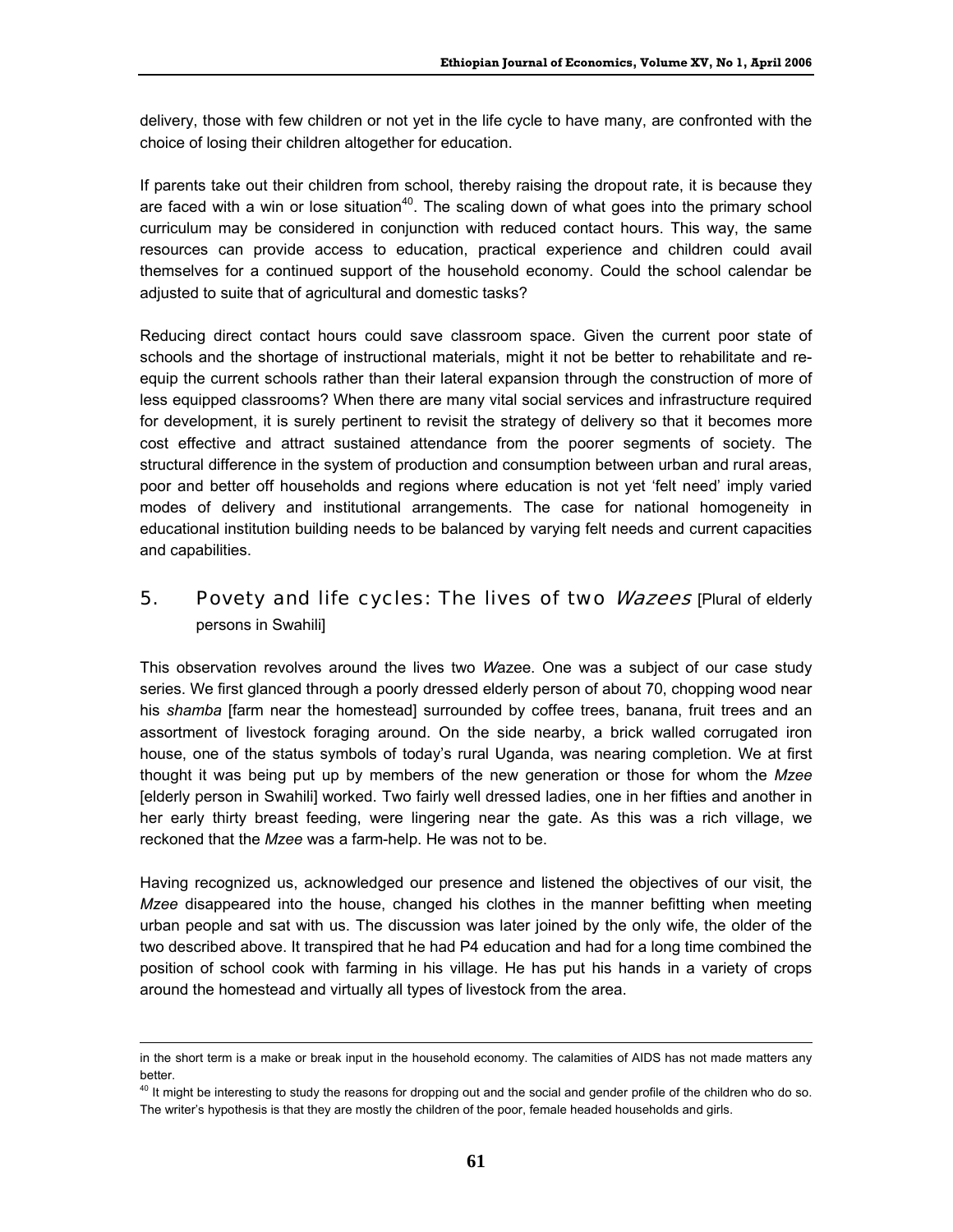He had four daughters who all married 'outside'. Two had died recently. Their kids are being looked after by the grandparents (rendering the social security function shouldered by the state in late capitalist countries!]. The marriage of the couple was further cemented by an unfortunate event. The wife had looked after and waited for the *Mzee* when he was in jail for 7 years following his accidental killing of a burglar at his home.

The husband drank occasionally and even then only in moderation. This was smilingly attested to by the wife. The rapport between the two was such that it seemed that they were newly wedded sweethearts. He appeared to not only enjoy his old age, the brick house under construction was his. Upon its completion, the couple were to enact their marriage vows in a church ceremony. One of the main ingredient of success of these lives appears to be a sustained and loving marriage [more a function of luck?], disciplined management of resources and a sense of belonging/having root in the village.

By contrast, the second *Mzee* lived (or rather wandered) in a poor fishing village. Although he was in his early sixties, he looked like he was in his seventies. He was dressed in rags and walked on his own on the periphery of the village for the duration of our stay. He appeared so alienated that one needed tact even talk to him about his life, a problem compounded from my not knowing the local language. One informant mentioned that the old man had been a fisherman all his life and was now unable to go out in the waters to earn a living. He is said to depend on the goodwill of the villagers and other alms. He never married and withstands the nighttime cold by sleeping close to the fish smoking stove. As was the case with most fishermen, he had come from a broken family, could not access land ad had lost touch with his kin and kith.

Towards the bustling end of the village, young fishermen appeared well dressed and happy. Most had dropped out of school because of their inability to pay school fees and lack of interest and motivation. The local shopkeeper informed us that in some days their fish catch could earn them as much as Ush60,000/day<sup>41</sup>. Most of this is spent on booze preferring beer to *waragi* (strong alcoholic local Ugandan brew) on such occasions. They drank beyond mid-night and like the old *Mzee*, they obtained their warmth by the fish smoking stove. Having seen the 'retired' fisherman without anything to fall on in old age, one begins to feel for the fate of the apprentice fisherman who come from similar family backgrounds and spending habits.

It appears that in contrast to the first, the second *Mzee* is a victim of his early life which pushed him into rootlessness and a reckless management of his cash flow as could be inferred from his successor fishermen. The cook cum farmer on the other hand is a beneficiary of plantation crops like coffee, which do not require much investment in later life, a judicious management of resources and a network of social relations based on the family and the community at large providing social confidence and support.

The situation of the two *Wazee* brings to the fore the adverse consequences of alienation both from land and social relations. The contrast in social conditions of the two pensioners suggests the centrality of the family as an institution and the need to nurture its flourishing in the context of building a modern society. The trend towards the privatization and concentration of land mentioned under 3 above, could among others deprive the livelihood of the likes of the relatively

 $\overline{a}$ 41 This was higher than the **monthly** wage in Kampala but partly balancing out non fish catch days in the low ebb season.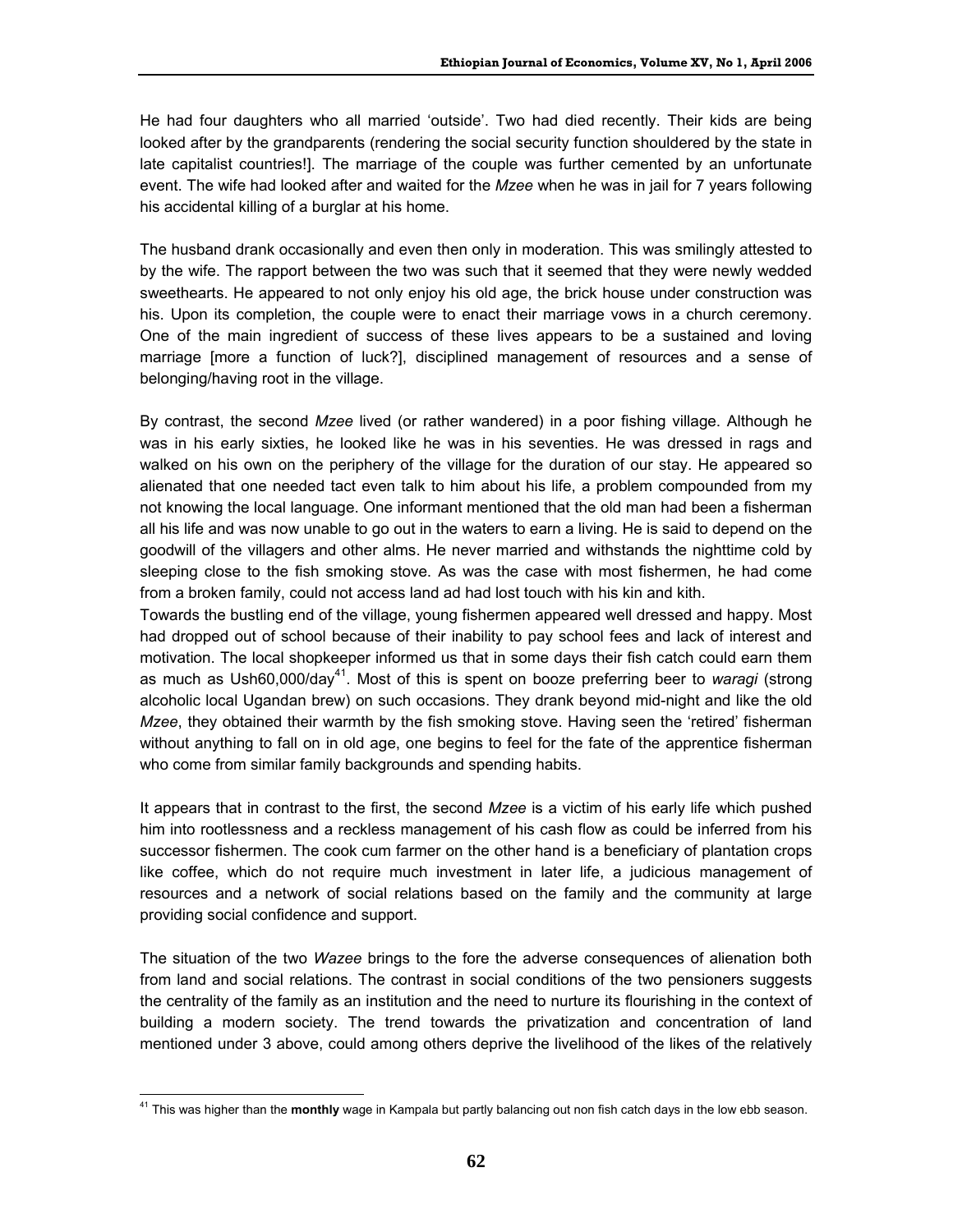comfortable pensioner, leading towards the production and reproduction of the problems of the second *Mzee*.

Among fishermen, more than the constraints of absolute levels, what is lacking is a proper management of incomes and confidence in the future. Such groups could benefit from a compulsory social security system. Zimbabwe is working the modality of such a system which could cover rural households as well. Uganda has the advantage of an already existing adult male universal collection in the form of the Graduated Tax. Can it also include a social security component?

Even if the pension payment from such a venture may not be adequate, in the rural setting, where some of the needs of old age could be met locally, its compounded collection may not be an. insignificant supplementation. In the social context of rural Uganda, the operation of such a social security policy could build on the almost current universal male land entitlement but with institutional reforms to include women. This can be a policy discussion arena where rural land access institutions can be built upon in the construction of a social security system. A detailed multi-disciplinary study of such rural institutions could offer in sight along this direction.

### 6. Three hours as a working day

We were discussing the loss of oxen power during the civil strife of the 1980s. A question was then raised about the cost of the complementary input with oxen power, labor. The common daily wage rate was said to be Ush900/day. The logical question following it was the length of the working day. It was reported that hired labor usually began working at 7a.m and put down tools at about 10 a.m. What about the afternoon segment of the work day? There was said to be none. Even given the humid nature of the climate in the area, three hours of work a day without any substantial animal or mechanical power is surely a very low labor input. This is particularly so considering the seasonal nature of agricultural tasks

Given the low productivity of the above arrangement, in another district, certain agricultural tasks are contracted out on a piece rate basis. However, when a given piece rate was completed, there was not a second piece of work undertaken in order to obtain more income. It reminds one the contrast with the renting of a bed by three Asian students in Europe to be used on a shift basis in order to maximize income through saving from the cost of accommodation. They studied in one shift and worked in the other. When they left for home, whereas most African students departed with consumptive electronic goods, the Asians did so with working capital, equipment or savings to open up business in their countries. Part of the contrast in the dynamic development of Asia and Africa's backwardness may partly be found in this motivation and capacity for hard work

Agricultural tasks under tropical conditions are laborious, back breaking and 'dirty.' Hence in manly parts of the world, they are usually undertaken by migrants (national or international) who are pushed by circumstances and/or attracted by opportunities and therefore have to work harder and longer. Those living in relative abundance with limited needs and aspirations my not be the prime movers of agricultural productivity. The slave trade, transmigration of indentured labour were historical cases in point. Even today, Mexican and other immigrants are the main sources of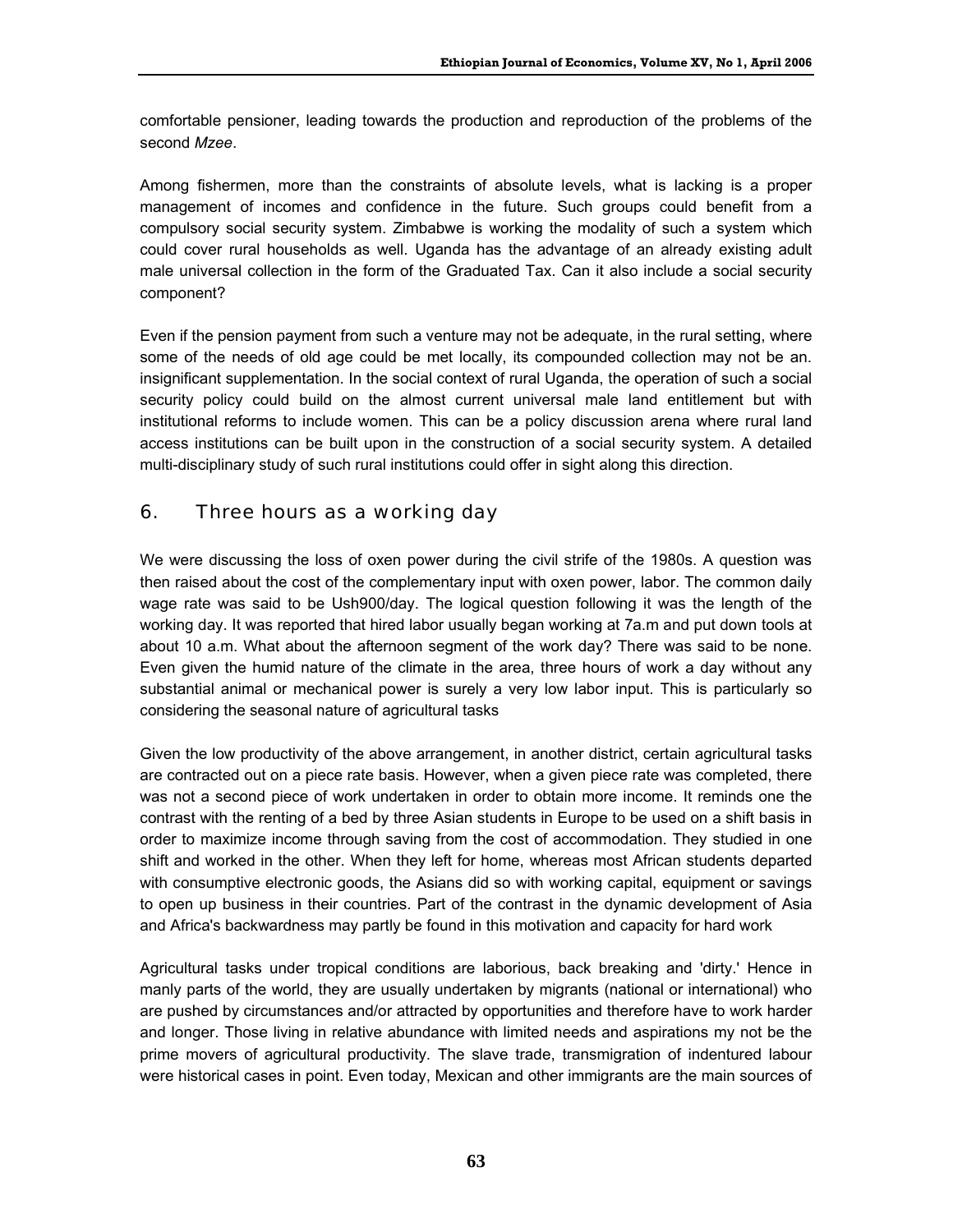agricultural labour in the US. Similar patterns of labour supply took place in the boom years of coffee, tea and coffee in Uganda.

The current low input and productivity of labour compared to wages is one of the major reasons which makes Ugandan agricultural products, for example maize, the most expensive in the region. It seems paradoxical that, countries in the region where such factors as good soils, land and favorable climatic conditions are in short supply, produce most agricultural products at lower costs. This phenomenon calls for a strategy of the introduction and diffusion of adaptive labour using technologies which can alleviate the drudgery of labour without having to make massive substitution of labour by capital.

The adaptation of such tools as hand tillers used in the diminutive and mountainous plots of East Asia might be worth considering. The situation also calls for a policy of free mobility of labour and other supporting measures to reduce the cost of labour while increasing its productivity. The conundrum of high unemployment, underemployment with high unit labour cost and low productivity needs to be untangled through the reform of the education system, adaptive agricultural technology and a liberalized labour market. The reform of the curriculum and educational institutions could make significant contributions along this line.

### 7. A very poor village in a better off district

We were in one of the richest districts in the country. This was once a labour exporting region which changed its land constraint into an opportunity by becoming now one of the most important suppliers of *matooke* [banana processed into staple food], milk and coffee*.* The management of the banana trees, the numerousness of exotic and cross bred cows and the heavy traffic to and from attest to its emergence of as one of the major agricultural areas of the country.

Where the rich village is located in this district, there was even tapped water [uneconomically give out free] from a collection centre nearby. The primary school was one of the very few with concrete floor, proper windows, office facilities and well maintained school compound with free access to water. The thriving village has even attracted [or welcomed them after the inevitable] its retrenched sons and daughters for gainful employment in farming.

Depending on the route one takes based on the penetrative power of ones vehicle, the poorest village was about 40-50 kms from the district capital. Despite being located in one of the rich districts of the country, it turned out that our 4-wheel was the first vehicle to have ever arrived in the village! When they saw the 'monster' some of the little kids cried while others were excited touching and feeling it. Located on the edge of the Rift Valley facing Mt. Rwenzori, the rough terrain means that journey by foot is hazardous. There is a wide disparity between physical and temporal distances.

Until recently, the place was the preserve of wild animals. Yet, despite its 'remoteness', a bottle of coke was still only Ush500. How the profit margin of the poor is so low! The good news is that the message about the benefit of education was getting across. The community was in the process of expanding the primary school. Most of the children in P1 and P2 appeared to be overage for their class. The village had the only non-English speaking Local Council [LC1] chairman among the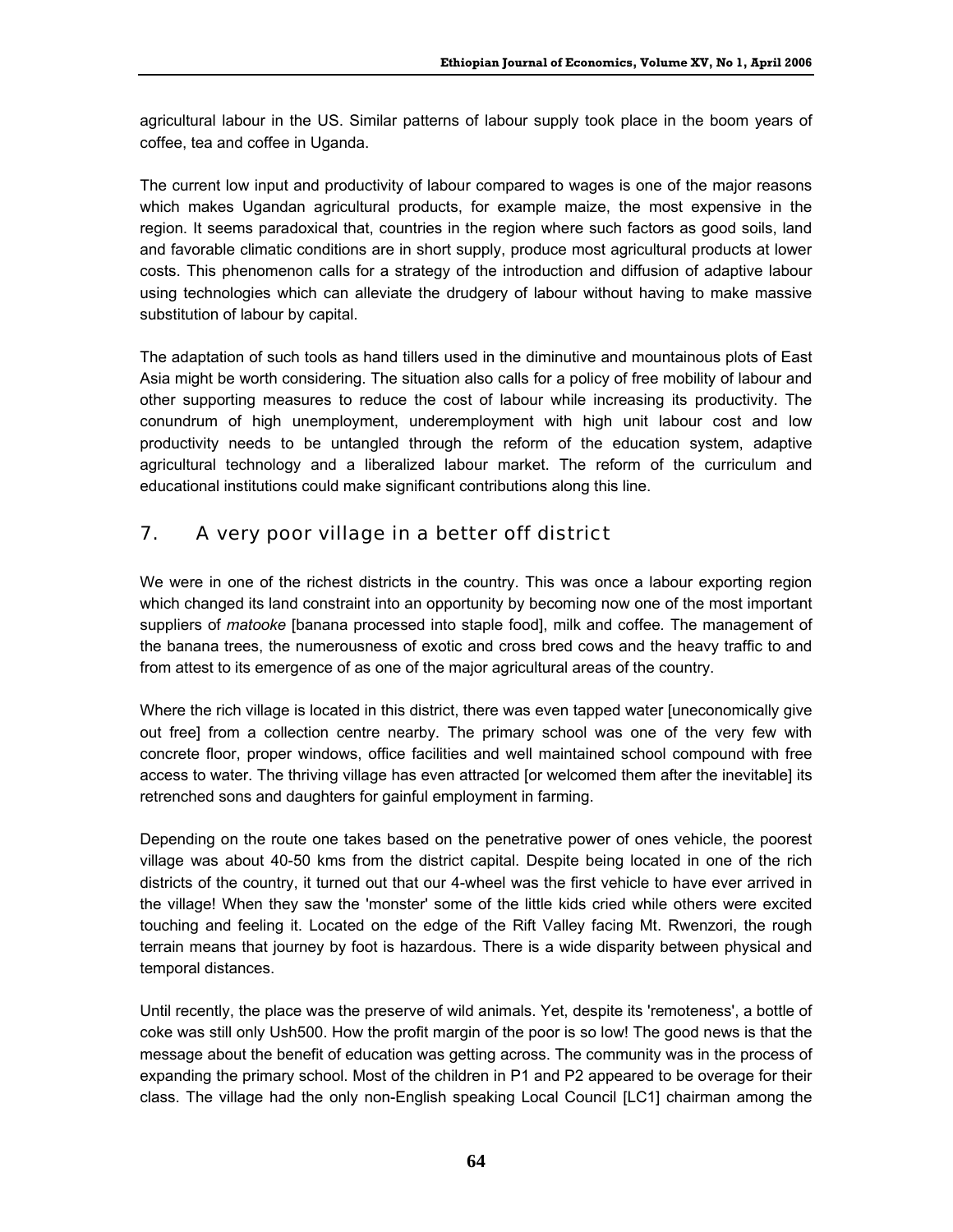studied villages to the detriment of this writer whose command of the local language was not yet up to standard.

A bunch of *matooke* was about Ush500 while most urban made goods are much more expensive. Part of the reason for poverty here is adverse terms of trade caused by its 'remoteness' and attendant high transport cost. Subsistence rather than commercialization is the norm. The key input to orient the area towards the national economy is access road and reduced fuel price to bring down transfer costs. In order to overcome the circular causation of underdevelopment in the periphery of an otherwise better off district, a regional policy to address the needs of disadvantaged sub-units within a district is imperative. In the context of decentralization, the further refinement of the Equalization Grant<sup>42</sup> could be a step in the right direction.

### 8. Conclusion

Uganda is indeed blessed by nature. Abundant rainfall distributed over most of the year and the variability of seasons across the country makes agricultural production and marketing all year round activities. The vast water bodies and swamps open opportunities to supplement precipitation for undertaking multiple cropping beyond the major and minor seasons. Coupled with the supply of nutritious fish in many parts of the country, it is rare to see symptoms of rural malnourishment, elsewhere vividly manifested in children.

Compared to many other African ones, the country enjoys good network of roads. From Lira Town, to reach the poorest village in the district of Lake Kioga, one traverses three main round about leading to different parts of the district. The basic rural road infrastructures are in place. What is needed is a systematic repair and maintenance system to ensure access in all seasons and directions. The prohibitive transport cost caused by one of the highest domestic fuel prices in the world is, however, a major constraint raising the transfer cost of inputs and outputs.

Given its natural resources including ease of social and economic access to land, good climate, network of roads, a reasonably high level of education, Uganda enjoys a potential capability and capacity to forge ahead with growth and development. In doing so, it has oriented growth towards empowerment and equality. Its publicly enunciated policies of poverty eradication, modernization and universal primary education can be viewed as important tools towards these goals which need to be anchored in viable institutions.

Towards this end, policy analysts need to disentangle the economic, political, social and cultural roots of existing institutions and mould them to nurture and sustain policies and instruments chosen by society. In doing so, such institutions need to be socio-culturally comprehensible but also sufficiently reformist and modernist; inclusive of all stakeholders but attuned to the task environment; endowed with predictable behavior without being inflexible; durable but also adaptable in process and finally transparent and accountable enough to justify their autonomy from undue political interference in their operations.

 $\overline{a}$  $^{42}$  This is a grant given based on the relative poverty of districts. It may have to be further sub-divided to take into account very poor villages within better off districts.